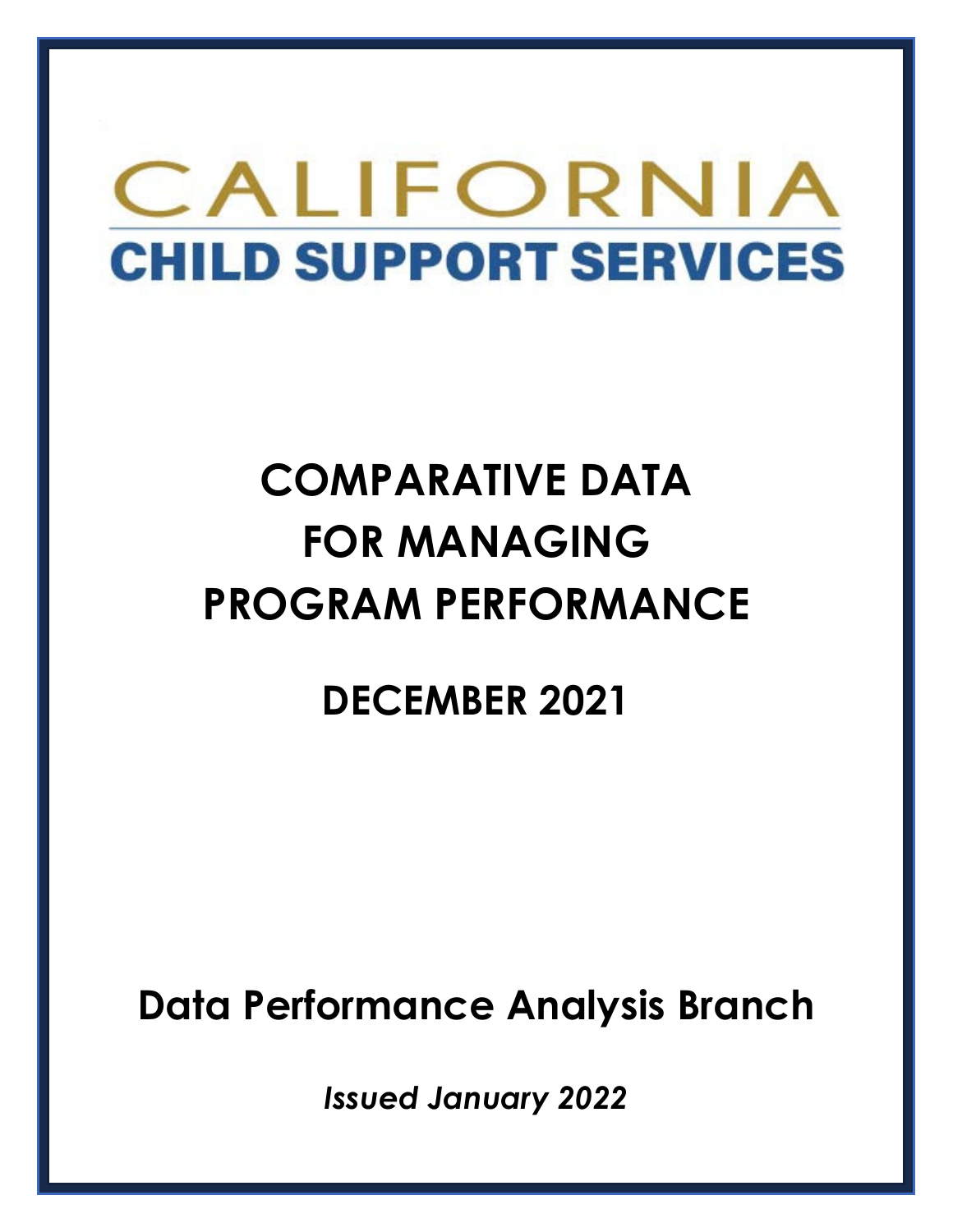### Comparative Data Tables for Managing Program Performance December 2021

#### **1. Performance Data for LCSAs**

| <b>Comparison of Federal Performance Measures</b>   | Table 01.1.1 |
|-----------------------------------------------------|--------------|
| Summary of Federal Performance Measures             | Table 1      |
| <b>Federal Performance Measures Ranked</b>          | Table 1b     |
| <b>Statewide Paternity Establishment Percentage</b> | Table 1.1    |
| IV-D Paternity Establishment Percentage             | Table 1.1.1  |
| Cases with Support Orders Established               | Table 1.2    |
| <b>Collections on Current Support</b>               | Table 1.3    |
| Cases with Collections on Arrears                   | Table 1.4    |
| Summary of State Performance Measures               | Table 1.6    |

#### **2. Cases**

| <sup>1</sup> Local Agency Cases by Case 1<br>Type | Table 2. |
|---------------------------------------------------|----------|
| Children in<br><b>IV-D Cases</b>                  | able 2.7 |

#### **3. Support Orders**

| Service of Summons and Complaint                                                                                                    | Table 3.3         |
|-------------------------------------------------------------------------------------------------------------------------------------|-------------------|
| Statewide Comparison of Support Orders Established                                                                                  | Table 3.4         |
| Support Orders Established During Report Period                                                                                     | Table 3.5         |
| Support Orders Established by Default Using Presumed Income                                                                         | Table 3.7         |
| Cases with Support Orders Established with Medical Support Ordered                                                                  | Table 3.9.1       |
| Cases with Support Orders Established with Medical Support Ordered and Provided                                                     | Table 3.9.2       |
| Statewide Comparison of Cases with Support Orders Established, Health Insurance<br>Ordered and Health Insurance Provided as Ordered | Table 3.10.2      |
| Cases with Support Orders Established by Default Using Presumed Income                                                              | <b>Table 3.12</b> |

#### **4. Collections**

| Local Agency Support Distributed by Case Type  | Table 4.1.1 |
|------------------------------------------------|-------------|
| Support Distributed per Case with a Collection | Table 4.3   |

#### **6. Current Support**

| Local Agency Cases with Collections of Current Support | $\vert$ Table 6.4 |
|--------------------------------------------------------|-------------------|
|--------------------------------------------------------|-------------------|

#### **7. Arrears**

| Local Agency Arrears Due by Case Type | Table 7.2 |
|---------------------------------------|-----------|
|---------------------------------------|-----------|

#### **8. Customer Service and Other Measures**

| Comparison of Received Complaints to Cases |  | Table 8.1 |
|--------------------------------------------|--|-----------|
|--------------------------------------------|--|-----------|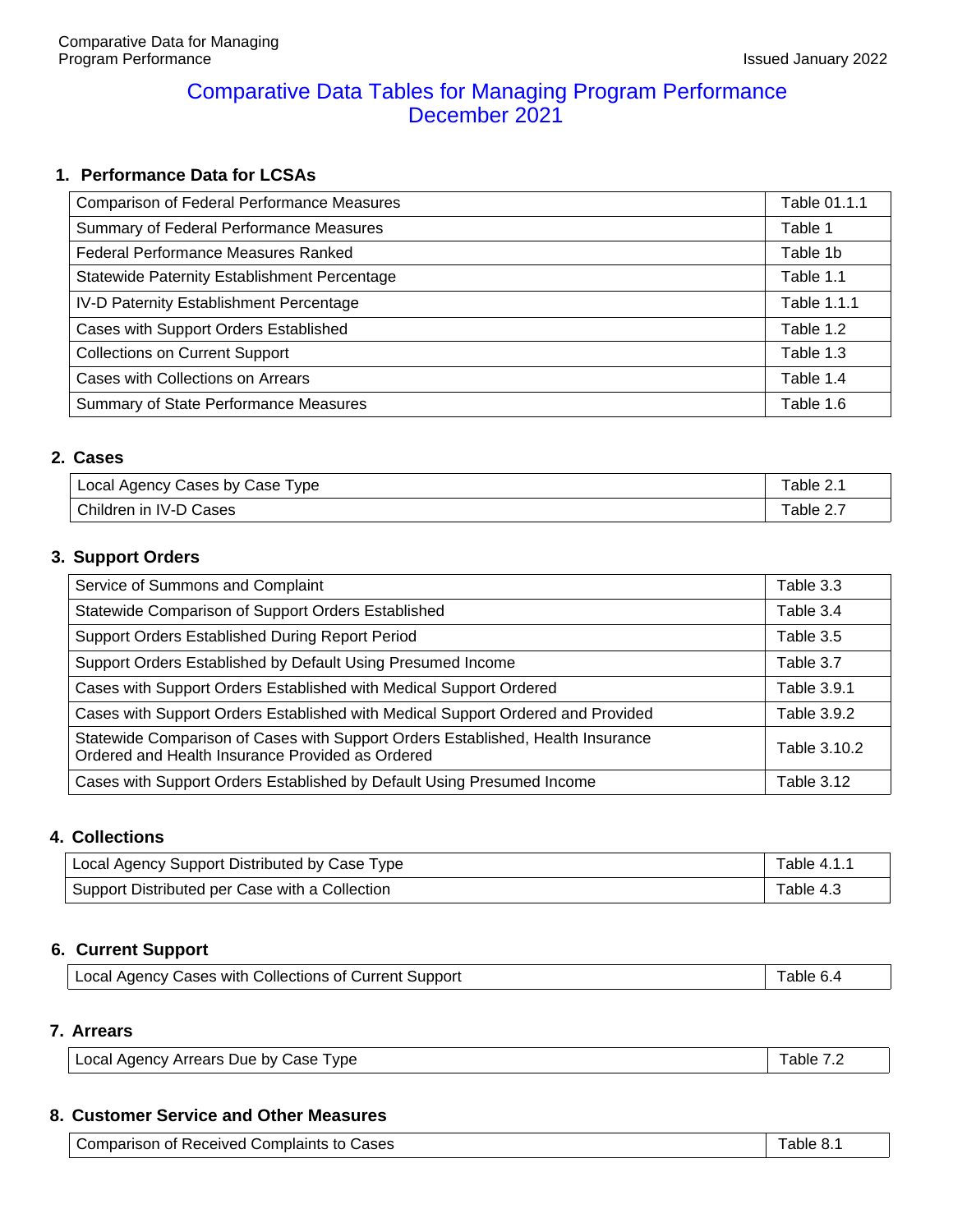#### **TABLE 01.1.1 COMPARISON OF FEDERAL PERFORMANCE MEASURES AS CALCULATED IN SUPPORTING TABLES DECEMBER 2020 and 2021**

|             |                             |               | IV-D Paternity Establishment<br>Percentage (PEP) | Cases with    | <b>Support Orders Established</b> | Collections on<br><b>Current Support</b> |                | Cases with Collections<br>on Arrears |                |  |
|-------------|-----------------------------|---------------|--------------------------------------------------|---------------|-----------------------------------|------------------------------------------|----------------|--------------------------------------|----------------|--|
|             |                             | Dec 2020      | Dec 2021                                         | Dec 2020      | Dec 2021                          | Dec 2020                                 | Dec 2021       | Dec 2020                             | Dec 2021       |  |
|             |                             |               | From Table 1.1.1                                 |               | From Table 1.2                    |                                          | From Table 1.3 |                                      | From Table 1.4 |  |
|             | <b>STATEWIDE</b>            | 92.0%         | 92.5%                                            | 92.2%         | 92.7%                             | 67.3%                                    | 62.3%          | 58.4%                                | 49.1%          |  |
| $\circlede$ | Los Angeles                 | 91.1          | 89.5                                             | 90.4          | 90.6                              | 63.9                                     | 59.4           | 55.8                                 | 48.1           |  |
|             | San Bernardino<br>Riverside | 91.8<br>91.4  | 89.5<br>95.1                                     | 89.6<br>91.2  | 91.0<br>92.6                      | 66.6<br>62.2                             | 61.4<br>58.0   | 58.0<br>55.9                         | 49.1<br>46.4   |  |
|             | Sacramento                  | 90.3          | 92.7                                             | 93.2          | 93.6                              | 68.8                                     | 61.7           | 60.8                                 | 49.2           |  |
|             | San Diego                   | 89.6          | 92.6                                             | 87.1          | 88.2                              | 70.3                                     | 65.8           | 59.8                                 | 52.9           |  |
| Very Large  | Orange                      | 90.6          | 92.7                                             | 94.2          | 94.2                              | 68.3                                     | 65.0           | 57.0                                 | 49.7           |  |
|             | <b>Total</b>                | 91.0          | 91.1                                             | 90.8          | 91.4                              | 65.9                                     | 61.3           | 57.2                                 | 48.8           |  |
|             | Fresno<br>Kern              | 94.2<br>91.5  | 94.9<br>90.9                                     | 94.0<br>89.7  | 94.0<br>92.3                      | 62.5<br>62.6                             | 54.0<br>55.5   | 57.2<br>54.4                         | 45.0<br>42.2   |  |
| ම           | San Joaquin                 | 92.4          | 93.0                                             | 92.1          | 91.9                              | 67.8                                     | 62.1           | 58.6                                 | 48.5           |  |
|             | Alameda                     | 93.0          | 95.0                                             | 93.5          | 92.8                              | 69.0                                     | 63.5           | 63.2                                 | 54.5           |  |
|             | Santa Clara                 | 90.6          | 92.7                                             | 94.5          | 95.5                              | 69.0                                     | 64.4           | 64.2                                 | 56.5           |  |
| arge        | Contra Costa                | 94.6          | 93.5                                             | 94.8          | 95.7                              | 73.1                                     | 69.6           | 61.3                                 | 52.4           |  |
|             | <b>Stanislaus</b><br>Tulare | 93.5<br>96.0  | 94.6<br>103.5                                    | 96.1<br>96.2  | 96.6<br>93.4                      | 67.3<br>75.3                             | 61.4<br>69.7   | 59.5<br>60.9                         | 48.3<br>48.5   |  |
|             | Ventura                     | 94.1          | 93.9                                             | 95.3          | 95.6                              | 69.7                                     | 65.6           | 60.4                                 | 52.9           |  |
|             | <b>Total</b>                | 93.2          | 94.2                                             | 93.5          | 93.9                              | 67.6                                     | 61.8           | 59.3                                 | 48.8           |  |
|             | Merced/Mariposa             | 97.1          | 95.4                                             | 92.2          | 93.2                              | 65.7                                     | 60.4           | 57.0                                 | 46.6           |  |
|             | Solano                      | 91.6          | 93.9                                             | 95.2          | 96.0                              | 69.0                                     | 63.3           | 62.1                                 | 51.4           |  |
|             | Monterey<br>Santa Barbara   | 94.0<br>92.1  | 95.7<br>94.9                                     | 95.4<br>95.0  | 96.3<br>94.8                      | 67.4<br>68.5                             | 64.1<br>64.6   | 57.3<br>58.2                         | 49.7<br>50.9   |  |
|             | Colusa/Sutter/Yolo          | N/A           | 92.8                                             | N/A           | 93.6                              | N/A                                      | 67.9           | N/A                                  | 49.4           |  |
|             | Sonoma                      | 97.2          | 97.5                                             | 96.2          | 96.2                              | 72.7                                     | 68.6           | 62.2                                 | 52.9           |  |
|             | Imperial                    | 89.8          | 91.0                                             | 90.7          | 91.2                              | 71.0                                     | 65.8           | 56.3                                 | 46.0           |  |
|             | San Francisco               | 91.5          | 91.5                                             | 92.4          | 92.6                              | 73.8                                     | 70.0           | 63.2                                 | 56.1           |  |
| Medium (14) | Shasta<br><b>Butte</b>      | 92.4<br>94.6  | 89.3<br>93.1                                     | 93.9<br>95.3  | 94.4<br>95.3                      | 73.1<br>66.0                             | 66.3<br>58.6   | 63.0<br>58.8                         | 49.6<br>45.8   |  |
|             | Kings                       | 97.1          | 94.5                                             | 93.9          | 93.2                              | 74.1                                     | 68.3           | 62.6                                 | 49.2           |  |
|             | San Mateo                   | 91.4          | 93.8                                             | 95.3          | 95.9                              | 71.7                                     | 69.6           | 60.1                                 | 54.3           |  |
|             | Santa Cruz/San Benito       | 90.5          | 91.2                                             | 92.3          | 92.1                              | 69.8                                     | 64.7           | 61.0                                 | 52.8           |  |
|             | Placer                      | 95.2<br>93.5  | 96.3<br>93.8                                     | 96.1          | 96.9<br>94.5                      | 76.9                                     | 71.5           | 65.0                                 | 55.1           |  |
|             | Total*<br>Madera            | 97.3          | 99.0                                             | 94.1<br>93.8  | 94.4                              | 70.4<br>66.7                             | 65.9<br>61.4   | 60.2<br>58.1                         | 50.3<br>48.5   |  |
|             | Humboldt/Trinity            | 96.4          | 95.2                                             | 94.4          | 94.2                              | 69.0                                     | 62.5           | 62.4                                 | 47.1           |  |
|             | El Dorado                   | 94.0          | 94.5                                             | 97.4          | 96.5                              | 73.3                                     | 69.5           | 61.5                                 | 51.6           |  |
|             | Ama/Alp/Cala/Tuol           | 95.0          | 96.2                                             | 96.7          | 96.4                              | 74.2                                     | 69.1           | 61.7                                 | 51.9<br>53.7   |  |
|             | San Luis Obispo<br>Marin    | 100.3<br>95.8 | 99.2<br>92.1                                     | 95.2<br>96.3  | 94.0<br>95.9                      | 73.7<br>78.7                             | 68.1<br>78.1   | 61.3<br>56.1                         | 44.9           |  |
| mall (10)   | Yuba                        | 92.1          | 95.1                                             | 89.5          | 90.1                              | 67.0                                     | 59.7           | 60.4                                 | 45.8           |  |
|             | Tehama                      | 91.4          | 93.0                                             | 93.8          | 93.4                              | 67.1                                     | 61.3           | 62.3                                 | 48.4           |  |
|             | Mendocino                   | 88.0          | 92.8                                             | 93.6          | 94.5                              | 70.3                                     | 61.8           | 59.2                                 | 50.2           |  |
|             | Napa<br><b>Total</b>        | 93.3<br>94.8  | 95.1<br>95.9                                     | 96.1<br>94.8  | 96.9<br>94.7                      | 71.6<br>71.6                             | 70.4<br>66.9   | 61.8<br>60.4                         | 55.2<br>49.6   |  |
|             | Siskiyou/Modoc              | 92.7          | 94.6                                             | 94.7          | 94.0                              | 70.0                                     | 64.9           | 59.1                                 | 48.2           |  |
|             | Sierra/Nevada               | 97.3          | 96.1                                             | 95.9          | 94.7                              | 76.0                                     | 73.6           | 66.2                                 | 58.0           |  |
| $\circledR$ | Lake                        | 94.3          | 97.0                                             | 92.9          | 93.5                              | 63.2                                     | 55.5           | 59.7                                 | 46.4           |  |
| Smal        | Del Norte                   | 91.6          | 92.6<br>99.2                                     | 93.8          | 93.8                              | 61.7                                     | 57.5           | 54.1                                 | 43.0           |  |
|             | Glenn<br>Lassen             | 97.5<br>97.2  | 93.3                                             | 95.7<br>92.6  | 96.6<br>92.7                      | 63.8<br>66.9                             | 61.5<br>61.0   | 56.3<br>54.3                         | 46.2<br>42.3   |  |
| ΘŊ          | Inyo/Mono                   | 92.9          | 95.3                                             | 97.0          | 97.5                              | 67.5                                     | 66.6           | 53.0                                 | 47.7           |  |
|             | Plumas                      | 95.6          | 93.7                                             | 96.8          | 97.1                              | 74.0                                     | 68.0           | 62.8                                 | 53.5           |  |
|             | <b>Total</b>                | 94.8          | 95.5                                             | 94.6          | 94.6                              | 68.1                                     | 63.8           | 58.5                                 | 48.1           |  |
|             | Alpine<br>Amador            | 75.0<br>99.8  | 108.3<br>95.1                                    | 100.0<br>96.5 | 100.0<br>96.3                     | 46.9<br>75.8                             | 35.3<br>70.7   | 43.3<br>62.2                         | 58.1<br>53.7   |  |
|             | Calaveras                   | 94.8          | 99.0                                             | 96.5          | 96.4                              | 71.1                                     | 67.3           | 61.5                                 | 51.1           |  |
|             | Colusa                      | 103.6         | 91.3                                             | 90.6          | 90.4                              | 69.5                                     | 64.7           | 60.3                                 | 46.5           |  |
|             | Humboldt                    | 96.2          | 95.6                                             | 94.2          | 93.9                              | 69.7                                     | 61.9           | 62.8                                 | 46.1           |  |
|             | Inyo<br>Mariposa            | 93.3<br>98.6  | 93.5<br>99.1                                     | 97.2<br>92.6  | 97.7<br>88.5                      | 66.3<br>71.2                             | 65.5<br>65.6   | 52.4<br>59.9                         | 45.9<br>48.6   |  |
|             | Merced                      | 97.1          | 95.3                                             | 92.2          | 93.4                              | 65.4                                     | 60.2           | 56.9                                 | 46.5           |  |
| LCSAs (19)  | Modoc                       | 95.3          | 94.9                                             | 88.7          | 89.9                              | 71.0                                     | 58.6           | 51.9                                 | 39.4           |  |
|             | Mono                        | 91.7          | 101.4                                            | 96.0          | 97.0                              | 70.9                                     | 69.4           | 55.8                                 | 55.9           |  |
|             | Nevada                      | 97.3          | 96.0                                             | 95.9          | 94.8                              | 76.0                                     | 73.8           | 66.3                                 | 58.0           |  |
| egionalized | San Benito<br>Santa Cruz    | 95.1<br>88.6  | 92.1<br>90.8                                     | 93.7<br>91.8  | 93.8<br>91.5                      | 73.3<br>68.4                             | 67.8<br>63.3   | 60.9<br>61.0                         | 53.3<br>52.6   |  |
|             | Sierra                      | 95.0          | 100.0                                            | 95.3          | 91.9                              | 75.0                                     | 63.1           | 63.6                                 | 58.1           |  |
|             | Siskiyou                    | 92.4          | 94.6                                             | 95.4          | 94.5                              | 69.9                                     | 65.7           | 59.9                                 | 49.2           |  |
|             | Sutter                      | 90.6          | 94.4                                             | 91.7          | 91.7                              | 69.8                                     | 65.9           | 60.2                                 | 46.8           |  |
|             | Trinity                     | 98.3          | 91.2                                             | 95.8          | 96.6                              | 62.8                                     | 67.4           | 60.2                                 | 53.6           |  |
|             | Tuolumne<br>Yolo            | 92.9<br>90.5  | 94.8<br>91.9                                     | 96.8<br>94.8  | 96.4<br>95.2                      | 75.7<br>74.3                             | 69.6<br>69.4   | 62.0<br>62.7                         | 51.4<br>51.1   |  |
|             |                             |               |                                                  |               |                                   |                                          |                |                                      |                |  |

SOURCE: CS 1257 Lines 1, 2, 5a, 6, 24, 25, 28, 29<br>Total: Represents the total of the scores in the Caseload Grouping in the Caseload Grouping in the Caseload Crouping

Note: The formula for IV-D PEP is line 6 divided by line 5a. The formula for Cases with Support Orders Established is line 2 divided by line 1. The formula for Collections on Current Support is<br>line 25 divided by line 28.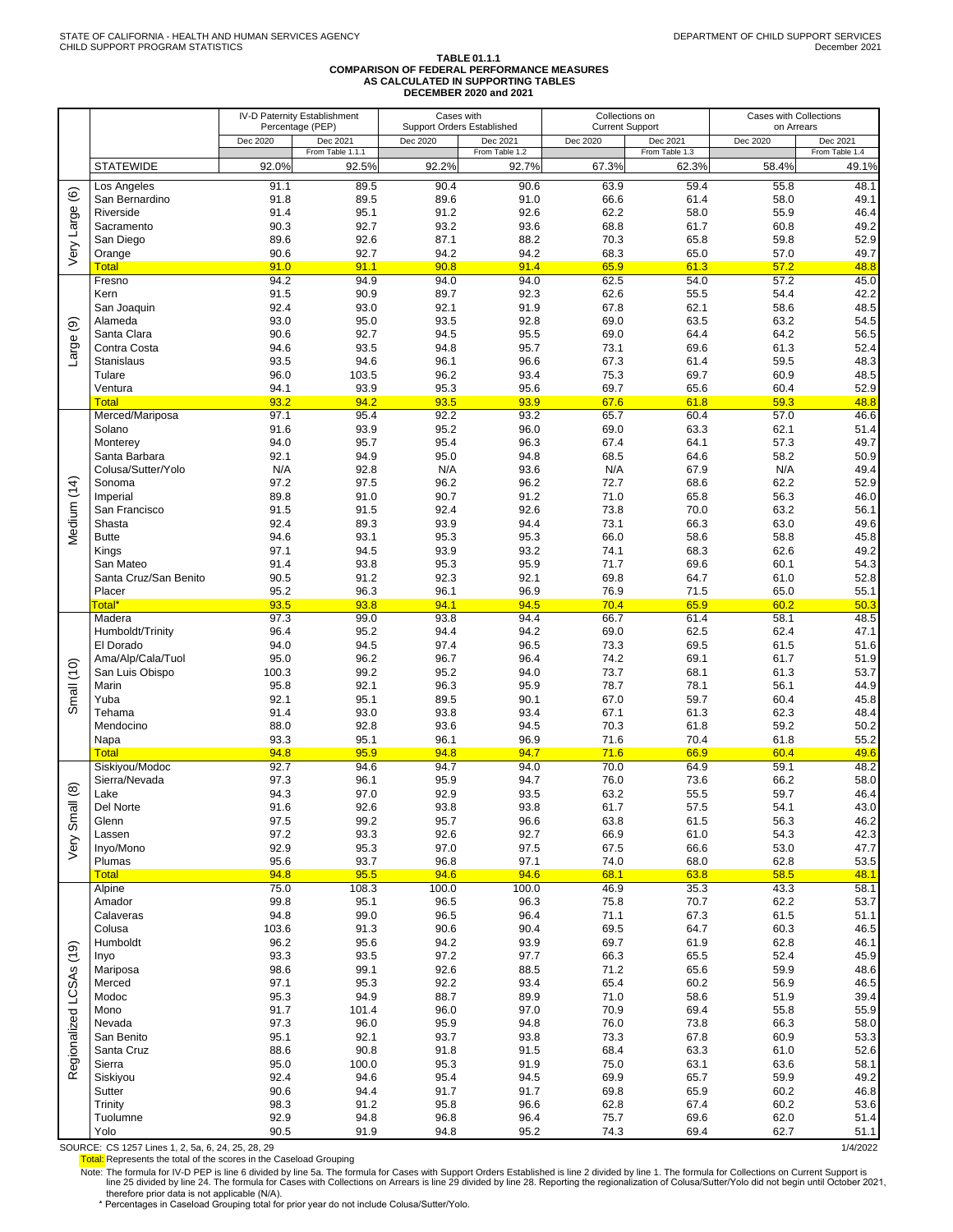# **TABLE 1 SUMMARY OF FEDERAL PERFORMANCE MEASURES AS CALCULATED IN SUPPORTING TABLES DECEMBER 2021**

|                         |                                     | <b>IV-D Paternity</b><br>Establishment<br>Percentage (PEP) | Cases with Support<br>Orders Established | Collections on<br><b>Current Support</b> | Cases with<br><b>Collections on Arrears</b> |
|-------------------------|-------------------------------------|------------------------------------------------------------|------------------------------------------|------------------------------------------|---------------------------------------------|
|                         |                                     | From Table 1.1.1                                           | From Table 1.2                           | From Table 1.3                           | From Table 1.4                              |
|                         | <b>STATEWIDE</b>                    | 92.5%                                                      | 92.7%                                    | 62.3%                                    | 49.1%                                       |
|                         | Los Angeles                         | 89.5                                                       | 90.6                                     | 59.4                                     | 48.1                                        |
|                         | San Bernardino<br>Riverside         | 89.5<br>95.1                                               | 91.0<br>92.6                             | 61.4<br>58.0                             | 49.1<br>46.4                                |
|                         | Sacramento                          | 92.7                                                       | 93.6                                     | 61.7                                     | 49.2                                        |
| Very Large (6)          | San Diego                           | 92.6                                                       | 88.2                                     | 65.8                                     | 52.9                                        |
|                         | Orange                              | 92.7                                                       | 94.2                                     | 65.0                                     | 49.7                                        |
|                         | <b>Total</b>                        | 91.1                                                       | 91.4                                     | 61.3                                     | 48.8                                        |
|                         | Fresno<br>Kern                      | 94.9<br>90.9                                               | 94.0<br>92.3                             | 54.0<br>55.5                             | 45.0<br>42.2                                |
|                         | San Joaquin                         | 93.0                                                       | 91.9                                     | 62.1                                     | 48.5                                        |
| ම                       | Alameda                             | 95.0                                                       | 92.8                                     | 63.5                                     | 54.5                                        |
|                         | Santa Clara                         | 92.7                                                       | 95.5                                     | 64.4                                     | 56.5                                        |
| Large                   | Contra Costa                        | 93.5                                                       | 95.7                                     | 69.6                                     | 52.4                                        |
|                         | Stanislaus<br>Tulare                | 94.6<br>103.5                                              | 96.6<br>93.4                             | 61.4<br>69.7                             | 48.3                                        |
|                         | Ventura                             | 93.9                                                       | 95.6                                     | 65.6                                     | 48.5<br>52.9                                |
|                         | <b>Total</b>                        | 94.2                                                       | 93.9                                     | 61.8                                     | 48.8                                        |
|                         | Merced/Mariposa                     | 95.4                                                       | 93.2                                     | 60.4                                     | 46.6                                        |
|                         | Solano                              | 93.9                                                       | 96.0                                     | 63.3                                     | 51.4                                        |
|                         | Monterey                            | 95.7                                                       | 96.3                                     | 64.1                                     | 49.7                                        |
|                         | Santa Barbara<br>Colusa/Sutter/Yolo | 94.9<br>92.8                                               | 94.8<br>93.6                             | 64.6<br>67.9                             | 50.9<br>49.4                                |
|                         | Sonoma                              | 97.5                                                       | 96.2                                     | 68.6                                     | 52.9                                        |
| Vledium (14)            | Imperial                            | 91.0                                                       | 91.2                                     | 65.8                                     | 46.0                                        |
|                         | San Francisco                       | 91.5                                                       | 92.6                                     | 70.0                                     | 56.1                                        |
|                         | Shasta                              | 89.3                                                       | 94.4                                     | 66.3                                     | 49.6                                        |
|                         | <b>Butte</b><br>Kings               | 93.1<br>94.5                                               | 95.3<br>93.2                             | 58.6<br>68.3                             | 45.8<br>49.2                                |
|                         | San Mateo                           | 93.8                                                       | 95.9                                     | 69.6                                     | 54.3                                        |
|                         | Santa Cruz/San Benito               | 91.2                                                       | 92.1                                     | 64.7                                     | 52.8                                        |
|                         | Placer                              | 96.3                                                       | 96.9                                     | 71.5                                     | 55.1                                        |
|                         | <b>Total</b>                        | 93.8                                                       | 94.5                                     | 65.9                                     | 50.3                                        |
|                         | Madera<br>Humboldt/Trinity          | 99.0<br>95.2                                               | 94.4<br>94.2                             | 61.4<br>62.5                             | 48.5<br>47.1                                |
|                         | El Dorado                           | 94.5                                                       | 96.5                                     | 69.5                                     | 51.6                                        |
|                         | Ama/Alp/Cala/Tuol                   | 96.2                                                       | 96.4                                     | 69.1                                     | 51.9                                        |
| Small (10)              | San Luis Obispo                     | 99.2                                                       | 94.0                                     | 68.1                                     | 53.7                                        |
|                         | Marin                               | 92.1                                                       | 95.9                                     | 78.1                                     | 44.9                                        |
|                         | Yuba<br>Tehama                      | 95.1<br>93.0                                               | 90.1<br>93.4                             | 59.7<br>61.3                             | 45.8<br>48.4                                |
|                         | Mendocino                           | 92.8                                                       | 94.5                                     | 61.8                                     | 50.2                                        |
|                         | Napa                                | 95.1                                                       | 96.9                                     | 70.4                                     | 55.2                                        |
|                         | <b>Total</b>                        | 95.9                                                       | 94.7                                     | 66.9                                     | 49.6                                        |
|                         | Siskiyou/Modoc                      | 94.6                                                       | 94.0                                     | 64.9                                     | 48.2                                        |
| $\circledast$           | Sierra/Nevada<br>Lake               | 96.1<br>97.0                                               | 94.7<br>93.5                             | 73.6<br>55.5                             | 58.0<br>46.4                                |
|                         | Del Norte                           | 92.6                                                       | 93.8                                     | 57.5                                     | 43.0                                        |
| Small                   | Glenn                               | 99.2                                                       | 96.6                                     | 61.5                                     | 46.2                                        |
|                         | Lassen                              | 93.3                                                       | 92.7                                     | 61.0                                     | 42.3                                        |
| Very                    | Inyo/Mono                           | 95.3                                                       | 97.5                                     | 66.6                                     | 47.7                                        |
|                         | Plumas<br><b>Total</b>              | 93.7<br>95.5                                               | 97.1<br>94.6                             | 68.0<br>63.8                             | 53.5<br>48.1                                |
|                         | Alpine                              | 108.3                                                      | 100.0                                    | 35.3                                     | 58.1                                        |
|                         | Amador                              | 95.1                                                       | 96.3                                     | 70.7                                     | 53.7                                        |
|                         | Calaveras                           | 99.0                                                       | 96.4                                     | 67.3                                     | 51.1                                        |
|                         | Colusa                              | 91.3                                                       | 90.4                                     | 64.7                                     | 46.5                                        |
|                         | Humboldt                            | 95.6<br>93.5                                               | 93.9<br>97.7                             | 61.9<br>65.5                             | 46.1<br>45.9                                |
|                         | Inyo<br>Mariposa                    | 99.1                                                       | 88.5                                     | 65.6                                     | 48.6                                        |
| Regionalized LCSAs (19) | Merced                              | 95.3                                                       | 93.4                                     | 60.2                                     | 46.5                                        |
|                         | Modoc                               | 94.9                                                       | 89.9                                     | 58.6                                     | 39.4                                        |
|                         | Mono                                | 101.4                                                      | 97.0                                     | 69.4                                     | 55.9                                        |
|                         | Nevada<br>San Benito                | 96.0<br>92.1                                               | 94.8<br>93.8                             | 73.8<br>67.8                             | 58.0<br>53.3                                |
|                         | Santa Cruz                          | 90.8                                                       | 91.5                                     | 63.3                                     | 52.6                                        |
|                         | Sierra                              | 100.0                                                      | 91.9                                     | 63.1                                     | 58.1                                        |
|                         | Siskiyou                            | 94.6                                                       | 94.5                                     | 65.7                                     | 49.2                                        |
|                         | Sutter                              | 94.4                                                       | 91.7                                     | 65.9                                     | 46.8                                        |
|                         | <b>Trinity</b><br>Tuolumne          | 91.2<br>94.8                                               | 96.6<br>96.4                             | 67.4                                     | 53.6                                        |
|                         | Yolo                                | 91.9                                                       | 95.2                                     | 69.6<br>69.4                             | 51.4<br>51.1                                |
|                         |                                     |                                                            |                                          |                                          |                                             |

SOURCE: CS 1257 Lines 1, 2, 5a, 6, 24, 25, 28, 29 1/4/2022

<mark>Total:</mark> Represents the total of the scores in the Caseload Grouping<br>Note: The formula for IV-D PEP is line 6 divided by line 5a. The formula for Cases with Support Orders Established is line 2 divided by line 1. The formu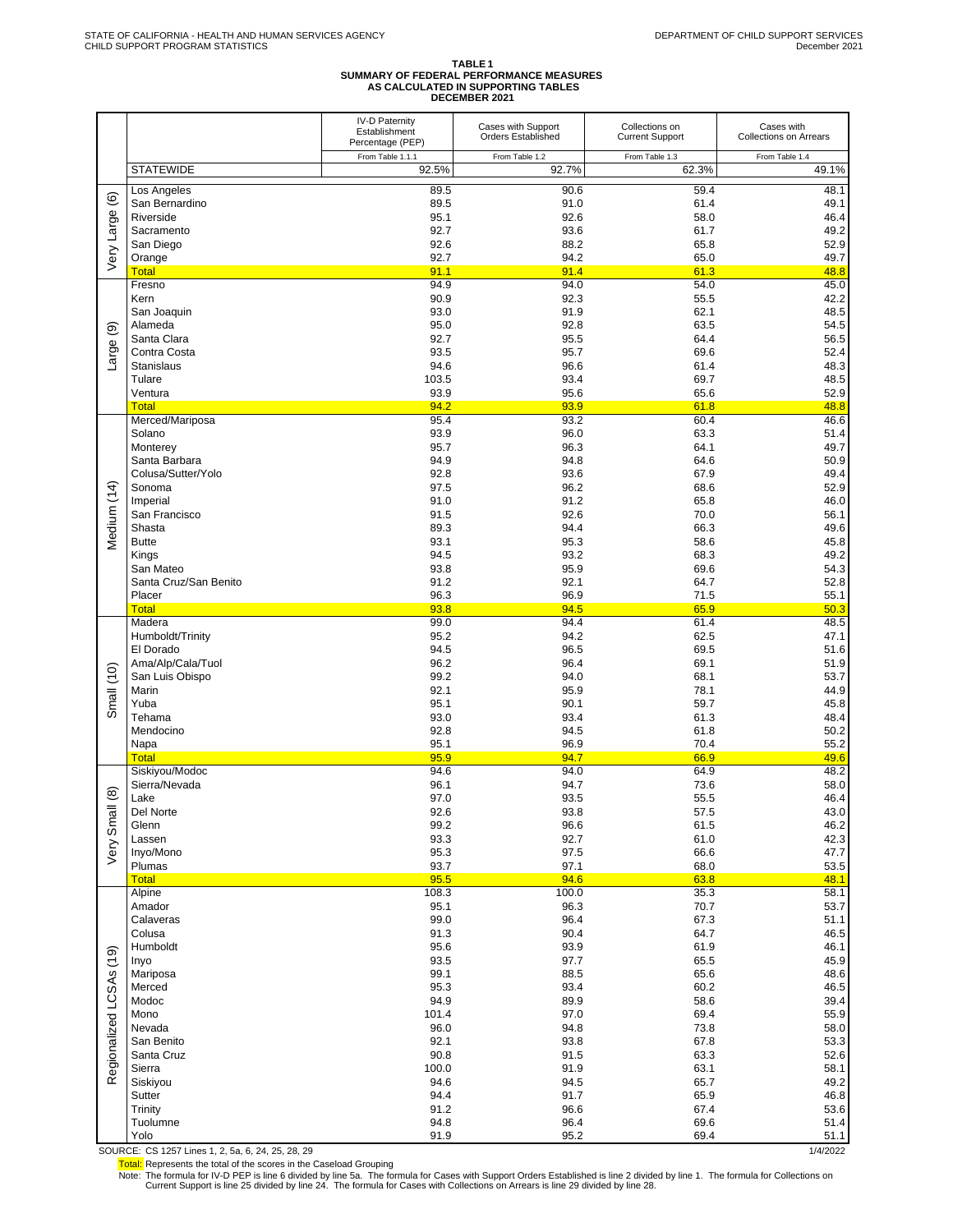#### **TABLE 1b AS CALCULATED IN SUPPORTING TABLES**

Contra Costa 69.5 28 Contra Costa 95.7 14 Contra Costa 69.6 7 Contra Costa 52.4 14 Del Norte 92.6 39 Del Norte 93.8 28 Del Norte 57.5 44 Del Norte 43.0 45 El Dorado 94.5 23 El Dorado 96.5 7 El Dorado 69.5 9 El Dorado 51.6 16 Fresno 94.9 19 Fresno 94.0 25 Fresno 54.0 47 Fresno 45.0 43 Glenn 99.2 2 Glenn 96.6 6 Glenn 61.5 33 Glenn 46.2 39 Humboldt/Trinity 95.2 13 Humboldt/Trinity 94.2 23 Humboldt/Trinity 62.5 29 Humboldt/Trinity 47.1 35

|                    |                                                               |      |                    |                                             |      | ,,,,,,,,,,<br><b>FEDERAL PERFORMANCE MEASURES RANKED</b><br>AS CALCULATED IN SUPPORTING TABLES<br><b>DECEMBER 2021</b> |                                          |      |                    |                                             |      |
|--------------------|---------------------------------------------------------------|------|--------------------|---------------------------------------------|------|------------------------------------------------------------------------------------------------------------------------|------------------------------------------|------|--------------------|---------------------------------------------|------|
|                    | <b>IV-D Paternity</b><br>Establishment<br>Percentage<br>(PEP) | Rank |                    | Cases with<br>Support Orders<br>Established | Rank |                                                                                                                        | Collections on<br><b>Current Support</b> | Rank |                    | Cases with<br><b>Collections on Arrears</b> | Rank |
|                    | From Table 1.1.1                                              |      |                    | From Table 1.2                              |      |                                                                                                                        | From Table 1.3                           |      |                    | From Table 1.4                              |      |
| <b>STATEWIDE</b>   | 92.5%                                                         |      |                    | 92.7%                                       |      |                                                                                                                        | 62.3%                                    |      |                    | 49.1%                                       |      |
| Alameda            | 95.0                                                          | 17   | Alameda            | 92.8                                        | 36   | l Alameda                                                                                                              | 63.5                                     | 27   | Alameda            | 54.5                                        | 6    |
| Ama/Alp/Cala/Tuol  | 96.2                                                          | 8    | Ama/Alp/Cala/Tuol  | 96.4                                        | 8    | Ama/Alp/Cala/Tuol                                                                                                      | 69.1                                     | 10   | Ama/Alp/Cala/Tuol  | 51.9                                        | 15   |
| <b>Butte</b>       | 93.1                                                          | 30   | <b>Butte</b>       | 95.3                                        | 17   | Butte                                                                                                                  | 58.6                                     | 42   | <b>Butte</b>       | 45.8                                        | 42   |
| Colusa/Sutter/Yolo | 92.8                                                          | 34   | Colusa/Sutter/Yolo | 93.6                                        | 29   | Colusa/Sutter/Yolo                                                                                                     | 67.9                                     | 15   | Colusa/Sutter/Yolo | 49.4                                        | 23   |

Imperial 191.0 43 | Imperial 91.2 43 | Imperial 65.8 18 | Imperial 46.0 40 Inyo/Mono 95.3 12 Inyo/Mono 97.5 1 Inyo/Mono 66.6 16 Inyo/Mono 47.7 34 Kern 90.9 44 Kern 92.3 40 Kern 55.5 46 Kern 42.2 47 Kings 94.5 22 Kings 93.2 34 Kings 68.3 12 Kings 49.2 25 Lake 97.0 6 Lake 93.5 31 Lake 55.5 45 Lake 46.4 38 Lassen 93.3 29 Lassen 92.7 37 Lassen 61.0 38 Lassen 42.3 46 Los Angeles 89.5 45 Los Angeles 90.6 45 Los Angeles 59.4 41 Los Angeles 48.1 33 Madera 99.0 4 Madera 94.4 22 Madera 61.4 36 Madera 48.5 29 Marin 92.1 40 Marin 95.9 13 Marin 78.1 1 Marin 44.9 44 Mendocino 92.8 33 Mendocino 94.5 20 Mendocino 61.8 31 Mendocino 50.2 19 Merced/Mariposa 95.4 11 | Merced/Mariposa 93.2 35 | Merced/Mariposa 60.4 39 | Merced/Mariposa 46.6 36 Monterey 29.5.7 10 Monterey 96.3 9 Monterey 64.1 26 Monterey 49.7 21 Napa 95.1 15 Napa 96.9 3 Napa 70.4 4 Napa 55.2 4 Orange 92.7 35 Orange 94.2 24 Orange 65.0 21 Orange 49.7 20 Placer 96.3 7 Placer 96.9 4 Placer 71.5 3 Placer 55.1 5 Plumas 93.7 27 Plumas 97.1 2 Plumas 68.0 14 Plumas 53.5 9 Riverside 195.1 16 Riverside 195.6 92.6 39 Riverside 58.0 43 Riverside 46.4 37 Sacramento 92.7 37 Sacramento 93.6 30 Sacramento 61.7 32 Sacramento 49.2 24 San Bernardino 69.5 46 San Bernardino 91.0 44 San Bernardino 61.4 34 San Bernardino 49.1 26 San Diego 92.6 38 San Diego 88.2 47 San Diego 65.8 19 San Diego 52.9 12 San Francisco 91.5 41 | San Francisco 92.6 38 | San Francisco 70.0 5 | San Francisco 56.1 3 San Joaquin 93.0 32 San Joaquin 91.9 42 San Joaquin 62.1 30 San Joaquin 48.5 27 San Luis Obispo 99.2 3 San Luis Obispo 94.0 27 San Luis Obispo 68.1 13 San Luis Obispo 53.7 8 San Mateo 93.8 26 San Mateo 95.9 12 San Mateo 69.6 8 San Mateo 54.3 7 Santa Barbara 94.9 18 Santa Barbara 94.8 18 Santa Barbara 64.6 24 Santa Barbara 50.9 18 Santa Clara 92.7 36 Santa Clara 95.5 16 Santa Clara 64.4 25 Santa Clara 56.5 2 Santa Cruz/San Benito 91.2 42 Santa Cruz/San Benito 92.1 41 Santa Cruz/San Benito 64.7 23 Santa Cruz/San Benito 52.8 13 Shasta 89.3 47 Shasta 94.4 21 Shasta 66.3 17 Shasta 49.6 22 Sierra/Nevada 96.1 9 Sierra/Nevada 94.7 19 Sierra/Nevada 73.6 2 Sierra/Nevada 58.0 1 Siskiyou/Modoc 94.6 21 Siskiyou/Modoc 94.0 26 Siskiyou/Modoc 64.9 22 Siskiyou/Modoc 48.2 32 Solano 93.9 24 Solano 96.0 11 Solano 63.3 28 Solano 51.4 17 Sonoma 97.5 5 Sonoma 96.2 10 Sonoma 68.6 11 Sonoma 52.9 11 Stanislaus 94.6 20 Stanislaus 96.6 5 Stanislaus 61.4 35 Stanislaus 48.3 31 Tehama 93.0 31 Tehama 93.4 32 Tehama 61.3 37 Tehama 48.4 30 Tulare 103.5 1 Tulare 93.4 33 Tulare 69.7 6 Tulare 48.5 28 Ventura 93.9 25 Ventura 95.6 15 Ventura 65.6 20 Ventura 52.9 10 Yuba 95.1 14 Yuba 90.1 46 Yuba 59.7 40 Yuba 45.8 41

SOURCE: CS 1257 Lines 1, 2, 5a, 6, 24, 25, 28, 29<br>Note: The formula for IV-D PEP is line 6 divided by line 5a. The formula for Cases with Support Orders Established is line 2 divided by line 1. The formula for Collections is line 29 divided by line 28.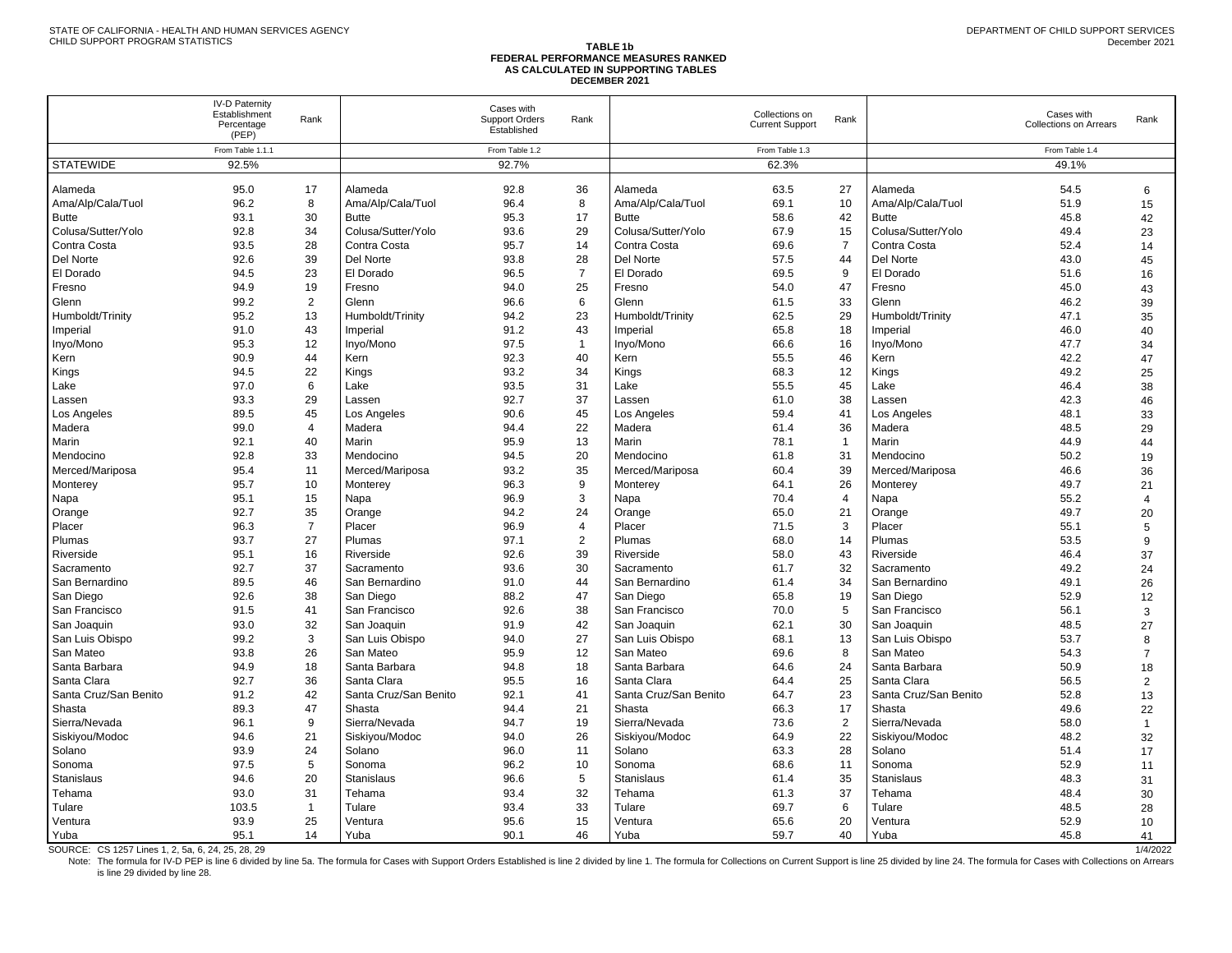#### TABLE 1.1 STATEWIDE PATERNITY ESTABLISHMENT PERCENTAGE USING UNDUPLICATED AGGREGATE COUNT DATA DECEMBER 2021

|                         |                                                                                                                                                                                                                                                                                                                                                                                                                             | Paternities in the<br><b>IV-D Program</b><br>Established<br>Judicially                                                  | <b>Voluntary Paternity</b><br>Acknowledgments<br>(POP Declarations)                                                                               | Family Law<br>Judgments (FLJs)                                                                                                                                                                      | <b>Total Paternities</b><br><b>Established During</b><br>the Year                                                                  | <b>Births to</b><br>Unwed<br>Parents<br>(Dec 2020)                                                                                                     | <b>Statewide Paternity</b><br>Establishment<br>Percentage (PEP)                                              |
|-------------------------|-----------------------------------------------------------------------------------------------------------------------------------------------------------------------------------------------------------------------------------------------------------------------------------------------------------------------------------------------------------------------------------------------------------------------------|-------------------------------------------------------------------------------------------------------------------------|---------------------------------------------------------------------------------------------------------------------------------------------------|-----------------------------------------------------------------------------------------------------------------------------------------------------------------------------------------------------|------------------------------------------------------------------------------------------------------------------------------------|--------------------------------------------------------------------------------------------------------------------------------------------------------|--------------------------------------------------------------------------------------------------------------|
|                         | <b>STATEWIDE</b>                                                                                                                                                                                                                                                                                                                                                                                                            | (Line 16)<br>3,782                                                                                                      | (Line 10)<br>35,149                                                                                                                               | FLJs<br>19                                                                                                                                                                                          | (Line $10 +$ Line $16 +$ FLJs)<br>38,950                                                                                           | (VR Data)<br>41,033                                                                                                                                    | 94.9%                                                                                                        |
| Very Large (6)          | Los Angeles<br>San Bernardino<br>Riverside<br>Sacramento<br>San Diego<br>Orange                                                                                                                                                                                                                                                                                                                                             | 1,118<br>266<br>258<br>267<br>358<br>147                                                                                | 9,109<br>2,313<br>2,209<br>1,294<br>2,414<br>2,092                                                                                                | $\overline{3}$<br>$\mathbf 0$<br>5<br>0<br>$\mathbf 0$<br>$\mathbf{1}$                                                                                                                              | 10,230<br>2,579<br>2,472<br>1,561<br>2,772<br>2,240                                                                                | 11,131<br>3,032<br>2,680<br>1,498<br>2,867<br>2,381                                                                                                    | 91.9<br>85.1<br>92.2<br>104.2<br>96.7<br>94.1                                                                |
| ම<br>Large              | <b>Total</b><br>Fresno<br>Kern<br>San Joaquin<br>Alameda<br>Santa Clara<br>Contra Costa<br>Stanislaus<br>Tulare<br>Ventura<br><b>Total</b>                                                                                                                                                                                                                                                                                  | 2,414<br>144<br>218<br>72<br>80<br>58<br>85<br>47<br>88<br>26<br>818                                                    | 19,431<br>1,691<br>1,445<br>651<br>1,161<br>1,148<br>696<br>1,102<br>762<br>785<br>9.441                                                          | 9<br>$\mathbf 0$<br>$\mathbf 0$<br>$\mathbf{1}$<br>0<br>0<br>$\mathbf 0$<br>1<br>$\overline{2}$<br>$\mathbf{1}$<br>$\overline{5}$                                                                   | 21,854<br>1,835<br>1,663<br>724<br>1,241<br>1,206<br>781<br>1,150<br>852<br>812<br>10,264                                          | 23,589<br>1,984<br>1,728<br>948<br>1,251<br>1,351<br>738<br>1,029<br>846<br>746<br>10,621                                                              | 92.6<br>92.5<br>96.2<br>76.4<br>99.2<br>89.3<br>105.8<br>111.8<br>100.7<br>108.8<br>96.6                     |
| Medium (14)             | Merced/Mariposa<br>Solano<br>Monterey<br>Santa Barbara<br>Colusa/Sutter/Yolo<br>Sonoma<br>Imperial<br>San Francisco<br>Shasta<br><b>Butte</b><br>Kings<br>San Mateo<br>Santa Cruz/San Benito<br>Placer<br><b>Total</b>                                                                                                                                                                                                      | 59<br>60<br>30<br>19<br>14<br>33<br>66<br>31<br>22<br>10<br>12<br>25<br>$\overline{7}$<br>19<br>407                     | 354<br>455<br>553<br>578<br>99<br>429<br>236<br>593<br>125<br>243<br>271<br>175<br>251<br>689<br>5,051                                            | $\mathbf 0$<br>$\mathbf 0$<br>1<br>$\mathbf 0$<br>$\mathbf 0$<br>$\mathbf 0$<br>0<br>$\mathbf 0$<br>1<br>0<br>$\mathbf 0$<br>$\mathbf{1}$<br>$\pmb{0}$<br>$\pmb{0}$<br>$\overline{3}$               | 413<br>515<br>584<br>597<br>113<br>462<br>302<br>624<br>148<br>253<br>283<br>201<br>258<br>708<br>5,461                            | 405<br>468<br>576<br>638<br>131<br>387<br>289<br>609<br>224<br>281<br>303<br>170<br>298<br>516<br>5,295                                                | 110.0<br>101.4<br>93.6<br>119.4<br>104.5<br>102.5<br>66.1<br>90.0<br>93.4<br>118.2<br>86.6<br>137.2<br>103.1 |
| Small $(10)$            | Madera<br>Humboldt/Trinity<br>El Dorado<br>Ama/Alp/Cala/Tuol<br>San Luis Obispo<br>Marin<br>Yuba<br>Tehama<br>Mendocino<br>Napa<br><b>Total</b>                                                                                                                                                                                                                                                                             | 19<br>14<br>$\mathbf{1}$<br>15<br>13<br>8<br>13<br>9<br>$\overline{7}$<br>$\overline{7}$<br>106                         | 93<br>133<br>53<br>63<br>179<br>87<br>175<br>59<br>92<br>69<br>003<br>$\overline{1}$                                                              | $\mathbf 0$<br>$\mathsf 0$<br>$\mathbf 0$<br>$\mathbf 0$<br>0<br>$\mathbf 0$<br>1<br>1<br>$\mathbf 0$<br>$\pmb{0}$<br>$\overline{2}$                                                                | 112<br>147<br>54<br>78<br>192<br>95<br>189<br>69<br>99<br>76<br>1,111                                                              | 119<br>183<br>77<br>78<br>191<br>113<br>217<br>66<br>125<br>75<br>1,244                                                                                | 94.1<br>70.1<br>100.5<br>84.1<br>87.1<br>104.5<br>79.2<br>101.3<br>89.3                                      |
| Small (8)<br>Very       | Siskiyou/Modoc<br>Sierra/Nevada<br>Lake<br>Del Norte<br>Glenn<br>Lassen<br>Inyo/Mono<br>Plumas<br><b>Total</b>                                                                                                                                                                                                                                                                                                              | 9<br>7<br>7<br>5<br>5<br>5<br>1<br>0<br>39                                                                              | 36<br>75<br>43<br>27<br>$\mathbf 0$<br>18<br>23<br>$\mathbf{1}$<br>223                                                                            | $\pmb{0}$<br>$\mathbf 0$<br>$\mathbf 0$<br>$\mathbf 0$<br>0<br>$\mathbf 0$<br>$\pmb{0}$<br>$\pmb{0}$<br>$\overline{0}$                                                                              | 45<br>82<br>50<br>32<br>5<br>23<br>24<br>$\mathbf{1}$<br>262                                                                       | 49<br>65<br>79<br>30<br>$\pmb{0}$<br>27<br>23<br>11<br>284                                                                                             | 63.3<br>106.7<br>85.2<br>104.3<br>9.1<br>92.3                                                                |
| Regionalized LCSAs (19) | Alpine<br>Amador<br>Calaveras<br>Colusa<br>Humboldt<br>Inyo<br>Mariposa<br>Merced<br>Modoc<br>Mono<br>Nevada<br>San Benito<br>Santa Cruz<br>Sierra<br>Siskiyou<br>Sutter<br>Trinity<br>Tuolumne<br>Yolo<br>SOURCE: CS 1257 Lines 10 (Unduplicated Aggregate Count - FFY), 16 (Unduplicated Aggregate Count - FFY), FLJs (Unduplicated Aggregate Count - FFY); and Vital Records (VR)<br>(Unduplicated Aggregate Count - CY) | 0<br>$\mathbf{1}$<br>10<br>1<br>11<br>1<br>1<br>58<br>$\overline{2}$<br>0<br>7<br>4<br>3<br>0<br>7<br>3<br>3<br>4<br>10 | $\mathsf 0$<br>23<br>$\mathbf 0$<br>1<br>132<br>18<br>$\mathbf 0$<br>354<br>0<br>5<br>75<br>46<br>205<br>0<br>36<br>0<br>$\mathbf{1}$<br>40<br>98 | $\mathsf 0$<br>$\mathbf 0$<br>$\mathbf 0$<br>0<br>0<br>$\mathbf 0$<br>$\mathbf 0$<br>0<br>0<br>0<br>$\mathbf 0$<br>0<br>$\Omega$<br>0<br>0<br>$\mathbf 0$<br>$\mathbf 0$<br>$\mathbf 0$<br>$\Omega$ | 0<br>24<br>10<br>$\overline{2}$<br>143<br>19<br>$\mathbf{1}$<br>412<br>2<br>5<br>82<br>50<br>208<br>0<br>43<br>3<br>4<br>44<br>108 | $\mathbf{1}$<br>24<br>$\mathbf{1}$<br>1<br>183<br>16<br>0<br>405<br>1<br>$\overline{7}$<br>65<br>44<br>254<br>0<br>48<br>1<br>$\mathbf 0$<br>52<br>129 | 100.0<br>78.1<br>118.8<br>101.7<br>71.4<br>126.2<br>113.6<br>81.9<br>89.6<br>84.6<br>83.7<br>1/4/2022        |
|                         | Total: Represents the total of the scores in the Caseload Grouping<br>Note: The formula for Statewide PEP is the sum of lines 10, 16 and FLJs divided by the previous year's data received from VR. Due to adjustments made to the CS 1257, line 16<br>statewide total count was reduced by 2. Therefore, the sum of the individual LCSA data for line 16 and line 10 + line 16 + FLJs will not equal the statewide total.  |                                                                                                                         |                                                                                                                                                   |                                                                                                                                                                                                     |                                                                                                                                    |                                                                                                                                                        |                                                                                                              |

\* No activity reported by VR or no birthing hospital for the LCSA or an individual county in a regionalized LCSA, therefore PEP cannot be calculated.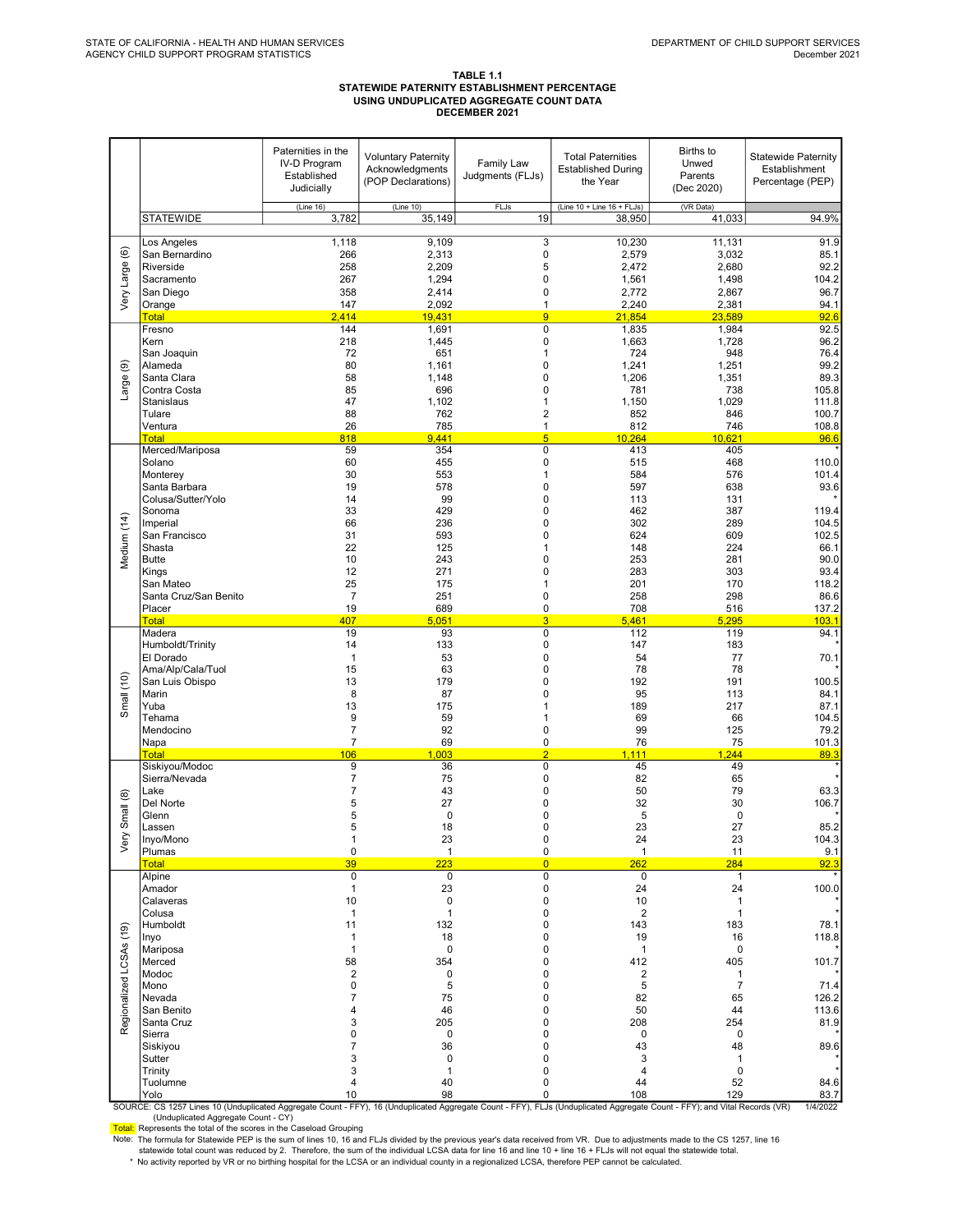# TABLE 1.1.1<br>IV-D PATERNITY ESTABLISHMENT PERCENTAGE<br>USING POINT-IN-TIME AND UNDUPLICATED AGGREGATE COUNT DATA<br>DECEMBER 2021

|                         |                                 | Children in IV-D Cases with<br><b>Paternity Established</b><br>or Acknowledged<br>(Dec 2021) | Children in IV-D Cases Open<br>at the End of the Month Who<br>Were Born Out-of-Wedlock<br>(Dec 2020) | <b>IV-D Paternity</b><br>Establishment<br>Percentage (PEP) |
|-------------------------|---------------------------------|----------------------------------------------------------------------------------------------|------------------------------------------------------------------------------------------------------|------------------------------------------------------------|
|                         | <b>STATEWIDE</b>                | (Line 6)<br>703,622                                                                          | (Line 5a)<br>760,950                                                                                 | 92.5%                                                      |
|                         | Los Angeles                     | 159.822                                                                                      | 178,497                                                                                              | 89.5                                                       |
| Very Large (6)          | San Bernardino                  | 66,203                                                                                       | 74,010                                                                                               | 89.5                                                       |
|                         | Riverside                       | 52,104                                                                                       | 54,777                                                                                               | 95.1                                                       |
|                         | Sacramento<br>San Diego         | 43,007<br>38,126                                                                             | 46,402<br>41,169                                                                                     | 92.7<br>92.6                                               |
|                         | Orange                          | 35,884                                                                                       | 38,710                                                                                               | 92.7                                                       |
|                         | <b>Total</b><br>Fresno          | 395,146                                                                                      | 433,565                                                                                              | 91.1<br>94.9                                               |
|                         | Kern                            | 40,165<br>35,564                                                                             | 42,341<br>39,128                                                                                     | 90.9                                                       |
|                         | San Joaquin                     | 23,462                                                                                       | 25,238                                                                                               | 93.0                                                       |
| ම                       | Alameda<br>Santa Clara          | 18,581<br>15,147                                                                             | 19,552<br>16,342                                                                                     | 95.0<br>92.7                                               |
| Large                   | Contra Costa                    | 16,358                                                                                       | 17,499                                                                                               | 93.5                                                       |
|                         | <b>Stanislaus</b>               | 15,181                                                                                       | 16,047                                                                                               | 94.6                                                       |
|                         | Tulare<br>Ventura               | 15,795<br>11,320                                                                             | 15,263<br>12,061                                                                                     | 103.5<br>93.9                                              |
|                         | <b>Total</b>                    | 191,573                                                                                      | 203,471                                                                                              | 94.2                                                       |
|                         | Merced/Mariposa                 | 10,670                                                                                       | 11,181                                                                                               | 95.4                                                       |
|                         | Solano<br>Monterey              | 8,482<br>9,268                                                                               | 9,037<br>9,681                                                                                       | 93.9<br>95.7                                               |
|                         | Santa Barbara                   | 7,140                                                                                        | 7,523                                                                                                | 94.9                                                       |
|                         | Colusa/Sutter/Yolo<br>Sonoma    | 6,034<br>5,715                                                                               | 6,503                                                                                                | 92.8<br>97.5                                               |
| Medium (14)             | Imperial                        | 6,664                                                                                        | 5,862<br>7,323                                                                                       | 91.0                                                       |
|                         | San Francisco                   | 5,426                                                                                        | 5,928                                                                                                | 91.5                                                       |
|                         | Shasta<br><b>Butte</b>          | 4,712<br>4,664                                                                               | 5,278<br>5,009                                                                                       | 89.3<br>93.1                                               |
|                         | Kings                           | 5,789                                                                                        | 6,126                                                                                                | 94.5                                                       |
|                         | San Mateo                       | 4,579                                                                                        | 4,884                                                                                                | 93.8                                                       |
|                         | Santa Cruz/San Benito<br>Placer | 3,917<br>3,465                                                                               | 4,297<br>3,598                                                                                       | 91.2<br>96.3                                               |
|                         | <b>Total</b>                    | 86,525                                                                                       | 92,230                                                                                               | 93.8                                                       |
|                         | Madera                          | 4,977                                                                                        | 5,026                                                                                                | 99.0<br>95.2                                               |
|                         | Humboldt/Trinity<br>El Dorado   | 3,041<br>2,415                                                                               | 3,194<br>2,556                                                                                       | 94.5                                                       |
|                         | Ama/Alp/Cala/Tuol               | 2,507                                                                                        | 2,605                                                                                                | 96.2                                                       |
|                         | San Luis Obispo<br>Marin        | 2,496<br>1,225                                                                               | 2,517<br>1,330                                                                                       | 99.2<br>92.1                                               |
| Small (10)              | Yuba                            | 2,247                                                                                        | 2,362                                                                                                | 95.1                                                       |
|                         | Tehama                          | 1,787                                                                                        | 1,922                                                                                                | 93.0                                                       |
|                         | Mendocino<br>Napa               | 1,792<br>1,638                                                                               | 1,930<br>1,722                                                                                       | 92.8<br>95.1                                               |
|                         | <b>Total</b>                    | 24,125                                                                                       | 25,164                                                                                               | 95.9                                                       |
|                         | Siskiyou/Modoc<br>Sierra/Nevada | 1,435                                                                                        | 1,517                                                                                                | 94.6<br>96.1                                               |
|                         | Lake                            | 1,391<br>1,636                                                                               | 1,447<br>1,687                                                                                       | 97.0                                                       |
|                         | Del Norte                       | 1,008                                                                                        | 1,089                                                                                                | 92.6                                                       |
|                         | Glenn<br>Lassen                 | 1,000<br>767                                                                                 | 1,008<br>822                                                                                         | 99.2<br>93.3                                               |
| Very Small (8)          | Inyo/Mono                       | 591                                                                                          | 620                                                                                                  | 95.3                                                       |
|                         | Plumas                          | 404                                                                                          | 431                                                                                                  | 93.7                                                       |
|                         | <b>Total</b><br>Alpine          | 8,232<br>13                                                                                  | 8,621<br>12                                                                                          | 95.5<br>108.3                                              |
|                         | Amador                          | 619                                                                                          | 651                                                                                                  | 95.1                                                       |
|                         | Calaveras<br>Colusa             | 792<br>420                                                                                   | 800<br>460                                                                                           | 99.0<br>91.3                                               |
|                         | Humboldt                        | 2,773                                                                                        | 2,900                                                                                                | 95.6                                                       |
|                         | Inyo                            | 446                                                                                          | 477                                                                                                  | 93.5                                                       |
|                         | Mariposa<br>Merced              | 349<br>10,321                                                                                | 352<br>10,829                                                                                        | 99.1<br>95.3                                               |
| Regionalized LCSAs (19) | Modoc                           | 166                                                                                          | 175                                                                                                  | 94.9                                                       |
|                         | Mono                            | 145                                                                                          | 143                                                                                                  | 101.4                                                      |
|                         | Nevada<br>San Benito            | 1,353<br>1,196                                                                               | 1,409<br>1,299                                                                                       | 96.0<br>92.1                                               |
|                         | Santa Cruz                      | 2,721                                                                                        | 2,998                                                                                                | 90.8                                                       |
|                         | Sierra<br>Siskiyou              | 38<br>1,269                                                                                  | 38<br>1,342                                                                                          | 100.0<br>94.6                                              |
|                         | Sutter                          | 2,300                                                                                        | 2,437                                                                                                | 94.4                                                       |
|                         | Trinity                         | 268                                                                                          | 294                                                                                                  | 91.2                                                       |
|                         | Tuolumne<br>Yolo                | 1,083<br>3,314                                                                               | 1,142<br>3,606                                                                                       | 94.8<br>91.9                                               |
|                         |                                 |                                                                                              |                                                                                                      |                                                            |

SOURCE: CS 1257 Lines 5a (Point-in-Time), 6 (Unduplicated Aggregate Count - FFY)<br>Total: Represents the total of the scores in the Caseload Grouping<br>Note: The formula for IV-D PEP is line 6 divided by line 5a. Due to adjust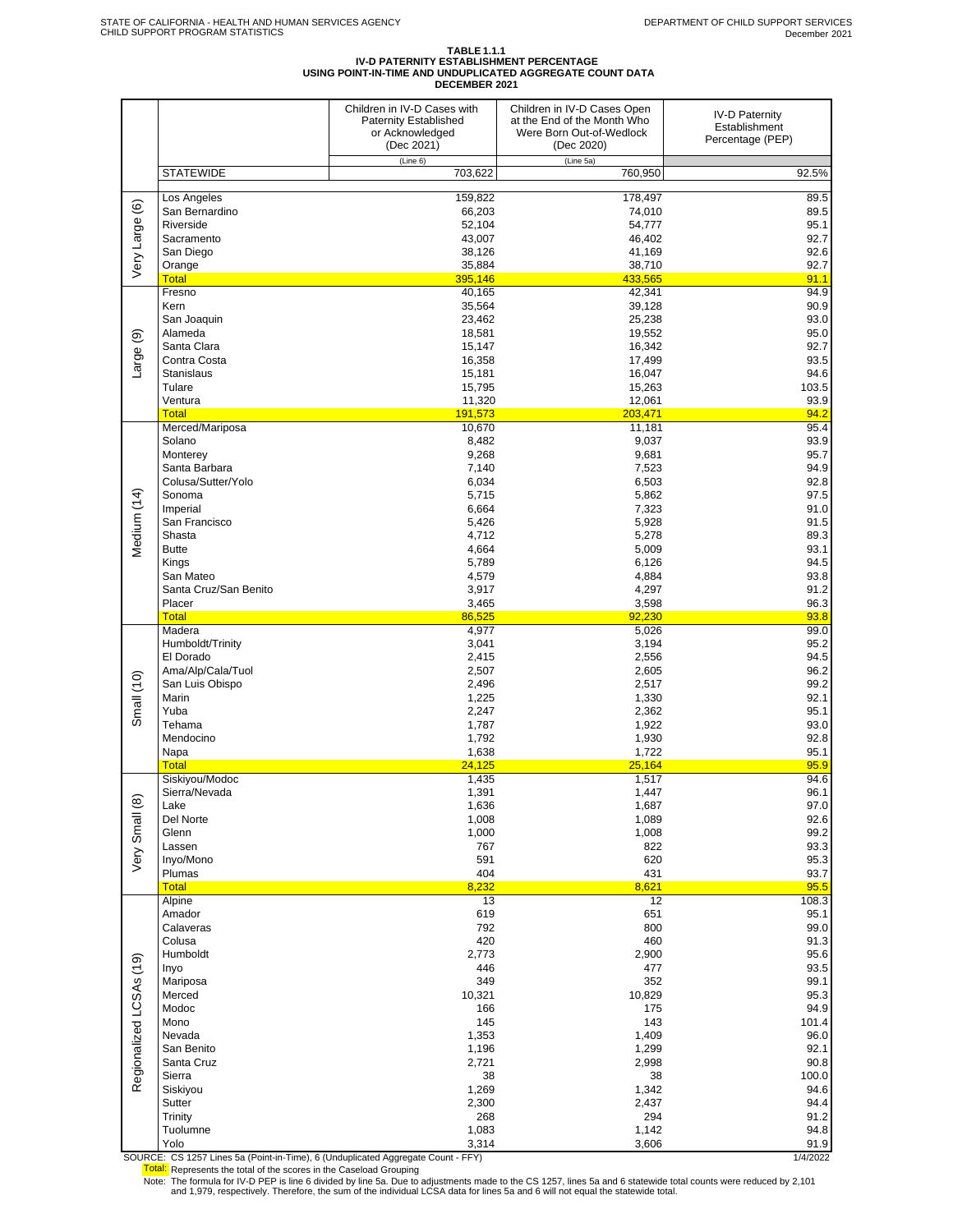# **TABLE 1.2 CASES WITH SUPPORT ORDERS ESTABLISHED USING POINT-IN-TIME DATA DECEMBER 2021**

|                         |                       |           |                           | Percent of Cases          |
|-------------------------|-----------------------|-----------|---------------------------|---------------------------|
|                         |                       | Cases     | Cases with Support        | with Support              |
|                         |                       |           | <b>Orders Established</b> | <b>Orders Established</b> |
|                         |                       |           |                           |                           |
|                         |                       | (Line 1)  | (Line 2)                  |                           |
|                         | <b>STATEWIDE</b>      | 1,035,761 | 959,763                   | 92.7%                     |
|                         |                       |           |                           |                           |
|                         | Los Angeles           | 214,689   | 194,487                   | 90.6                      |
| Very Large (6)          | San Bernardino        | 89,475    | 81,419                    | 91.0                      |
|                         | Riverside             | 74,006    | 68,560                    | 92.6                      |
|                         |                       |           |                           |                           |
|                         | Sacramento            | 66,550    | 62,265                    | 93.6                      |
|                         | San Diego             | 59,005    | 52,054                    | 88.2                      |
|                         | Orange                | 56,802    | 53,490                    | 94.2                      |
|                         |                       |           |                           |                           |
|                         | <b>Total</b>          | 560,527   | 512,275                   | 91.4                      |
|                         | Fresno                | 56,017    | 52,669                    | 94.0                      |
|                         | Kern                  | 48,892    | 45,117                    | 92.3                      |
|                         |                       |           |                           |                           |
|                         | San Joaquin           | 31,951    | 29,377                    | 91.9                      |
|                         | Alameda               | 29,177    | 27,079                    | 92.8                      |
| Large (9)               | Santa Clara           | 26,935    | 25,730                    | 95.5                      |
|                         |                       |           |                           |                           |
|                         | Contra Costa          | 24,419    | 23,377                    | 95.7                      |
|                         | Stanislaus            | 23,758    | 22,957                    | 96.6                      |
|                         | Tulare                | 21,971    | 20,528                    | 93.4                      |
|                         |                       |           |                           |                           |
|                         | Ventura               | 17,705    | 16,927                    | 95.6                      |
|                         | <b>Total</b>          | 280,825   | 263,761                   | 93.9                      |
|                         | Merced/Mariposa       | 15,123    | 14,096                    | 93.2                      |
|                         |                       | 13,677    |                           |                           |
|                         | Solano                |           | 13,133                    | 96.0                      |
|                         | Monterey              | 13,056    | 12,568                    | 96.3                      |
|                         | Santa Barbara         | 10,737    | 10,175                    | 94.8                      |
|                         |                       |           |                           |                           |
|                         | Colusa/Sutter/Yolo    | 10,658    | 9,981                     | 93.6                      |
| Medium (14)             | Sonoma                | 9,931     | 9,553                     | 96.2                      |
|                         | Imperial              | 9,298     | 8,481                     | 91.2                      |
|                         |                       |           |                           |                           |
|                         | San Francisco         | 9,151     | 8,478                     | 92.6                      |
|                         | Shasta                | 9,207     | 8,688                     | 94.4                      |
|                         | <b>Butte</b>          | 8,960     | 8,537                     | 95.3                      |
|                         |                       |           |                           |                           |
|                         | Kings                 | 8,353     | 7,789                     | 93.2                      |
|                         | San Mateo             | 7,841     | 7,519                     | 95.9                      |
|                         | Santa Cruz/San Benito | 6,367     | 5,866                     | 92.1                      |
|                         |                       |           |                           |                           |
|                         | Placer                | 6,322     | 6,123                     | 96.9                      |
|                         | <b>Total</b>          | 138,681   | 130,987                   | 94.5                      |
|                         | Madera                | 6,330     | 5,973                     | 94.4                      |
|                         | Humboldt/Trinity      | 5,616     | 5,289                     | 94.2                      |
|                         |                       |           |                           |                           |
|                         | El Dorado             | 5,000     | 4,826                     | 96.5                      |
|                         | Ama/Alp/Cala/Tuol     | 4,530     | 4,368                     | 96.4                      |
| Small (10)              | San Luis Obispo       | 3,853     | 3,621                     | 94.0                      |
|                         |                       |           |                           |                           |
|                         | Marin                 | 3,532     | 3,386                     | 95.9                      |
|                         | Yuba                  | 3,540     | 3,191                     | 90.1                      |
|                         | Tehama                | 3,245     | 3,032                     | 93.4                      |
|                         |                       |           |                           |                           |
|                         | Mendocino             | 3,003     | 2,837                     | 94.5                      |
|                         | Napa                  | 2,849     | 2,760                     | 96.9                      |
|                         | <b>Total</b>          | 41,498    | 39,283                    | 94.7                      |
|                         |                       |           |                           |                           |
|                         | Siskiyou/Modoc        | 2,526     | 2,375                     | 94.0                      |
|                         | Sierra/Nevada         | 2,509     | 2,375                     | 94.7                      |
| Very Small (8)          | Lake                  | 2,490     | 2,329                     | 93.5                      |
|                         |                       |           |                           |                           |
|                         | Del Norte             | 2,002     | 1,877                     | 93.8                      |
|                         | Glenn                 | 1,568     | 1,514                     | 96.6                      |
|                         | Lassen                | 1,396     | 1,294                     | 92.7                      |
|                         |                       |           |                           |                           |
|                         | Inyo/Mono             | 1,015     | 990                       | 97.5                      |
|                         | Plumas                | 724       | 703                       | 97.1                      |
|                         | <b>Total</b>          | 14,230    | 13,457                    | 94.6                      |
|                         | Alpine                | 36        | 36                        | 100.0                     |
|                         |                       |           |                           |                           |
|                         | Amador                | 1,038     | 1,000                     | 96.3                      |
|                         | Calaveras             | 1,351     | 1,302                     | 96.4                      |
|                         | Colusa                | 696       | 629                       | 90.4                      |
|                         |                       |           |                           |                           |
|                         | Humboldt              | 4,949     | 4,645                     | 93.9                      |
|                         | Inyo                  | 818       | 799                       | 97.7                      |
|                         | Mariposa              | 643       | 569                       | 88.5                      |
|                         |                       |           |                           |                           |
| Regionalized LCSAs (19) | Merced                | 14,480    | 13,527                    | 93.4                      |
|                         | Modoc                 | 267       | 240                       | 89.9                      |
|                         | Mono                  | 197       | 191                       | 97.0                      |
|                         |                       |           |                           |                           |
|                         | Nevada                | 2,423     | 2,296                     | 94.8                      |
|                         | San Benito            | 1,731     | 1,624                     | 93.8                      |
|                         | Santa Cruz            | 4,636     | 4,242                     | 91.5                      |
|                         |                       |           |                           |                           |
|                         | Sierra                | 86        | 79                        | 91.9                      |
|                         | Siskiyou              | 2,259     | 2,135                     | 94.5                      |
|                         | Sutter                | 3,777     | 3,464                     | 91.7                      |
|                         |                       |           |                           |                           |
|                         | Trinity               | 667       | 644                       | 96.6                      |
|                         | Tuolumne              | 2,105     | 2,030                     | 96.4                      |
|                         | Yolo                  | 6,185     | 5,888                     | 95.2                      |
|                         |                       |           |                           |                           |

SOURCE: CS 1257 Lines 1 (Point-in-Time), 2 (Point-in-Time)<br>Total: Represents the total of the scores in the Caseload Grouping<br>Note: The formula for Cases with Support Orders Established is line 2 divided by line 1.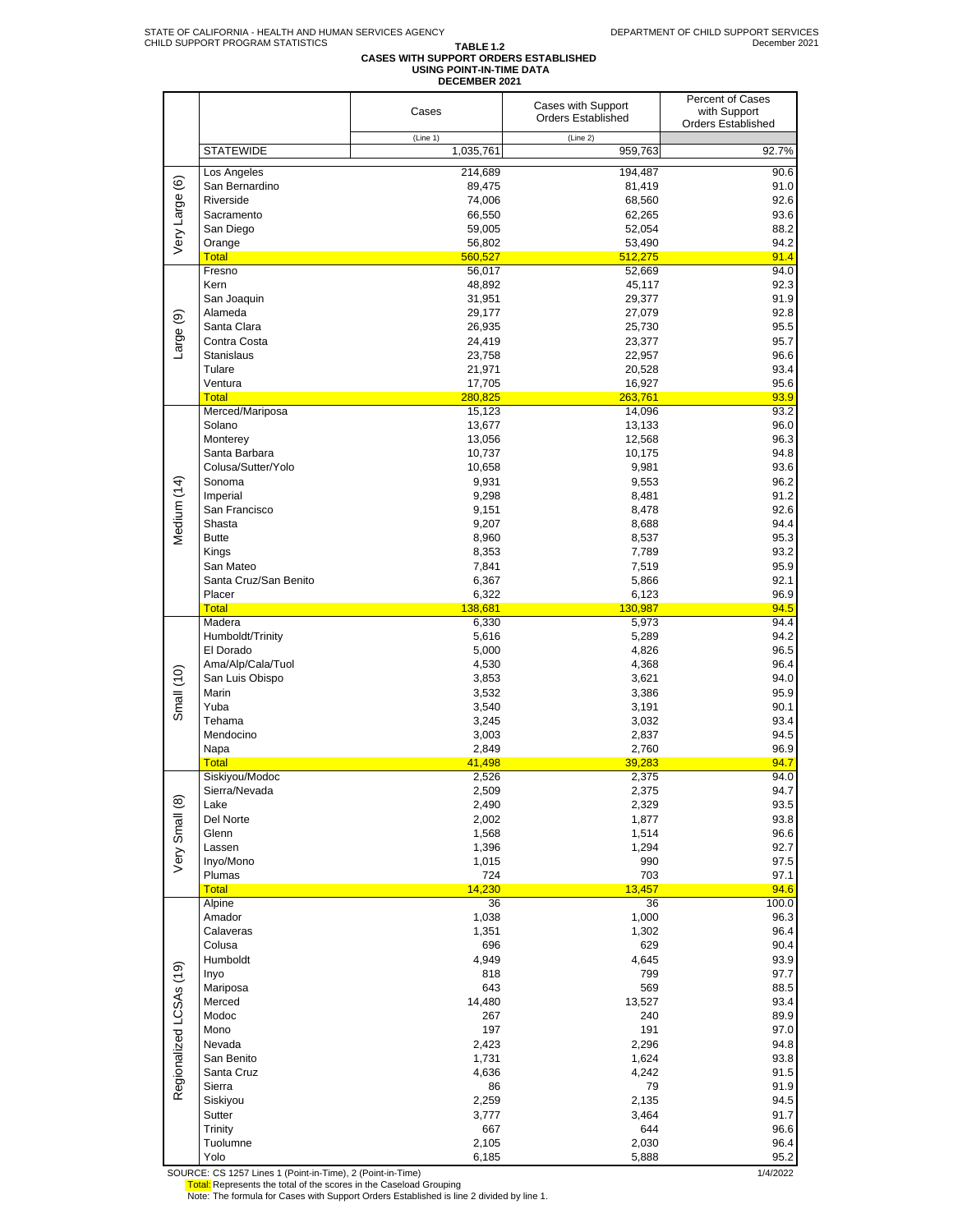# **TABLE 1.3 COLLECTIONS ON CURRENT SUPPORT USING CUMULATIVE DATA DECEMBER 2021**

|                         |                                                                     | <b>Current Support Due</b><br>(Line 24) | <b>Current Support Distributed</b><br>(Line 25) | Percent of Collections on<br><b>Current Support</b> |
|-------------------------|---------------------------------------------------------------------|-----------------------------------------|-------------------------------------------------|-----------------------------------------------------|
|                         | <b>STATEWIDE</b>                                                    | \$626,848,534                           | \$390,686,004                                   | 62.3%                                               |
|                         | Los Angeles                                                         | 124,058,374                             | 73,735,758                                      | 59.4                                                |
|                         | San Bernardino                                                      | 50,117,950                              | 30,791,898                                      | 61.4                                                |
|                         | Riverside                                                           | 47,662,072                              | 27,620,819                                      | 58.0                                                |
|                         | Sacramento                                                          | 30,870,556                              | 19,061,236                                      | 61.7                                                |
| Very Large (6)          | San Diego                                                           | 44,841,556                              | 29,491,276                                      | 65.8                                                |
|                         | Orange                                                              | 44,754,248                              | 29,106,551                                      | 65.0                                                |
|                         | <b>Total</b><br>Fresno                                              | 342,304,756<br>25,497,791               | 209,807,539<br>13,772,880                       | 61.3<br>54.0                                        |
|                         | Kern                                                                | 24,770,140                              | 13,741,981                                      | 55.5                                                |
|                         | San Joaquin                                                         | 16,254,352                              | 10,094,718                                      | 62.1                                                |
| ම                       | Alameda                                                             | 19,957,442                              | 12,679,544                                      | 63.5                                                |
|                         | Santa Clara                                                         | 20,561,666                              | 13,242,303                                      | 64.4                                                |
| Large                   | Contra Costa                                                        | 17,827,347                              | 12,407,324                                      | 69.6                                                |
|                         | Stanislaus                                                          | 14,426,558                              | 8,860,744                                       | 61.4                                                |
|                         | Tulare<br>Ventura                                                   | 9,172,669<br>13,088,898                 | 6,394,833<br>8,589,185                          | 69.7<br>65.6                                        |
|                         | <b>Total</b>                                                        | 161,556,863                             | 99,783,511                                      | 61.8                                                |
|                         | Merced/Mariposa                                                     | 7,490,686                               | 4,525,094                                       | 60.4                                                |
|                         | Solano                                                              | 10,063,056                              | 6,372,628                                       | 63.3                                                |
|                         | Monterey                                                            | 11,097,286                              | 7,111,582                                       | 64.1                                                |
|                         | Santa Barbara                                                       | 7,478,925                               | 4,827,929                                       | 64.6                                                |
|                         | Colusa/Sutter/Yolo                                                  | 5,662,686                               | 3,843,242                                       | 67.9                                                |
| Medium (14)             | Sonoma<br>Imperial                                                  | 7,417,242<br>6,331,937                  | 5,091,666<br>4,165,900                          | 68.6<br>65.8                                        |
|                         | San Francisco                                                       | 5,377,595                               | 3,763,397                                       | 70.0                                                |
|                         | Shasta                                                              | 3,989,364                               | 2,645,481                                       | 66.3                                                |
|                         | <b>Butte</b>                                                        | 3,944,283                               | 2,312,568                                       | 58.6                                                |
|                         | Kings                                                               | 3,530,001                               | 2,409,880                                       | 68.3                                                |
|                         | San Mateo                                                           | 7,443,653                               | 5,177,941                                       | 69.6                                                |
|                         | Santa Cruz/San Benito                                               | 4,612,568                               | 2,986,190                                       | 64.7                                                |
|                         | Placer<br><b>Total</b>                                              | 6,543,622<br>90,982,901                 | 4,680,141<br>59,913,638                         | 71.5<br>65.9                                        |
|                         | Madera                                                              | 3,149,799                               | 1,934,452                                       | 61.4                                                |
|                         | Humboldt/Trinity                                                    | 2,477,183                               | 1,547,970                                       | 62.5                                                |
|                         | El Dorado                                                           | 3,116,104                               | 2,165,265                                       | 69.5                                                |
|                         | Ama/Alp/Cala/Tuol                                                   | 2,617,979                               | 1,807,953                                       | 69.1                                                |
| Small (10)              | San Luis Obispo                                                     | 3,938,805                               | 2,681,390                                       | 68.1                                                |
|                         | Marin<br>Yuba                                                       | 2,489,764<br>1,709,983                  | 1,944,944<br>1,021,541                          | 78.1<br>59.7                                        |
|                         | Tehama                                                              | 1,621,344                               | 994,310                                         | 61.3                                                |
|                         | Mendocino                                                           | 1,339,505                               | 828,400                                         | 61.8                                                |
|                         | Napa                                                                | 2,568,303                               | 1,807,865                                       | 70.4                                                |
|                         | Total                                                               | 25,028,769                              | 16,734,090                                      | 66.9                                                |
|                         | Siskiyou/Modoc                                                      | 936,849                                 | 607,732                                         | 64.9                                                |
|                         | Sierra/Nevada                                                       | 1,438,710                               | 1,059,031                                       | 73.6                                                |
|                         | Lake<br>Del Norte                                                   | 1,261,887<br>704,145                    | 700,166<br>404,943                              | 55.5<br>57.5                                        |
| Small (8)               | Glenn                                                               | 896,677                                 | 551,428                                         | 61.5                                                |
|                         | Lassen                                                              | 699,351                                 | 426,579                                         | 61.0                                                |
| Very                    | Inyo/Mono                                                           | 564,690                                 | 375,945                                         | 66.6                                                |
|                         | Plumas                                                              | 472,934                                 | 321,401                                         | 68.0                                                |
|                         | <b>Total</b>                                                        | 6,975,245                               | 4,447,225                                       | 63.8                                                |
|                         | Alpine<br>Amador                                                    | 10,323<br>727,712                       | 3,645<br>514,303                                | 35.3<br>70.7                                        |
|                         | Calaveras                                                           | 826,851                                 | 556,764                                         | 67.3                                                |
|                         | Colusa                                                              | 471,209                                 | 304,846                                         | 64.7                                                |
|                         | Humboldt                                                            | 2,224,225                               | 1,377,373                                       | 61.9                                                |
|                         | Inyo                                                                | 405,054                                 | 265,137                                         | 65.5                                                |
|                         | Mariposa                                                            | 288,218                                 | 189,075                                         | 65.6                                                |
|                         | Merced<br>Modoc                                                     | 7,202,468<br>106,475                    | 4,336,019<br>62,426                             | 60.2<br>58.6                                        |
|                         | Mono                                                                | 159,636                                 | 110,808                                         | 69.4                                                |
|                         | Nevada                                                              | 1,411,782                               | 1,042,028                                       | 73.8                                                |
|                         | San Benito                                                          | 1,454,890                               | 986,946                                         | 67.8                                                |
| Regionalized LCSAs (19) | Santa Cruz                                                          | 3,157,678                               | 1,999,244                                       | 63.3                                                |
|                         | Sierra                                                              | 26,927                                  | 17,003                                          | 63.1                                                |
|                         | Siskiyou                                                            | 830,374                                 | 545,306                                         | 65.7                                                |
|                         | Sutter<br>Trinity                                                   | 1,855,492<br>252,958                    | 1,223,017<br>170,597                            | 65.9<br>67.4                                        |
|                         | Tuolumne                                                            | 1,053,093                               | 733,241                                         | 69.6                                                |
|                         | Yolo                                                                | 3,335,985                               | 2,315,380                                       | 69.4                                                |
|                         | SOLIDCE: CS 1257 Lines 24 (Cumulative - EEV), 25 (Cumulative - EEV) |                                         |                                                 | 1112022                                             |

SOURCE: CS 1257 Lines 24 (Cumulative - FFY), 25 (Cumulative - FFY) 1/4/2022 Total: Represents the total of the scores in the Caseload Grouping Note: The formula for Collections on Current Support is line 25 divided by line 24.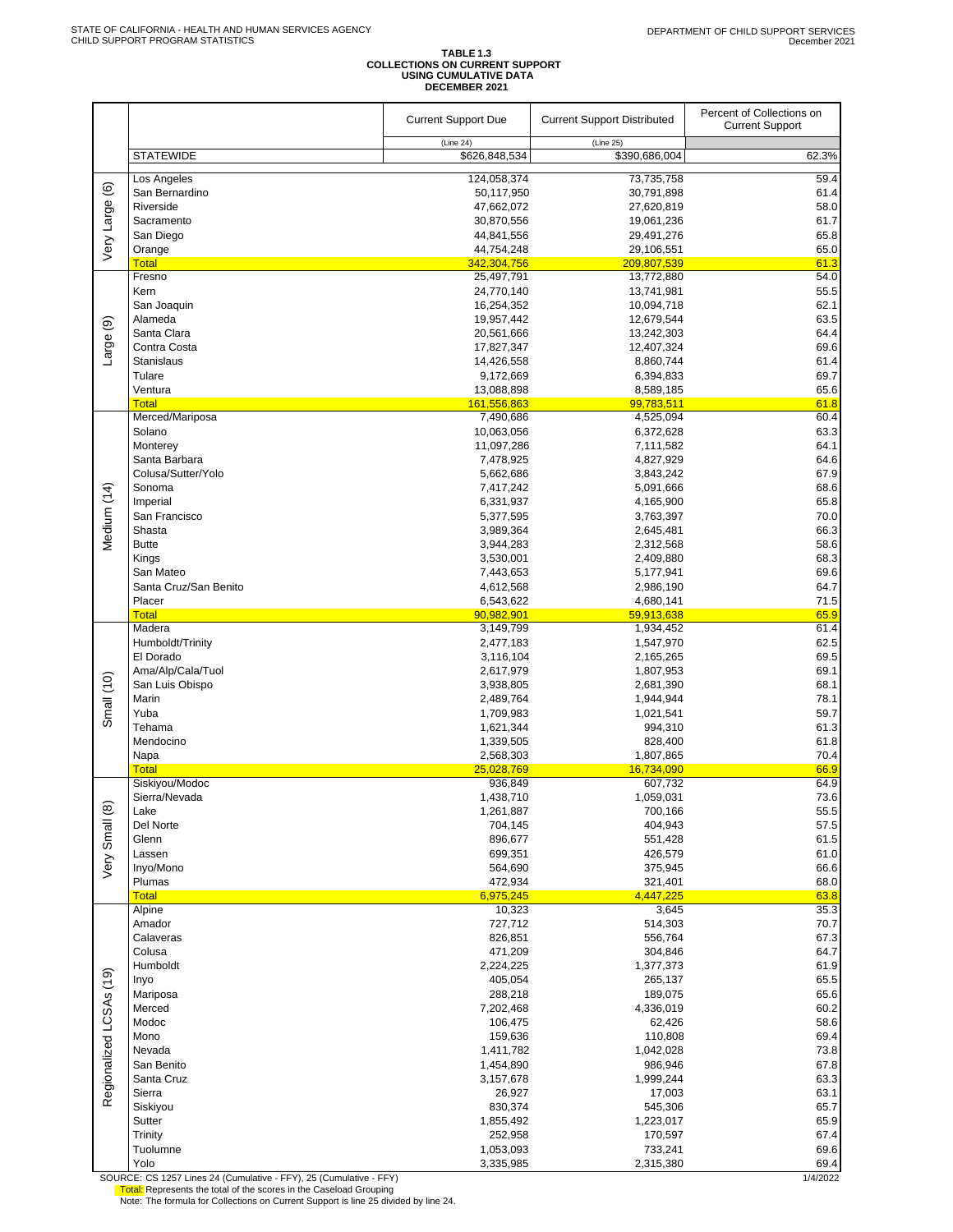# **TABLE 1.4 CASES WITH COLLECTIONS ON ARREARS USING UNDUPLICATED AGGREGATE COUNT DATA DECEMBER 2021**

|                         |                                                                                                          | Cases with Arrears Due | Cases Paying Toward<br>Arrears | Percent of Cases with<br>Collections<br>on Arrears |
|-------------------------|----------------------------------------------------------------------------------------------------------|------------------------|--------------------------------|----------------------------------------------------|
|                         | <b>STATEWIDE</b>                                                                                         | (Line 28)<br>703,767   | (Line 29)<br>345,263           | 49.1%                                              |
|                         | Los Angeles                                                                                              | 142,507                | 68,525                         | 48.1                                               |
| Very Large (6)          | San Bernardino                                                                                           | 58,125                 | 28,516                         | 49.1                                               |
|                         | Riverside                                                                                                | 52,466                 | 24,370                         | 46.4                                               |
|                         | Sacramento                                                                                               | 41,688                 | 20,515                         | 49.2                                               |
|                         | San Diego<br>Orange                                                                                      | 38,855<br>41,192       | 20,537<br>20,486               | 52.9<br>49.7                                       |
|                         | <b>Total</b>                                                                                             | 374,833                | 182,949                        | 48.8                                               |
|                         | Fresno                                                                                                   | 36,677                 | 16,487                         | 45.0                                               |
|                         | Kern                                                                                                     | 32,809<br>18,761       | 13,850<br>9,104                | 42.2<br>48.5                                       |
|                         | San Joaquin<br>Alameda                                                                                   | 18,235                 | 9,944                          | 54.5                                               |
| Large (9)               | Santa Clara                                                                                              | 21,505                 | 12,157                         | 56.5                                               |
|                         | Contra Costa                                                                                             | 16,352                 | 8,565                          | 52.4                                               |
|                         | <b>Stanislaus</b>                                                                                        | 16,783                 | 8,099                          | 48.3                                               |
|                         | Tulare<br>Ventura                                                                                        | 13,349<br>13,287       | 6,470<br>7,034                 | 48.5<br>52.9                                       |
|                         | <b>Total</b>                                                                                             | 187,758                | 91,710                         | 48.8                                               |
|                         | Merced/Mariposa                                                                                          | 10,737                 | 5,000                          | 46.6                                               |
|                         | Solano                                                                                                   | 10,484                 | 5,392                          | 51.4                                               |
|                         | Monterey<br>Santa Barbara                                                                                | 10,623<br>7,545        | 5,282<br>3,841                 | 49.7<br>50.9                                       |
|                         | Colusa/Sutter/Yolo                                                                                       | 7,733                  | 3,820                          | 49.4                                               |
|                         | Sonoma                                                                                                   | 7,403                  | 3,918                          | 52.9                                               |
| Medium (14)             | Imperial                                                                                                 | 6,663                  | 3,064                          | 46.0                                               |
|                         | San Francisco                                                                                            | 6,093                  | 3,417                          | 56.1                                               |
|                         | Shasta<br><b>Butte</b>                                                                                   | 6,895<br>7,081         | 3,421<br>3,243                 | 49.6<br>45.8                                       |
|                         | Kings                                                                                                    | 5,142                  | 2,529                          | 49.2                                               |
|                         | San Mateo                                                                                                | 5,839                  | 3,172                          | 54.3                                               |
|                         | Santa Cruz/San Benito                                                                                    | 4,666                  | 2,462                          | 52.8                                               |
|                         | Placer                                                                                                   | 4,518                  | 2,489                          | 55.1                                               |
|                         | <b>Total</b><br>Madera                                                                                   | 101,422<br>3,949       | 51,050<br>1,914                | 50.3<br>48.5                                       |
|                         | Humboldt/Trinity                                                                                         | 3,850                  | 1,814                          | 47.1                                               |
|                         | El Dorado                                                                                                | 3,719                  | 1,920                          | 51.6                                               |
|                         | Ama/Alp/Cala/Tuol                                                                                        | 3,141                  | 1,630                          | 51.9                                               |
| Small (10)              | San Luis Obispo<br>Marin                                                                                 | 2,537<br>2,810         | 1,362<br>1,263                 | 53.7<br>44.9                                       |
|                         | Yuba                                                                                                     | 2,377                  | 1,089                          | 45.8                                               |
|                         | Tehama                                                                                                   | 2,540                  | 1,230                          | 48.4                                               |
|                         | Mendocino                                                                                                | 2,104                  | 1,056                          | 50.2                                               |
|                         | Napa<br><b>Total</b>                                                                                     | 2,191<br>29,218        | 1,209<br>14,487                | 55.2                                               |
|                         | Siskiyou/Modoc                                                                                           | 1,847                  | 891                            | 49.6<br>48.2                                       |
|                         | Sierra/Nevada                                                                                            | 1,707                  | 990                            | 58.0                                               |
|                         | Lake                                                                                                     | 1,795                  | 832                            | 46.4                                               |
|                         | Del Norte                                                                                                | 1,667                  | 717                            | 43.0                                               |
| Very Small (8)          | Glenn<br>Lassen                                                                                          | 1,216<br>1,019         | 562<br>431                     | 46.2<br>42.3                                       |
|                         | Inyo/Mono                                                                                                | 750                    | 358                            | 47.7                                               |
|                         | Plumas                                                                                                   | 535                    | 286                            | 53.5                                               |
|                         | <b>Total</b>                                                                                             | 10,536                 | 5,067                          | 48.1                                               |
|                         | Alpine<br>Amador                                                                                         | 31<br>672              | 18<br>361                      | 58.1<br>53.7                                       |
|                         | Calaveras                                                                                                | 945                    | 483                            | 51.1                                               |
|                         | Colusa                                                                                                   | 449                    | 209                            | 46.5                                               |
|                         | Humboldt                                                                                                 | 3,307                  | 1,523                          | 46.1                                               |
|                         | Inyo                                                                                                     | 614                    | 282                            | 45.9                                               |
| Regionalized LCSAs (19) | Mariposa<br>Merced                                                                                       | 360<br>10,377          | 175<br>4,825                   | 48.6<br>46.5                                       |
|                         | Modoc                                                                                                    | 175                    | 69                             | 39.4                                               |
|                         | Mono                                                                                                     | 136                    | 76                             | 55.9                                               |
|                         | Nevada                                                                                                   | 1,645                  | 954                            | 58.0                                               |
|                         | San Benito<br>Santa Cruz                                                                                 | 1,308<br>3,358         | 697<br>1,765                   | 53.3<br>52.6                                       |
|                         | Sierra                                                                                                   | 62                     | 36                             | 58.1                                               |
|                         | Siskiyou                                                                                                 | 1,672                  | 822                            | 49.2                                               |
|                         | Sutter                                                                                                   | 2,617                  | 1,226                          | 46.8                                               |
|                         | Trinity                                                                                                  | 543                    | 291                            | 53.6                                               |
|                         | Tuolumne<br>Yolo                                                                                         | 1,493<br>4,667         | 768<br>2,385                   | 51.4<br>51.1                                       |
|                         | SOLIBCE: CS 1257 Lines 28 (Linduplicated Aggregate Count - EEV) 20 (Linduplicated Aggregate Count - EEV) |                        |                                | 1/1/2022                                           |

SOURCE: CS 1257 Lines 28 (Unduplicated Aggregate Count - FFY), 29 (Unduplicated Aggregate Count - FFY)<br><mark>Total:</mark> Represents the total of the scores in the Caseload Grouping<br>Note: The formula for Cases with Collections on Ar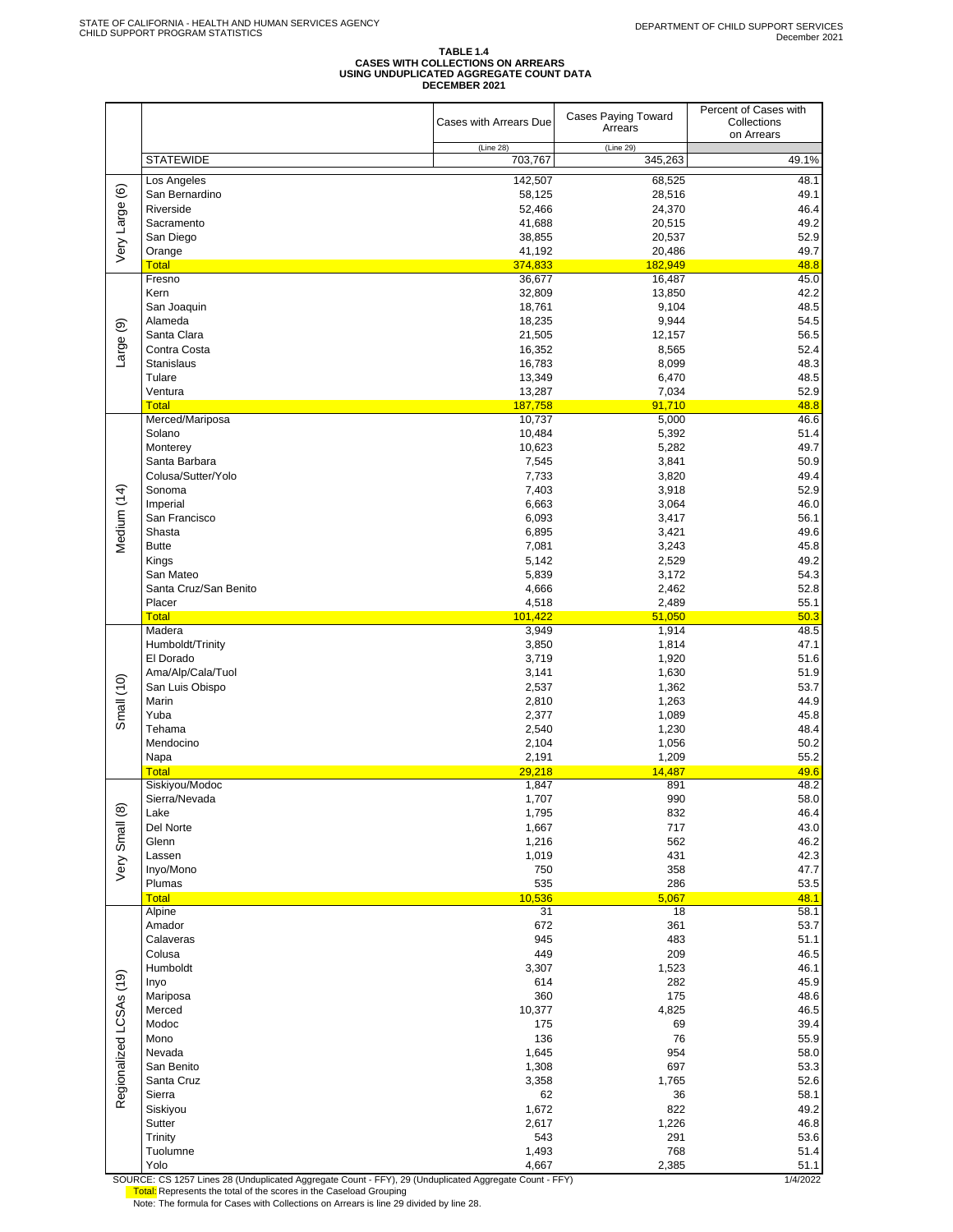### **TABLE 1.6 SUMMARY OF STATE PERFORMANCE MEASURES AS CALCULATED IN SUPPORTING TABLES DECEMBER 2021**

|                         |                                 | Percent of Cases with<br><b>Collections of Current</b><br>Support<br>(SPM 1) | Average Amount<br>Distributed per Case<br>with a Collection<br>(SPM 2) | Percent of Cases with<br>a Support Order<br><b>Established During</b><br><b>Report Period</b><br>(SPM 3) | Percent of Cases<br>Requiring a Support<br>Order with Alleged<br>Fathers or Obligors<br>Served with a Summons<br>and Complaint<br>(SPM 5A) | Percent of Cases with<br><b>Support Orders</b><br>Established with<br><b>Medical Support</b><br>Ordered and Provided<br>(SPM 5B) | Complaints per<br>Ten Thousand Cases<br>(SPM 5C) |
|-------------------------|---------------------------------|------------------------------------------------------------------------------|------------------------------------------------------------------------|----------------------------------------------------------------------------------------------------------|--------------------------------------------------------------------------------------------------------------------------------------------|----------------------------------------------------------------------------------------------------------------------------------|--------------------------------------------------|
|                         | <b>STATEWIDE</b>                | From Table 6.4<br>70.6%                                                      | From Table 4.3<br>\$1,204                                              | From Table 3.5<br>9.4%                                                                                   | From Table 3.3<br>9.0%                                                                                                                     | From Table 3.9.2<br>37.3%                                                                                                        | From Table 8.1                                   |
|                         | Los Angeles                     | 67.9                                                                         | 1,248                                                                  | 7.8                                                                                                      | 7.7                                                                                                                                        | 29.5                                                                                                                             | 0.699                                            |
| $\circlede$             | San Bernardino                  | 71.8                                                                         | 1,122                                                                  | 7.7                                                                                                      | 7.3                                                                                                                                        | 40.9                                                                                                                             | 0.447                                            |
|                         | Riverside                       | 67.2                                                                         | 1,233                                                                  | 8.6                                                                                                      | 10.1                                                                                                                                       | 34.2                                                                                                                             | 0.000                                            |
|                         | Sacramento<br>San Diego         | 70.3<br>75.1                                                                 | 1,085<br>1,345                                                         | 10.9<br>10.4                                                                                             | 7.7<br>7.9                                                                                                                                 | 26.9<br>58.3                                                                                                                     | 0.301<br>0.339                                   |
| Very Large              | Orange                          | 72.7                                                                         | 1,389                                                                  | 10.5                                                                                                     | 10.3                                                                                                                                       | 37.7                                                                                                                             | 0.528                                            |
|                         | <b>Total</b><br>Fresno          | 70.1<br>64.4                                                                 | 1,237<br>959                                                           | 8.7<br>8.4                                                                                               | 8.1<br>14.2                                                                                                                                | 35.5<br>40.2                                                                                                                     | 0.464<br>0.357                                   |
|                         | Kern                            | 63.0                                                                         | 1,069                                                                  | 9.5                                                                                                      | 9.2                                                                                                                                        | 38.0                                                                                                                             | 0.205                                            |
|                         | San Joaquin                     | 72.0                                                                         | 1,101                                                                  | 9.3                                                                                                      | 8.7                                                                                                                                        | 37.4                                                                                                                             | 0.626                                            |
| ම                       | Alameda<br>Santa Clara          | 71.8<br>73.5                                                                 | 1,303<br>1,316                                                         | 8.6<br>12.5                                                                                              | 7.9<br>11.4                                                                                                                                | 42.2<br>43.9                                                                                                                     | 0.000<br>0.000                                   |
| Large                   | Contra Costa                    | 73.5                                                                         | 1,395                                                                  | 14.0                                                                                                     | 10.3                                                                                                                                       | 43.8                                                                                                                             | 0.000                                            |
|                         | <b>Stanislaus</b>               | 71.4                                                                         | 1,196                                                                  | 12.8                                                                                                     | 9.5                                                                                                                                        | 34.2                                                                                                                             | 0.842                                            |
|                         | Tulare<br>Ventura               | 76.2<br>74.4                                                                 | 985<br>1,265                                                           | 13.4<br>10.8                                                                                             | 11.5<br>12.0                                                                                                                               | 33.3<br>37.2                                                                                                                     | 0.000<br>0.000                                   |
|                         | <b>Total</b>                    | 69.7                                                                         | 1,162                                                                  | 10.1                                                                                                     | 10.5                                                                                                                                       | 39.1                                                                                                                             | 0.249                                            |
|                         | Merced/Mariposa<br>Solano       | 69.5<br>73.0                                                                 | 901<br>1,214                                                           | 10.5<br>20.1                                                                                             | 13.0<br>18.2                                                                                                                               | 36.7<br>42.2                                                                                                                     | 0.000<br>0.000                                   |
|                         | Monterev                        | 72.2                                                                         | 1,390                                                                  | 17.2                                                                                                     | 15.1                                                                                                                                       | 37.7                                                                                                                             | 0.000                                            |
|                         | Santa Barbara                   | 74.4                                                                         | 1,239                                                                  | 9.4                                                                                                      | 6.8                                                                                                                                        | 37.2                                                                                                                             | 0.000                                            |
|                         | Colusa/Sutter/Yolo<br>Sonoma    | 73.1<br>76.1                                                                 | 1,087<br>1,253                                                         | 4.4<br>19.9                                                                                              | 4.3<br>16.0                                                                                                                                | 37.1<br>41.8                                                                                                                     | 0.938<br>0.000                                   |
| Medium (14)             | Imperial                        | 72.2                                                                         | 1,213                                                                  | 13.3                                                                                                     | 14.3                                                                                                                                       | 40.8                                                                                                                             | 0.000                                            |
|                         | San Francisco                   | 77.1                                                                         | 1,098                                                                  | 10.3                                                                                                     | 9.1                                                                                                                                        | 45.4                                                                                                                             | 0.000                                            |
|                         | Shasta<br><b>Butte</b>          | 71.9<br>65.4                                                                 | 910<br>971                                                             | 8.1<br>7.8                                                                                               | 7.8<br>6.1                                                                                                                                 | 33.9<br>39.6                                                                                                                     | 0.000<br>1.116                                   |
|                         | Kings                           | 76.1                                                                         | 956                                                                    | 9.3                                                                                                      | 7.7                                                                                                                                        | 46.7                                                                                                                             | 0.000                                            |
|                         | San Mateo                       | 78.2                                                                         | 1,571                                                                  | 17.3                                                                                                     | 12.0                                                                                                                                       | 39.4                                                                                                                             | 0.000                                            |
|                         | Santa Cruz/San Benito<br>Placer | 73.9<br>76.9                                                                 | 1,290<br>1,660                                                         | 6.1<br>18.6                                                                                              | 4.0<br>6.3                                                                                                                                 | 37.9<br>45.0                                                                                                                     | 0.000<br>0.000                                   |
|                         | <b>Total</b>                    | 73.3                                                                         | 1,194                                                                  | 11.7                                                                                                     | 10.5                                                                                                                                       | 39.8                                                                                                                             | 0.144                                            |
|                         | Madera<br>Humboldt/Trinity      | 72.2<br>68.0                                                                 | 911<br>921                                                             | 18.1<br>12.3                                                                                             | 9.3<br>9.7                                                                                                                                 | 40.1<br>40.2                                                                                                                     | 0.000<br>0.000                                   |
|                         | El Dorado                       | 74.7                                                                         | 1,250                                                                  | 12.2                                                                                                     | 8.8                                                                                                                                        | 38.1                                                                                                                             | 0.000                                            |
|                         | Ama/Alp/Cala/Tuol               | 74.9                                                                         | 1,113                                                                  | 15.1                                                                                                     | 16.4                                                                                                                                       | 40.8                                                                                                                             | 0.000                                            |
| Small (10)              | San Luis Obispo<br>Marin        | 77.9<br>80.3                                                                 | 1,553<br>1,831                                                         | 10.7<br>12.2                                                                                             | 14.0<br>7.8                                                                                                                                | 46.1<br>43.2                                                                                                                     | 0.000<br>0.000                                   |
|                         | Yuba                            | 68.3                                                                         | 980                                                                    | 6.4                                                                                                      | 7.6                                                                                                                                        | 42.1                                                                                                                             | 2.825                                            |
|                         | Tehama<br>Mendocino             | 68.9<br>72.3                                                                 | 972<br>887                                                             | 8.5                                                                                                      | 11.6<br>8.2                                                                                                                                | 39.5                                                                                                                             | 0.000<br>0.000                                   |
|                         | Napa                            | 79.4                                                                         | 1,347                                                                  | 13.0<br>25.2                                                                                             | 12.2                                                                                                                                       | 31.4<br>44.0                                                                                                                     | 0.000                                            |
|                         | <b>Total</b>                    | 73.6                                                                         | 1,171                                                                  | 12.8                                                                                                     | 10.2                                                                                                                                       | 40.6                                                                                                                             | 0.241                                            |
|                         | Siskiyou/Modoc<br>Sierra/Nevada | 68.8<br>81.1                                                                 | 771<br>1,104                                                           | 10.2<br>11.6                                                                                             | 10.7<br>10.4                                                                                                                               | 37.3<br>39.2                                                                                                                     | 0.000<br>0.000                                   |
| $\circledR$             | Lake                            | 66.2                                                                         | 1,003                                                                  | 9.2                                                                                                      | 9.2                                                                                                                                        | 36.5                                                                                                                             | 0.000                                            |
|                         | Del Norte                       | 65.6                                                                         | 728                                                                    | 10.5                                                                                                     | 7.6                                                                                                                                        | 40.2                                                                                                                             | 0.000                                            |
|                         | Glenn<br>Lassen                 | 70.0<br>66.6                                                                 | 1,009<br>1,031                                                         | 19.8<br>12.6                                                                                             | 15.6<br>20.5                                                                                                                               | 36.9<br>41.7                                                                                                                     | 0.000<br>0.000                                   |
| Very Small              | Inyo/Mono                       | 74.1                                                                         | 1,000                                                                  | 17.6                                                                                                     | 17.6                                                                                                                                       | 32.3                                                                                                                             | 0.000                                            |
|                         | Plumas<br><u>Total</u>          | 78.3<br>70.8                                                                 | 1,141<br>957                                                           | 12.0<br>11.7                                                                                             | 4.0<br>11.5                                                                                                                                | 35.5<br>37.8                                                                                                                     | 0.000<br>0.000                                   |
|                         | Alpine                          | 62.5                                                                         | 679                                                                    |                                                                                                          | $\star$                                                                                                                                    | 46.2                                                                                                                             | 0.000                                            |
|                         | Amador                          | 80.8                                                                         | 1,217                                                                  | 8.7                                                                                                      | 17.4                                                                                                                                       | 43.4                                                                                                                             | 0.000                                            |
|                         | Calaveras<br>Colusa             | 74.5<br>73.0                                                                 | 1,171<br>1,249                                                         | 22.4<br>2.5                                                                                              | 25.4<br>4.9                                                                                                                                | 39.4<br>29.5                                                                                                                     | 0.000<br>0.000                                   |
|                         | Humboldt                        | 68.3                                                                         | 911                                                                    | 10.6                                                                                                     | 9.0                                                                                                                                        | 40.7                                                                                                                             | 0.000                                            |
|                         | Inyo                            | 72.1                                                                         | 955                                                                    | 12.5                                                                                                     | 12.5                                                                                                                                       | 32.3                                                                                                                             | 0.000                                            |
|                         | Mariposa<br>Merced              | 76.9<br>69.3                                                                 | 1,006<br>897                                                           | 2.4<br>11.0                                                                                              | 6.0<br>13.5                                                                                                                                | 34.6<br>36.8                                                                                                                     | 0.000<br>0.000                                   |
| Regionalized LCSAs (19) | Modoc                           | 63.8                                                                         | 896                                                                    | 9.1                                                                                                      | 9.1                                                                                                                                        | 48.3                                                                                                                             | 0.000                                            |
|                         | Mono<br>Nevada                  | 80.0<br>81.3                                                                 | 1,148<br>1,116                                                         | 30.0<br>11.6                                                                                             | 30.0<br>11.0                                                                                                                               | 32.2<br>39.1                                                                                                                     | 0.000<br>0.000                                   |
|                         | San Benito                      | 76.1                                                                         | 1,338                                                                  | 8.8                                                                                                      | 7.4                                                                                                                                        | 41.1                                                                                                                             | 0.000                                            |
|                         | Santa Cruz                      | 72.9                                                                         | 1,271                                                                  | 5.3                                                                                                      | 3.0                                                                                                                                        | 36.5                                                                                                                             | 0.000                                            |
|                         | Sierra<br>Siskiyou              | 76.0<br>69.3                                                                 | 703<br>760                                                             | 11.1<br>10.4                                                                                             | 0.0<br>11.0                                                                                                                                | 45.2<br>35.9                                                                                                                     | 0.000<br>0.000                                   |
|                         | Sutter                          | 71.2                                                                         | 1,069                                                                  | 2.6                                                                                                      | 2.6                                                                                                                                        | 38.8                                                                                                                             | 0.000                                            |
|                         | Trinity<br>Tuolumne             | 65.6<br>72.0                                                                 | 983                                                                    | 31.4                                                                                                     | 17.1                                                                                                                                       | 35.6<br>40.4                                                                                                                     | 0.000                                            |
|                         | Yolo                            | 74.3                                                                         | 1,029<br>1,079                                                         | 13.4<br>6.6                                                                                              | 10.7<br>5.9                                                                                                                                | 37.0                                                                                                                             | 0.000<br>1.617                                   |

SOURCE: CS 1257 Lines 1, 2, 2e, 12, 17, 18, 21a, 25, 27, 43, 44, 45; and CRTS Complaint Activity Report 1/4/2022

**Total:** Represents the total of the scores in the Caseload Grouping

21 Note: The formula for SPM 1 is line 45 divided by line 44. The formula for SPM 2 is the sum of lines 25 and 27 divided by line 18. The formula for SPM 3 is line 17 divided by the sum of lines 12<br>and 17. The formula for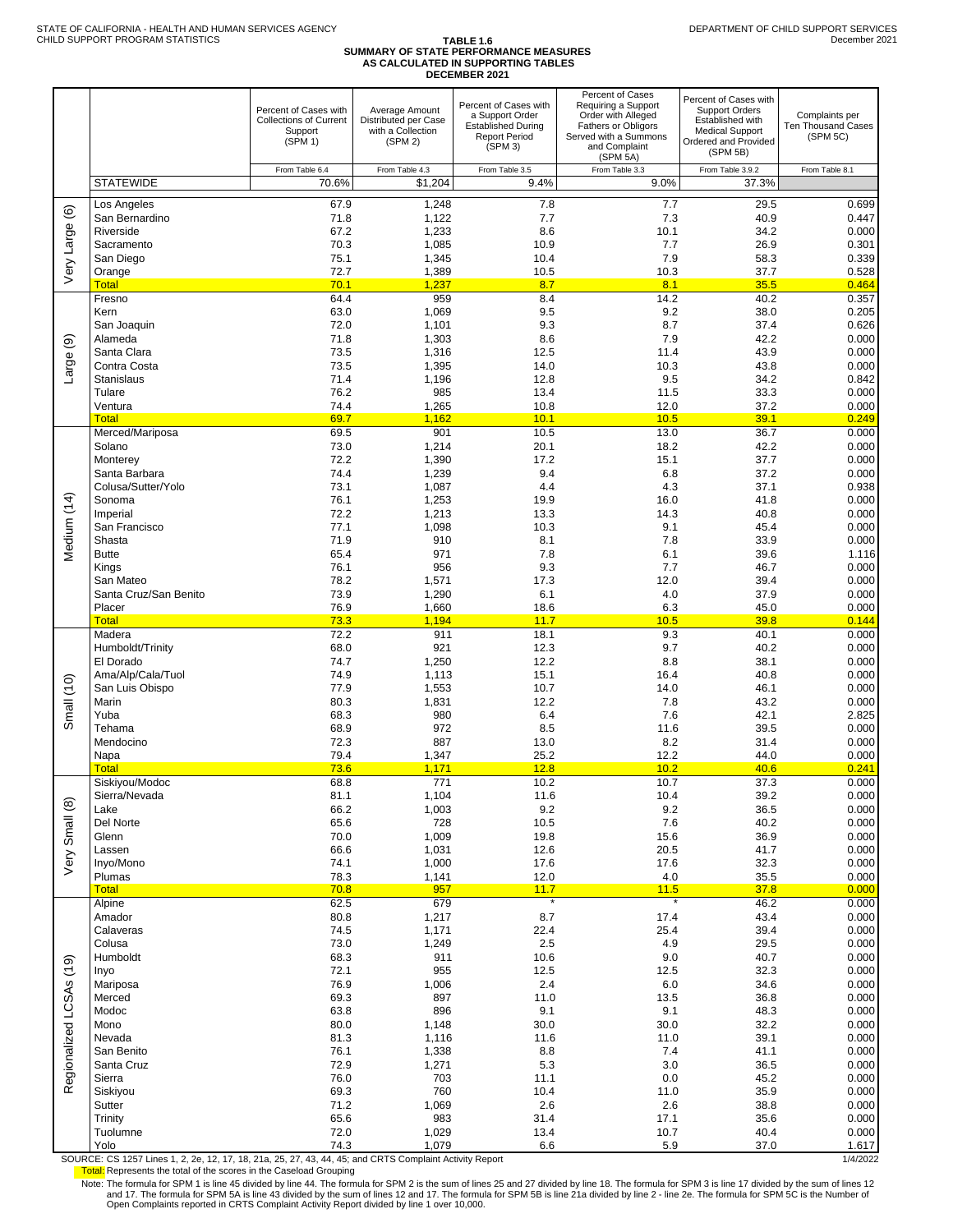# TABLE 2.1<br>LOCAL AGENCY CASES BY CASE TYPE<br>USING POINT-IN-TIME DATA<br>DECEMBER 2021

|                         |                                                   | Cases            | <b>Current Assistance</b> |              | Former Assistance |              | <b>Never Assistance</b> |              |
|-------------------------|---------------------------------------------------|------------------|---------------------------|--------------|-------------------|--------------|-------------------------|--------------|
|                         |                                                   | (Line 1)         | Cases                     | Percentage   | Cases             | Percentage   | Cases                   | Percentage   |
|                         | <b>STATEWIDE</b>                                  | 1,035,761        | 179,311                   | 17.3%        | 611.304           | 59.0%        | 245,146                 | 23.7%        |
|                         | Los Angeles                                       | 214,689          | 45,556                    | 21.2         | 120,587           | 56.2         | 48,546                  | 22.6         |
| $\circledcirc$          | San Bernardino                                    | 89,475           | 18,141                    | 20.3         | 55,339            | 61.8         | 15,995                  | 17.9         |
|                         | Riverside                                         | 74,006           | 11,769                    | 15.9         | 45,172            | 61.0         | 17,065                  | 23.1         |
|                         | Sacramento<br>San Diego                           | 66,550<br>59,005 | 10,296<br>8,294           | 15.5<br>14.1 | 43,947<br>28,170  | 66.0<br>47.7 | 12,307<br>22,541        | 18.5<br>38.2 |
| Very Large              | Orange                                            | 56,802           | 6,974                     | 12.3         | 28,373            | 50.0         | 21,455                  | 37.8         |
|                         | <b>Total</b>                                      | 560,527          | 101,030                   | 18.0         | 321,588           | 57.4         | 137,909                 | 24.6         |
|                         | Fresno                                            | 56,017           | 11,224                    | 20.0         | 37,831            | 67.5         | 6,962                   | 12.4         |
|                         | Kern                                              | 48,892           | 11,504                    | 23.5         | 29,671            | 60.7         | 7,717                   | 15.8         |
|                         | San Joaquin                                       | 31,951           | 5,630                     | 17.6         | 20,402            | 63.9         | 5,919                   | 18.5         |
| Large (9)               | Alameda<br>Santa Clara                            | 29,177<br>26,935 | 4,662<br>2,845            | 16.0<br>10.6 | 16,259<br>16,048  | 55.7<br>59.6 | 8,256<br>8,042          | 28.3<br>29.9 |
|                         | Contra Costa                                      | 24,419           | 3,028                     | 12.4         | 13,848            | 56.7         | 7,543                   | 30.9         |
|                         | Stanislaus                                        | 23,758           | 3,615                     | 15.2         | 15,898            | 66.9         | 4,245                   | 17.9         |
|                         | Tulare                                            | 21,971           | 3,677                     | 16.7         | 14,504            | 66.0         | 3,790                   | 17.3         |
|                         | Ventura                                           | 17,705           | 2,165                     | 12.2         | 9,855             | 55.7         | 5,685                   | 32.1         |
|                         | <b>Total</b>                                      | 280,825          | 48,350                    | 17.2<br>20.6 | 174,316           | 62.1<br>65.4 | 58,159                  | 20.7         |
|                         | Merced/Mariposa<br>Solano                         | 15,123<br>13,677 | 3,119<br>1,934            | 14.1         | 9,893<br>8,148    | 59.6         | 2,111<br>3,595          | 14.0<br>26.3 |
|                         | Monterey                                          | 13,056           | 1,596                     | 12.2         | 7,711             | 59.1         | 3,749                   | 28.7         |
|                         | Santa Barbara                                     | 10,737           | 1,639                     | 15.3         | 6,273             | 58.4         | 2,825                   | 26.3         |
|                         | Colusa/Sutter/Yolo                                | 10,658           | 1,441                     | 13.5         | 6,757             | 63.4         | 2,460                   | 23.1         |
|                         | Sonoma                                            | 9,931            | 1,026                     | 10.3         | 5,257             | 52.9         | 3,648                   | 36.7         |
|                         | Imperial<br>San Francisco                         | 9,298            | 1,813                     | 19.5         | 5,517             | 59.3         | 1,968                   | 21.2         |
|                         | Shasta                                            | 9,151<br>9,207   | 1,578<br>1,459            | 17.2<br>15.8 | 5,026<br>6,056    | 54.9<br>65.8 | 2,547<br>1,692          | 27.8<br>18.4 |
| Medium (14)             | <b>Butte</b>                                      | 8,960            | 1,342                     | 15.0         | 6,176             | 68.9         | 1,442                   | 16.1         |
|                         | Kings                                             | 8,353            | 1,730                     | 20.7         | 5,117             | 61.3         | 1,506                   | 18.0         |
|                         | San Mateo                                         | 7,841            | 495                       | 6.3          | 3,495             | 44.6         | 3,851                   | 49.1         |
|                         | Santa Cruz/San Benito                             | 6,367            | 887                       | 13.9         | 3,675             | 57.7         | 1,805                   | 28.3         |
|                         | Placer                                            | 6,322            | 549                       | 8.7          | 3,261             | 51.6         | 2,512                   | 39.7         |
|                         | <b>Total</b><br>Madera                            | 138,681<br>6,330 | 20,608<br>1,527           | 14.9<br>24.1 | 82,362<br>3,725   | 59.4<br>58.8 | 35,711<br>1,078         | 25.8<br>17.0 |
|                         | Humboldt/Trinity                                  | 5,616            | 1,024                     | 18.2         | 3,274             | 58.3         | 1,318                   | 23.5         |
|                         | El Dorado                                         | 5,000            | 681                       | 13.6         | 2,983             | 59.7         | 1,336                   | 26.7         |
|                         | Ama/Alp/Cala/Tuol                                 | 4,530            | 593                       | 13.1         | 2,825             | 62.4         | 1,112                   | 24.5         |
| Small (10)              | San Luis Obispo                                   | 3,853            | 644                       | 16.7         | 1,900             | 49.3         | 1,309                   | 34.0         |
|                         | Marin<br>Yuba                                     | 3,532<br>3,540   | 358<br>831                | 10.1<br>23.5 | 2,038<br>2,109    | 57.7<br>59.6 | 1,136<br>600            | 32.2<br>16.9 |
|                         | Tehama                                            | 3,245            | 658                       | 20.3         | 2,032             | 62.6         | 555                     | 17.1         |
|                         | Mendocino                                         | 3,003            | 460                       | 15.3         | 1,957             | 65.2         | 586                     | 19.5         |
|                         | Napa                                              | 2,849            | 269                       | 9.4          | 1,420             | 49.8         | 1,160                   | 40.7         |
|                         | <b>Total</b>                                      | 41,498           | 7,045                     | 17.0         | 24,263            | 58.5         | 10,190                  | 24.6         |
|                         | Siskiyou/Modoc<br>Sierra/Nevada                   | 2,526<br>2,509   | 356<br>352                | 14.1<br>14.0 | 1,640<br>1,427    | 64.9<br>56.9 | 530<br>730              | 21.0<br>29.1 |
|                         | Lake                                              | 2,490            | 496                       | 19.9         | 1,536             | 61.7         | 458                     | 18.4         |
| Very Small (8           | Del Norte                                         | 2,002            | 337                       | 16.8         | 1,350             | 67.4         | 315                     | 15.7         |
|                         | Glenn                                             | 1,568            | 263                       | 16.8         | 997               | 63.6         | 308                     | 19.6         |
|                         | Lassen                                            | 1,396            | 308                       | 22.1         | 830               | 59.5         | 258                     | 18.5         |
|                         | Inyo/Mono                                         | 1,015<br>724     | 84<br>82                  | 8.3<br>11.3  | 542<br>453        | 53.4<br>62.6 | 389<br>189              | 38.3<br>26.1 |
|                         | Plumas<br><b>Total</b>                            | 14,230           | 2,278                     | 16.0         | 8,775             | 61.7         | 3,177                   | 22.3         |
|                         | Alpine                                            | 36               | $\overline{0}$            | 0.0          | $\overline{25}$   | 69.4         | $\overline{11}$         | 30.6         |
|                         | Amador                                            | 1,038            | 137                       | 13.2         | 604               | 58.2         | 297                     | 28.6         |
|                         | Calaveras                                         | 1,351            | 188                       | 13.9         | 852               | 63.1         | 311                     | 23.0         |
|                         | Colusa<br>Humboldt                                | 696              | 81                        | 11.6         | 362               | 52.0         | 253                     | 36.4         |
|                         | Inyo                                              | 4,949<br>818     | 933<br>72                 | 18.9<br>8.8  | 2,824<br>465      | 57.1<br>56.8 | 1,192<br>281            | 24.1<br>34.4 |
|                         | Mariposa                                          | 643              | 113                       | 17.6         | 386               | 60.0         | 144                     | 22.4         |
|                         | Merced                                            | 14,480           | 3,006                     | 20.8         | 9,507             | 65.7         | 1,967                   | 13.6         |
|                         | Modoc                                             | 267              | 61                        | 22.8         | 157               | 58.8         | 49                      | 18.4         |
|                         | Mono                                              | 197              | 12                        | 6.1          | 77                | 39.1         | 108                     | 54.8         |
|                         | Nevada                                            | 2,423<br>1,731   | 333<br>230                | 13.7<br>13.3 | 1,384             | 57.1<br>60.5 | 706<br>454              | 29.1<br>26.2 |
|                         | San Benito<br>Santa Cruz                          | 4,636            | 657                       | 14.2         | 1,047<br>2,628    | 56.7         | 1,351                   | 29.1         |
| Regionalized LCSAs (19) | Sierra                                            | 86               | 19                        | 22.1         | 43                | 50.0         | 24                      | 27.9         |
|                         | Siskiyou                                          | 2,259            | 295                       | 13.1         | 1,483             | 65.6         | 481                     | 21.3         |
|                         | Sutter                                            | 3,777            | 716                       | 19.0         | 2,339             | 61.9         | 722                     | 19.1         |
|                         | Trinity                                           | 667              | 91                        | 13.6         | 450               | 67.5         | 126                     | 18.9         |
|                         | Tuolumne<br>Yolo                                  | 2,105<br>6,185   | 268<br>644                | 12.7<br>10.4 | 1,344<br>4,056    | 63.8<br>65.6 | 493<br>1,485            | 23.4<br>24.0 |
|                         | $00 \text{ m} \Omega F$ , $00 \text{ m} \Omega T$ |                  |                           |              |                   |              |                         | 11,0000      |

SOURCE: CS 1257 Line 1 (Point-in-Time)<br><mark>Total:</mark> Represents the total of the scores in the Caseload Grouping<br>Note: The Percentage of Cases in each assistance category is calculated by dividing the number of Cases in each as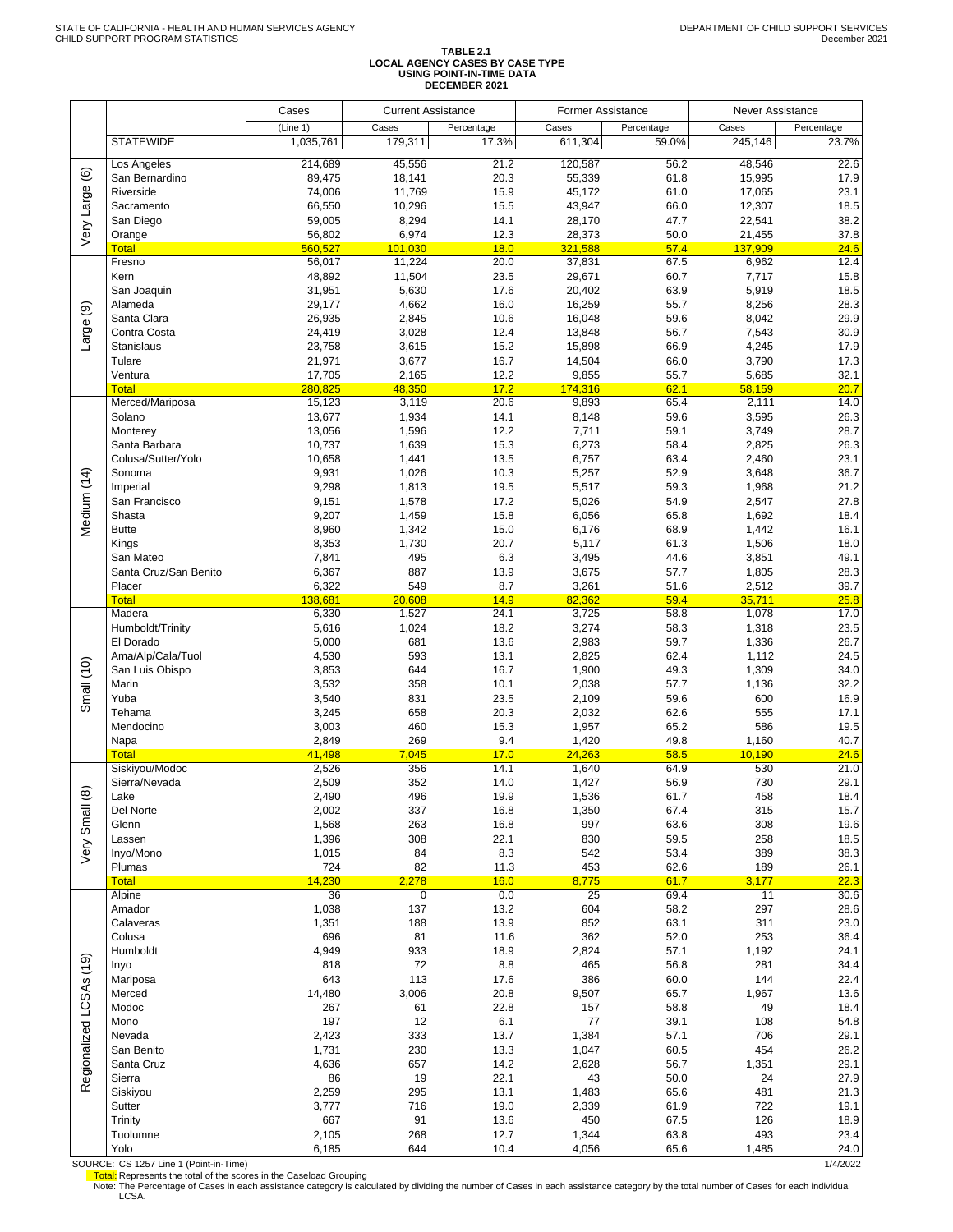#### **TABLE 2.7 CHILDREN IN IV-D CASES USING POINT-IN-TIME DATA DECEMBER 2021**

| (Line 1)<br>(Line 4)<br><b>STATEWIDE</b><br>1,035,761<br>993,844<br>Los Angeles<br>214,689<br>211,083<br>Very Large (6)<br>San Bernardino<br>89,475<br>93,114<br>74,006<br>Riverside<br>75,586<br>Sacramento<br>66,550<br>60,519<br>San Diego<br>59,005<br>59,329<br>Orange<br>56,802<br><b>Total</b><br>560,527<br>Fresno<br>56,017<br>Kern<br>48,892<br>50,446<br>San Joaquin<br>31,951<br>32,411<br>Alameda<br>29,177<br>26,303<br>Large (9)<br>Santa Clara<br>26,935<br>21,479<br>Contra Costa<br>24,419<br>22,665<br>Stanislaus<br>23,758<br>Tulare<br>21,971<br>22,274<br>Ventura<br>17,705<br>16,465<br>280,825<br>269,241<br><b>Total</b><br>Merced/Mariposa<br>15,123<br>15,075<br>Solano<br>13,677<br>11,583<br>Monterey<br>13,056<br>Santa Barbara<br>10,737<br>Colusa/Sutter/Yolo<br>10,658<br>9,203<br>Sonoma<br>9,931<br>8,727<br>Medium (14)<br>Imperial<br>9,298<br>9,839<br>San Francisco<br>9,151<br>7,382<br>Shasta<br>9,207<br>7,278<br>8,960<br><b>Butte</b><br>8,353<br>Kings<br>San Mateo<br>7,841<br>6,785<br>Santa Cruz/San Benito<br>6,367<br>5,846<br>Placer<br>6,322<br>6,125<br><b>Total</b><br>138,681<br>126,136<br>6,330<br>Madera<br>Humboldt/Trinity<br>5,616<br>El Dorado<br>5,000<br>4,093<br>Ama/Alp/Cala/Tuol<br>4,530<br>3,814<br>Small (10)<br>San Luis Obispo<br>3,853<br>4,206<br>Marin<br>3,532<br>2,014<br>Yuba<br>3,540<br>3,365<br>3,245<br>Tehama<br>3,003<br>Mendocino<br>2,849<br>Napa<br>2,567<br><b>Total</b><br>41,498<br>37,170<br>Siskiyou/Modoc<br>2,526<br>2,203<br>Sierra/Nevada<br>2,509<br>2,062<br>$\circledast$<br>2,490<br>Lake<br>Del Norte<br>2,002<br>Very Sma<br>1,568<br>1,459<br>Glenn<br>Lassen<br>1,396<br>1,192<br>848<br>1,015<br>Inyo/Mono<br>724<br>645<br>Plumas<br>12,236<br><b>Total</b><br>14,230<br>Alpine<br>36<br>952<br>Amador<br>1,038<br>Calaveras<br>1,351<br>1,224<br>719<br>Colusa<br>696<br>Humboldt<br>4,949<br>4,246<br>Regionalized LCSAs (19)<br>818<br>644<br>Inyo<br>Mariposa<br>643<br>Merced<br>14,480<br>Modoc<br>267<br>204<br>Mono<br>197<br>Nevada<br>2,423<br>2,003<br>San Benito<br>1,731<br>1,702<br>Santa Cruz<br>4,636<br>Sierra<br>86<br>2,259<br>Siskiyou<br>3,600<br>Sutter<br>3,777<br>Trinity<br>667<br>418<br>Tuolumne<br>2,105<br>1,620<br>Yolo<br>6,185<br>4,884 |  | Cases | Children in IV-D Cases |
|-----------------------------------------------------------------------------------------------------------------------------------------------------------------------------------------------------------------------------------------------------------------------------------------------------------------------------------------------------------------------------------------------------------------------------------------------------------------------------------------------------------------------------------------------------------------------------------------------------------------------------------------------------------------------------------------------------------------------------------------------------------------------------------------------------------------------------------------------------------------------------------------------------------------------------------------------------------------------------------------------------------------------------------------------------------------------------------------------------------------------------------------------------------------------------------------------------------------------------------------------------------------------------------------------------------------------------------------------------------------------------------------------------------------------------------------------------------------------------------------------------------------------------------------------------------------------------------------------------------------------------------------------------------------------------------------------------------------------------------------------------------------------------------------------------------------------------------------------------------------------------------------------------------------------------------------------------------------------------------------------------------------------------------------------------------------------------------------------------------------------------------------------------------------------------------------------------------------------------------------------------------------------------------|--|-------|------------------------|
|                                                                                                                                                                                                                                                                                                                                                                                                                                                                                                                                                                                                                                                                                                                                                                                                                                                                                                                                                                                                                                                                                                                                                                                                                                                                                                                                                                                                                                                                                                                                                                                                                                                                                                                                                                                                                                                                                                                                                                                                                                                                                                                                                                                                                                                                                   |  |       |                        |
|                                                                                                                                                                                                                                                                                                                                                                                                                                                                                                                                                                                                                                                                                                                                                                                                                                                                                                                                                                                                                                                                                                                                                                                                                                                                                                                                                                                                                                                                                                                                                                                                                                                                                                                                                                                                                                                                                                                                                                                                                                                                                                                                                                                                                                                                                   |  |       |                        |
|                                                                                                                                                                                                                                                                                                                                                                                                                                                                                                                                                                                                                                                                                                                                                                                                                                                                                                                                                                                                                                                                                                                                                                                                                                                                                                                                                                                                                                                                                                                                                                                                                                                                                                                                                                                                                                                                                                                                                                                                                                                                                                                                                                                                                                                                                   |  |       |                        |
|                                                                                                                                                                                                                                                                                                                                                                                                                                                                                                                                                                                                                                                                                                                                                                                                                                                                                                                                                                                                                                                                                                                                                                                                                                                                                                                                                                                                                                                                                                                                                                                                                                                                                                                                                                                                                                                                                                                                                                                                                                                                                                                                                                                                                                                                                   |  |       |                        |
|                                                                                                                                                                                                                                                                                                                                                                                                                                                                                                                                                                                                                                                                                                                                                                                                                                                                                                                                                                                                                                                                                                                                                                                                                                                                                                                                                                                                                                                                                                                                                                                                                                                                                                                                                                                                                                                                                                                                                                                                                                                                                                                                                                                                                                                                                   |  |       |                        |
|                                                                                                                                                                                                                                                                                                                                                                                                                                                                                                                                                                                                                                                                                                                                                                                                                                                                                                                                                                                                                                                                                                                                                                                                                                                                                                                                                                                                                                                                                                                                                                                                                                                                                                                                                                                                                                                                                                                                                                                                                                                                                                                                                                                                                                                                                   |  |       |                        |
|                                                                                                                                                                                                                                                                                                                                                                                                                                                                                                                                                                                                                                                                                                                                                                                                                                                                                                                                                                                                                                                                                                                                                                                                                                                                                                                                                                                                                                                                                                                                                                                                                                                                                                                                                                                                                                                                                                                                                                                                                                                                                                                                                                                                                                                                                   |  |       | 54,954                 |
|                                                                                                                                                                                                                                                                                                                                                                                                                                                                                                                                                                                                                                                                                                                                                                                                                                                                                                                                                                                                                                                                                                                                                                                                                                                                                                                                                                                                                                                                                                                                                                                                                                                                                                                                                                                                                                                                                                                                                                                                                                                                                                                                                                                                                                                                                   |  |       | 554,585                |
|                                                                                                                                                                                                                                                                                                                                                                                                                                                                                                                                                                                                                                                                                                                                                                                                                                                                                                                                                                                                                                                                                                                                                                                                                                                                                                                                                                                                                                                                                                                                                                                                                                                                                                                                                                                                                                                                                                                                                                                                                                                                                                                                                                                                                                                                                   |  |       | 55,760                 |
|                                                                                                                                                                                                                                                                                                                                                                                                                                                                                                                                                                                                                                                                                                                                                                                                                                                                                                                                                                                                                                                                                                                                                                                                                                                                                                                                                                                                                                                                                                                                                                                                                                                                                                                                                                                                                                                                                                                                                                                                                                                                                                                                                                                                                                                                                   |  |       |                        |
|                                                                                                                                                                                                                                                                                                                                                                                                                                                                                                                                                                                                                                                                                                                                                                                                                                                                                                                                                                                                                                                                                                                                                                                                                                                                                                                                                                                                                                                                                                                                                                                                                                                                                                                                                                                                                                                                                                                                                                                                                                                                                                                                                                                                                                                                                   |  |       |                        |
|                                                                                                                                                                                                                                                                                                                                                                                                                                                                                                                                                                                                                                                                                                                                                                                                                                                                                                                                                                                                                                                                                                                                                                                                                                                                                                                                                                                                                                                                                                                                                                                                                                                                                                                                                                                                                                                                                                                                                                                                                                                                                                                                                                                                                                                                                   |  |       |                        |
|                                                                                                                                                                                                                                                                                                                                                                                                                                                                                                                                                                                                                                                                                                                                                                                                                                                                                                                                                                                                                                                                                                                                                                                                                                                                                                                                                                                                                                                                                                                                                                                                                                                                                                                                                                                                                                                                                                                                                                                                                                                                                                                                                                                                                                                                                   |  |       |                        |
|                                                                                                                                                                                                                                                                                                                                                                                                                                                                                                                                                                                                                                                                                                                                                                                                                                                                                                                                                                                                                                                                                                                                                                                                                                                                                                                                                                                                                                                                                                                                                                                                                                                                                                                                                                                                                                                                                                                                                                                                                                                                                                                                                                                                                                                                                   |  |       | 21,438                 |
|                                                                                                                                                                                                                                                                                                                                                                                                                                                                                                                                                                                                                                                                                                                                                                                                                                                                                                                                                                                                                                                                                                                                                                                                                                                                                                                                                                                                                                                                                                                                                                                                                                                                                                                                                                                                                                                                                                                                                                                                                                                                                                                                                                                                                                                                                   |  |       |                        |
|                                                                                                                                                                                                                                                                                                                                                                                                                                                                                                                                                                                                                                                                                                                                                                                                                                                                                                                                                                                                                                                                                                                                                                                                                                                                                                                                                                                                                                                                                                                                                                                                                                                                                                                                                                                                                                                                                                                                                                                                                                                                                                                                                                                                                                                                                   |  |       |                        |
|                                                                                                                                                                                                                                                                                                                                                                                                                                                                                                                                                                                                                                                                                                                                                                                                                                                                                                                                                                                                                                                                                                                                                                                                                                                                                                                                                                                                                                                                                                                                                                                                                                                                                                                                                                                                                                                                                                                                                                                                                                                                                                                                                                                                                                                                                   |  |       |                        |
|                                                                                                                                                                                                                                                                                                                                                                                                                                                                                                                                                                                                                                                                                                                                                                                                                                                                                                                                                                                                                                                                                                                                                                                                                                                                                                                                                                                                                                                                                                                                                                                                                                                                                                                                                                                                                                                                                                                                                                                                                                                                                                                                                                                                                                                                                   |  |       |                        |
|                                                                                                                                                                                                                                                                                                                                                                                                                                                                                                                                                                                                                                                                                                                                                                                                                                                                                                                                                                                                                                                                                                                                                                                                                                                                                                                                                                                                                                                                                                                                                                                                                                                                                                                                                                                                                                                                                                                                                                                                                                                                                                                                                                                                                                                                                   |  |       | 12,554                 |
|                                                                                                                                                                                                                                                                                                                                                                                                                                                                                                                                                                                                                                                                                                                                                                                                                                                                                                                                                                                                                                                                                                                                                                                                                                                                                                                                                                                                                                                                                                                                                                                                                                                                                                                                                                                                                                                                                                                                                                                                                                                                                                                                                                                                                                                                                   |  |       | 10,680                 |
|                                                                                                                                                                                                                                                                                                                                                                                                                                                                                                                                                                                                                                                                                                                                                                                                                                                                                                                                                                                                                                                                                                                                                                                                                                                                                                                                                                                                                                                                                                                                                                                                                                                                                                                                                                                                                                                                                                                                                                                                                                                                                                                                                                                                                                                                                   |  |       |                        |
|                                                                                                                                                                                                                                                                                                                                                                                                                                                                                                                                                                                                                                                                                                                                                                                                                                                                                                                                                                                                                                                                                                                                                                                                                                                                                                                                                                                                                                                                                                                                                                                                                                                                                                                                                                                                                                                                                                                                                                                                                                                                                                                                                                                                                                                                                   |  |       |                        |
|                                                                                                                                                                                                                                                                                                                                                                                                                                                                                                                                                                                                                                                                                                                                                                                                                                                                                                                                                                                                                                                                                                                                                                                                                                                                                                                                                                                                                                                                                                                                                                                                                                                                                                                                                                                                                                                                                                                                                                                                                                                                                                                                                                                                                                                                                   |  |       |                        |
|                                                                                                                                                                                                                                                                                                                                                                                                                                                                                                                                                                                                                                                                                                                                                                                                                                                                                                                                                                                                                                                                                                                                                                                                                                                                                                                                                                                                                                                                                                                                                                                                                                                                                                                                                                                                                                                                                                                                                                                                                                                                                                                                                                                                                                                                                   |  |       |                        |
|                                                                                                                                                                                                                                                                                                                                                                                                                                                                                                                                                                                                                                                                                                                                                                                                                                                                                                                                                                                                                                                                                                                                                                                                                                                                                                                                                                                                                                                                                                                                                                                                                                                                                                                                                                                                                                                                                                                                                                                                                                                                                                                                                                                                                                                                                   |  |       | 6,955                  |
|                                                                                                                                                                                                                                                                                                                                                                                                                                                                                                                                                                                                                                                                                                                                                                                                                                                                                                                                                                                                                                                                                                                                                                                                                                                                                                                                                                                                                                                                                                                                                                                                                                                                                                                                                                                                                                                                                                                                                                                                                                                                                                                                                                                                                                                                                   |  |       | 8,104                  |
|                                                                                                                                                                                                                                                                                                                                                                                                                                                                                                                                                                                                                                                                                                                                                                                                                                                                                                                                                                                                                                                                                                                                                                                                                                                                                                                                                                                                                                                                                                                                                                                                                                                                                                                                                                                                                                                                                                                                                                                                                                                                                                                                                                                                                                                                                   |  |       |                        |
|                                                                                                                                                                                                                                                                                                                                                                                                                                                                                                                                                                                                                                                                                                                                                                                                                                                                                                                                                                                                                                                                                                                                                                                                                                                                                                                                                                                                                                                                                                                                                                                                                                                                                                                                                                                                                                                                                                                                                                                                                                                                                                                                                                                                                                                                                   |  |       |                        |
|                                                                                                                                                                                                                                                                                                                                                                                                                                                                                                                                                                                                                                                                                                                                                                                                                                                                                                                                                                                                                                                                                                                                                                                                                                                                                                                                                                                                                                                                                                                                                                                                                                                                                                                                                                                                                                                                                                                                                                                                                                                                                                                                                                                                                                                                                   |  |       |                        |
|                                                                                                                                                                                                                                                                                                                                                                                                                                                                                                                                                                                                                                                                                                                                                                                                                                                                                                                                                                                                                                                                                                                                                                                                                                                                                                                                                                                                                                                                                                                                                                                                                                                                                                                                                                                                                                                                                                                                                                                                                                                                                                                                                                                                                                                                                   |  |       | 7,045                  |
|                                                                                                                                                                                                                                                                                                                                                                                                                                                                                                                                                                                                                                                                                                                                                                                                                                                                                                                                                                                                                                                                                                                                                                                                                                                                                                                                                                                                                                                                                                                                                                                                                                                                                                                                                                                                                                                                                                                                                                                                                                                                                                                                                                                                                                                                                   |  |       | 4,664                  |
|                                                                                                                                                                                                                                                                                                                                                                                                                                                                                                                                                                                                                                                                                                                                                                                                                                                                                                                                                                                                                                                                                                                                                                                                                                                                                                                                                                                                                                                                                                                                                                                                                                                                                                                                                                                                                                                                                                                                                                                                                                                                                                                                                                                                                                                                                   |  |       |                        |
|                                                                                                                                                                                                                                                                                                                                                                                                                                                                                                                                                                                                                                                                                                                                                                                                                                                                                                                                                                                                                                                                                                                                                                                                                                                                                                                                                                                                                                                                                                                                                                                                                                                                                                                                                                                                                                                                                                                                                                                                                                                                                                                                                                                                                                                                                   |  |       |                        |
|                                                                                                                                                                                                                                                                                                                                                                                                                                                                                                                                                                                                                                                                                                                                                                                                                                                                                                                                                                                                                                                                                                                                                                                                                                                                                                                                                                                                                                                                                                                                                                                                                                                                                                                                                                                                                                                                                                                                                                                                                                                                                                                                                                                                                                                                                   |  |       |                        |
|                                                                                                                                                                                                                                                                                                                                                                                                                                                                                                                                                                                                                                                                                                                                                                                                                                                                                                                                                                                                                                                                                                                                                                                                                                                                                                                                                                                                                                                                                                                                                                                                                                                                                                                                                                                                                                                                                                                                                                                                                                                                                                                                                                                                                                                                                   |  |       |                        |
|                                                                                                                                                                                                                                                                                                                                                                                                                                                                                                                                                                                                                                                                                                                                                                                                                                                                                                                                                                                                                                                                                                                                                                                                                                                                                                                                                                                                                                                                                                                                                                                                                                                                                                                                                                                                                                                                                                                                                                                                                                                                                                                                                                                                                                                                                   |  |       | 2,800                  |
|                                                                                                                                                                                                                                                                                                                                                                                                                                                                                                                                                                                                                                                                                                                                                                                                                                                                                                                                                                                                                                                                                                                                                                                                                                                                                                                                                                                                                                                                                                                                                                                                                                                                                                                                                                                                                                                                                                                                                                                                                                                                                                                                                                                                                                                                                   |  |       | 2,602                  |
|                                                                                                                                                                                                                                                                                                                                                                                                                                                                                                                                                                                                                                                                                                                                                                                                                                                                                                                                                                                                                                                                                                                                                                                                                                                                                                                                                                                                                                                                                                                                                                                                                                                                                                                                                                                                                                                                                                                                                                                                                                                                                                                                                                                                                                                                                   |  |       |                        |
|                                                                                                                                                                                                                                                                                                                                                                                                                                                                                                                                                                                                                                                                                                                                                                                                                                                                                                                                                                                                                                                                                                                                                                                                                                                                                                                                                                                                                                                                                                                                                                                                                                                                                                                                                                                                                                                                                                                                                                                                                                                                                                                                                                                                                                                                                   |  |       |                        |
|                                                                                                                                                                                                                                                                                                                                                                                                                                                                                                                                                                                                                                                                                                                                                                                                                                                                                                                                                                                                                                                                                                                                                                                                                                                                                                                                                                                                                                                                                                                                                                                                                                                                                                                                                                                                                                                                                                                                                                                                                                                                                                                                                                                                                                                                                   |  |       |                        |
|                                                                                                                                                                                                                                                                                                                                                                                                                                                                                                                                                                                                                                                                                                                                                                                                                                                                                                                                                                                                                                                                                                                                                                                                                                                                                                                                                                                                                                                                                                                                                                                                                                                                                                                                                                                                                                                                                                                                                                                                                                                                                                                                                                                                                                                                                   |  |       | 2,330                  |
|                                                                                                                                                                                                                                                                                                                                                                                                                                                                                                                                                                                                                                                                                                                                                                                                                                                                                                                                                                                                                                                                                                                                                                                                                                                                                                                                                                                                                                                                                                                                                                                                                                                                                                                                                                                                                                                                                                                                                                                                                                                                                                                                                                                                                                                                                   |  |       | 1,497                  |
|                                                                                                                                                                                                                                                                                                                                                                                                                                                                                                                                                                                                                                                                                                                                                                                                                                                                                                                                                                                                                                                                                                                                                                                                                                                                                                                                                                                                                                                                                                                                                                                                                                                                                                                                                                                                                                                                                                                                                                                                                                                                                                                                                                                                                                                                                   |  |       |                        |
|                                                                                                                                                                                                                                                                                                                                                                                                                                                                                                                                                                                                                                                                                                                                                                                                                                                                                                                                                                                                                                                                                                                                                                                                                                                                                                                                                                                                                                                                                                                                                                                                                                                                                                                                                                                                                                                                                                                                                                                                                                                                                                                                                                                                                                                                                   |  |       |                        |
|                                                                                                                                                                                                                                                                                                                                                                                                                                                                                                                                                                                                                                                                                                                                                                                                                                                                                                                                                                                                                                                                                                                                                                                                                                                                                                                                                                                                                                                                                                                                                                                                                                                                                                                                                                                                                                                                                                                                                                                                                                                                                                                                                                                                                                                                                   |  |       |                        |
|                                                                                                                                                                                                                                                                                                                                                                                                                                                                                                                                                                                                                                                                                                                                                                                                                                                                                                                                                                                                                                                                                                                                                                                                                                                                                                                                                                                                                                                                                                                                                                                                                                                                                                                                                                                                                                                                                                                                                                                                                                                                                                                                                                                                                                                                                   |  |       |                        |
|                                                                                                                                                                                                                                                                                                                                                                                                                                                                                                                                                                                                                                                                                                                                                                                                                                                                                                                                                                                                                                                                                                                                                                                                                                                                                                                                                                                                                                                                                                                                                                                                                                                                                                                                                                                                                                                                                                                                                                                                                                                                                                                                                                                                                                                                                   |  |       | 18                     |
|                                                                                                                                                                                                                                                                                                                                                                                                                                                                                                                                                                                                                                                                                                                                                                                                                                                                                                                                                                                                                                                                                                                                                                                                                                                                                                                                                                                                                                                                                                                                                                                                                                                                                                                                                                                                                                                                                                                                                                                                                                                                                                                                                                                                                                                                                   |  |       |                        |
|                                                                                                                                                                                                                                                                                                                                                                                                                                                                                                                                                                                                                                                                                                                                                                                                                                                                                                                                                                                                                                                                                                                                                                                                                                                                                                                                                                                                                                                                                                                                                                                                                                                                                                                                                                                                                                                                                                                                                                                                                                                                                                                                                                                                                                                                                   |  |       |                        |
|                                                                                                                                                                                                                                                                                                                                                                                                                                                                                                                                                                                                                                                                                                                                                                                                                                                                                                                                                                                                                                                                                                                                                                                                                                                                                                                                                                                                                                                                                                                                                                                                                                                                                                                                                                                                                                                                                                                                                                                                                                                                                                                                                                                                                                                                                   |  |       |                        |
|                                                                                                                                                                                                                                                                                                                                                                                                                                                                                                                                                                                                                                                                                                                                                                                                                                                                                                                                                                                                                                                                                                                                                                                                                                                                                                                                                                                                                                                                                                                                                                                                                                                                                                                                                                                                                                                                                                                                                                                                                                                                                                                                                                                                                                                                                   |  |       |                        |
|                                                                                                                                                                                                                                                                                                                                                                                                                                                                                                                                                                                                                                                                                                                                                                                                                                                                                                                                                                                                                                                                                                                                                                                                                                                                                                                                                                                                                                                                                                                                                                                                                                                                                                                                                                                                                                                                                                                                                                                                                                                                                                                                                                                                                                                                                   |  |       | 620                    |
|                                                                                                                                                                                                                                                                                                                                                                                                                                                                                                                                                                                                                                                                                                                                                                                                                                                                                                                                                                                                                                                                                                                                                                                                                                                                                                                                                                                                                                                                                                                                                                                                                                                                                                                                                                                                                                                                                                                                                                                                                                                                                                                                                                                                                                                                                   |  |       | 14,455                 |
|                                                                                                                                                                                                                                                                                                                                                                                                                                                                                                                                                                                                                                                                                                                                                                                                                                                                                                                                                                                                                                                                                                                                                                                                                                                                                                                                                                                                                                                                                                                                                                                                                                                                                                                                                                                                                                                                                                                                                                                                                                                                                                                                                                                                                                                                                   |  |       | 278                    |
|                                                                                                                                                                                                                                                                                                                                                                                                                                                                                                                                                                                                                                                                                                                                                                                                                                                                                                                                                                                                                                                                                                                                                                                                                                                                                                                                                                                                                                                                                                                                                                                                                                                                                                                                                                                                                                                                                                                                                                                                                                                                                                                                                                                                                                                                                   |  |       |                        |
|                                                                                                                                                                                                                                                                                                                                                                                                                                                                                                                                                                                                                                                                                                                                                                                                                                                                                                                                                                                                                                                                                                                                                                                                                                                                                                                                                                                                                                                                                                                                                                                                                                                                                                                                                                                                                                                                                                                                                                                                                                                                                                                                                                                                                                                                                   |  |       |                        |
|                                                                                                                                                                                                                                                                                                                                                                                                                                                                                                                                                                                                                                                                                                                                                                                                                                                                                                                                                                                                                                                                                                                                                                                                                                                                                                                                                                                                                                                                                                                                                                                                                                                                                                                                                                                                                                                                                                                                                                                                                                                                                                                                                                                                                                                                                   |  |       | 4,144                  |
|                                                                                                                                                                                                                                                                                                                                                                                                                                                                                                                                                                                                                                                                                                                                                                                                                                                                                                                                                                                                                                                                                                                                                                                                                                                                                                                                                                                                                                                                                                                                                                                                                                                                                                                                                                                                                                                                                                                                                                                                                                                                                                                                                                                                                                                                                   |  |       | 59                     |
|                                                                                                                                                                                                                                                                                                                                                                                                                                                                                                                                                                                                                                                                                                                                                                                                                                                                                                                                                                                                                                                                                                                                                                                                                                                                                                                                                                                                                                                                                                                                                                                                                                                                                                                                                                                                                                                                                                                                                                                                                                                                                                                                                                                                                                                                                   |  |       | 1,925                  |
|                                                                                                                                                                                                                                                                                                                                                                                                                                                                                                                                                                                                                                                                                                                                                                                                                                                                                                                                                                                                                                                                                                                                                                                                                                                                                                                                                                                                                                                                                                                                                                                                                                                                                                                                                                                                                                                                                                                                                                                                                                                                                                                                                                                                                                                                                   |  |       |                        |
|                                                                                                                                                                                                                                                                                                                                                                                                                                                                                                                                                                                                                                                                                                                                                                                                                                                                                                                                                                                                                                                                                                                                                                                                                                                                                                                                                                                                                                                                                                                                                                                                                                                                                                                                                                                                                                                                                                                                                                                                                                                                                                                                                                                                                                                                                   |  |       |                        |
|                                                                                                                                                                                                                                                                                                                                                                                                                                                                                                                                                                                                                                                                                                                                                                                                                                                                                                                                                                                                                                                                                                                                                                                                                                                                                                                                                                                                                                                                                                                                                                                                                                                                                                                                                                                                                                                                                                                                                                                                                                                                                                                                                                                                                                                                                   |  |       |                        |

SOURCE: CS 1257 Lines 1 (Point-in-Time), 4 (Point-in-Time)<br>Total: Represents the total of the scores in the Caseload Grouping<br>Note: There is no calculation in this table, only data. Due to adjustments made to the CS 1257,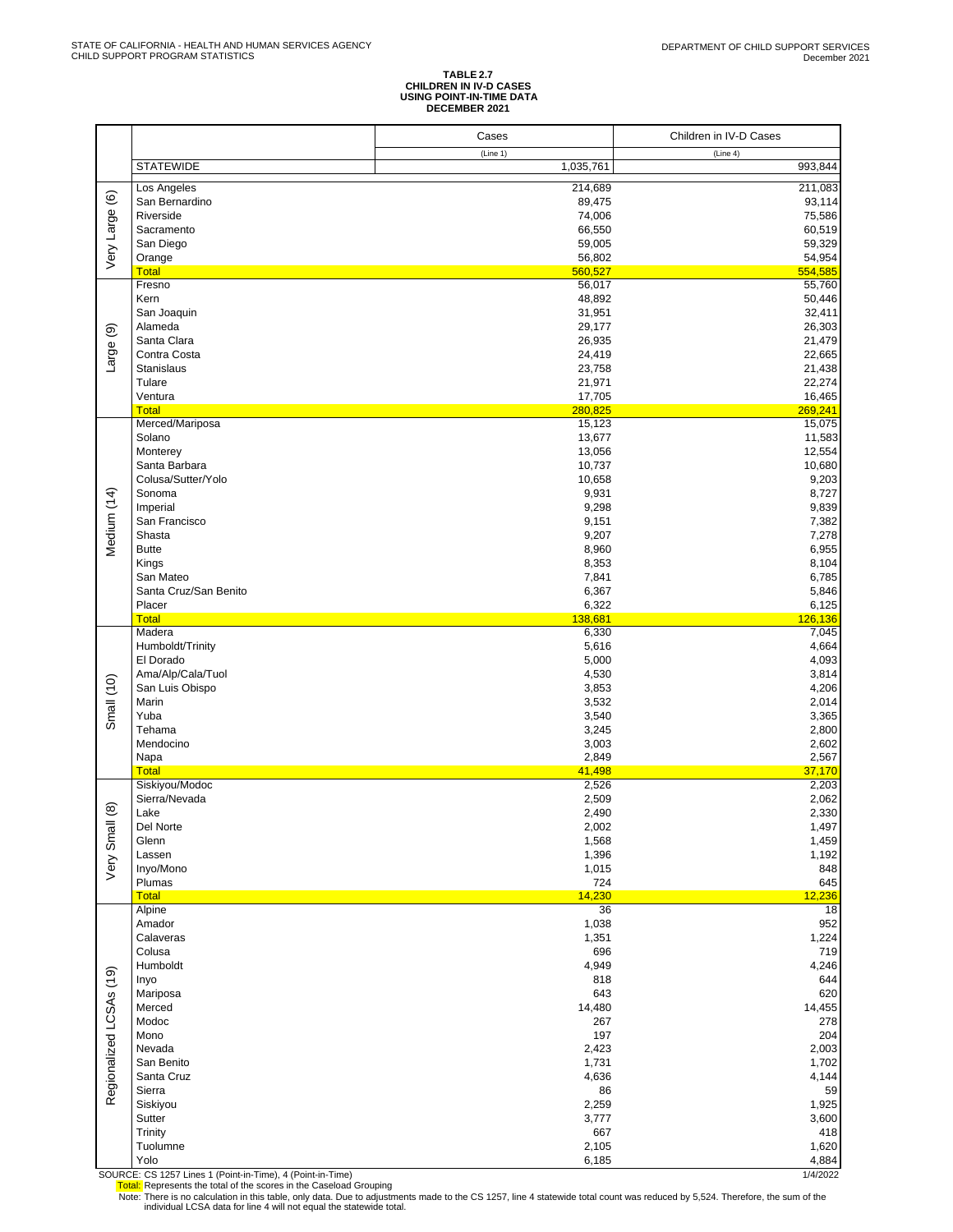#### **TABLE 3.3 SERVICE OF SUMMONS AND COMPLAINT USING POINT-IN-TIME AND UNDUPLICATED AGGREGATE COUNT DATA DECEMBER 2021**

|                         |                                      | <b>Cases Requiring</b><br>a Support Order | Cases with Alleged Fathers or<br><b>Obligors Successfully</b><br>Served with a Summons and<br>Complaint | Percent of Cases Requiring a Support<br>Order with Alleged Fathers or Obligors<br>Served with a Summons and Complaint<br>(SPM 5A) |
|-------------------------|--------------------------------------|-------------------------------------------|---------------------------------------------------------------------------------------------------------|-----------------------------------------------------------------------------------------------------------------------------------|
|                         | <b>STATEWIDE</b>                     | (Line 12 + Line 17)<br>109,605            | (Line 43)<br>9,882                                                                                      | 9.0%                                                                                                                              |
|                         | Los Angeles                          | 29,364                                    | 2,273                                                                                                   | 7.7                                                                                                                               |
| $\circlede$             | San Bernardino                       | 11,445                                    | 839                                                                                                     | 7.3                                                                                                                               |
| Very Large              | Riverside<br>Sacramento              | 8,232<br>6,607                            | 829<br>509                                                                                              | 10.1<br>7.7                                                                                                                       |
|                         | San Diego                            | 8,801                                     | 697                                                                                                     | 7.9                                                                                                                               |
|                         | Orange<br>Total                      | 4,417<br>68,866                           | 453<br>5,600                                                                                            | 10.3<br>8.1                                                                                                                       |
|                         | Fresno                               | 5,233                                     | 745                                                                                                     | 14.2                                                                                                                              |
|                         | Kern<br>San Joaquin                  | 6,846<br>3,551                            | 633<br>309                                                                                              | 9.2<br>8.7                                                                                                                        |
| ම                       | Alameda                              | 2,864                                     | 227                                                                                                     | $7.9$                                                                                                                             |
|                         | Santa Clara                          | 1,779                                     | 202                                                                                                     | 11.4                                                                                                                              |
| Large                   | Contra Costa<br>Stanislaus           | 1,403<br>1,279                            | 144<br>122                                                                                              | 10.3<br>9.5                                                                                                                       |
|                         | Tulare                               | 2,075                                     | 238                                                                                                     | 11.5                                                                                                                              |
|                         | Ventura<br><b>Total</b>              | 1,001<br>26,031                           | 120<br>2,740                                                                                            | 12.0<br>10.5                                                                                                                      |
|                         | Merced/Mariposa                      | 1,441                                     | 188                                                                                                     | 13.0                                                                                                                              |
|                         | Solano<br>Monterey                   | 824<br>727                                | 150<br>110                                                                                              | 18.2<br>15.1                                                                                                                      |
|                         | Santa Barbara                        | 837                                       | 57                                                                                                      | 6.8                                                                                                                               |
|                         | Colusa/Sutter/Yolo                   | 889                                       | 38                                                                                                      | 4.3                                                                                                                               |
|                         | Sonoma<br>Imperial                   | 518<br>1,104                              | 83<br>158                                                                                               | 16.0<br>14.3                                                                                                                      |
| Medium (14)             | San Francisco                        | 835                                       | 76                                                                                                      | 9.1                                                                                                                               |
|                         | Shasta<br><b>Butte</b>               | 719<br>586                                | 56<br>36                                                                                                | 7.8<br>6.1                                                                                                                        |
|                         | Kings                                | 766                                       | 59                                                                                                      | 7.7                                                                                                                               |
|                         | San Mateo                            | 450                                       | 54                                                                                                      | 12.0                                                                                                                              |
|                         | Santa Cruz/San Benito<br>Placer      | 605<br>285                                | 24<br>18                                                                                                | 4.0<br>6.3                                                                                                                        |
|                         | <b>Total</b>                         | 10,586                                    | 1,107                                                                                                   | 10.5                                                                                                                              |
|                         | Madera<br>Humboldt/Trinity           | 569<br>422                                | 53<br>41                                                                                                | 9.3<br>9.7                                                                                                                        |
|                         | El Dorado                            | 238                                       | 21                                                                                                      | 8.8                                                                                                                               |
|                         | Ama/Alp/Cala/Tuol<br>San Luis Obispo | 225<br>300                                | 37<br>42                                                                                                | 16.4<br>14.0                                                                                                                      |
| Small (10)              | Marin                                | 180                                       | 14                                                                                                      | 7.8                                                                                                                               |
|                         | Yuba<br>Tehama                       | 485<br>294                                | 37<br>34                                                                                                | 7.6<br>11.6                                                                                                                       |
|                         | Mendocino                            | 231                                       | 19                                                                                                      | $8.2\,$                                                                                                                           |
|                         | Napa<br><b>Total</b>                 | 147<br>3,091                              | 18<br>316                                                                                               | 12.2<br>10.2                                                                                                                      |
|                         | Siskiyou/Modoc                       | 197                                       | 21                                                                                                      | 10.7                                                                                                                              |
|                         | Sierra/Nevada<br>Lake                | 164<br>217                                | 17<br>20                                                                                                | 10.4<br>$9.2\,$                                                                                                                   |
|                         | Del Norte                            | 171                                       | 13                                                                                                      | 7.6                                                                                                                               |
|                         | Glenn                                | 96                                        | 15                                                                                                      | 15.6                                                                                                                              |
| Very Small (8)          | Lassen<br>Inyo/Mono                  | 127<br>34                                 | 26<br>6                                                                                                 | $20.5\,$<br>17.6                                                                                                                  |
|                         | Plumas                               | 25                                        | $\mathbf{1}$                                                                                            | $4.0$                                                                                                                             |
|                         | <b>Total</b><br>Alpine               | 1,031<br>$\overline{0}$                   | 119<br>$\mathbf 0$                                                                                      | $11.5$                                                                                                                            |
|                         | Amador                               | 46                                        | 8                                                                                                       | 17.4                                                                                                                              |
|                         | Calaveras<br>Colusa                  | 67<br>81                                  | 17<br>$\overline{4}$                                                                                    | 25.4<br>4.9                                                                                                                       |
|                         | Humboldt                             | 387                                       | 35                                                                                                      | 9.0                                                                                                                               |
|                         | Inyo<br>Mariposa                     | 24<br>84                                  | 3<br>5                                                                                                  | 12.5<br>6.0                                                                                                                       |
|                         | Merced                               | 1,357                                     | 183                                                                                                     | 13.5                                                                                                                              |
|                         | Modoc                                | 33                                        | 3                                                                                                       | 9.1                                                                                                                               |
|                         | Mono<br>Nevada                       | 10<br>155                                 | 3<br>17                                                                                                 | 30.0<br>$11.0$                                                                                                                    |
|                         | San Benito                           | 136                                       | 10                                                                                                      | 7.4                                                                                                                               |
| Regionalized LCSAs (19) | Santa Cruz<br>Sierra                 | 469<br>$\boldsymbol{9}$                   | 14<br>$\pmb{0}$                                                                                         | $3.0\,$<br>$0.0\,$                                                                                                                |
|                         | Siskiyou                             | 164                                       | 18                                                                                                      | 11.0                                                                                                                              |
|                         | Sutter<br>Trinity                    | 417<br>35                                 | 11<br>6                                                                                                 | 2.6<br>17.1                                                                                                                       |
|                         | Tuolumne                             | 112                                       | 12                                                                                                      | 10.7                                                                                                                              |
|                         | Yolo                                 | 391                                       | 23                                                                                                      | $5.9\,$                                                                                                                           |

SOURCE: CS 1257 Lines 12 (Point-in-Time), 17 (Unduplicated Aggregate Count - FFY), 43 (Unduplicated Aggregate Count - FFY) 1/4/2022

T<mark>otal:</mark> Represents the total of the scores in the Caseload Grouping<br>Note: The formula for SPM 5A is line 43 divided by the sum of lines 12 and 17.<br>\* There were no cases requiring a support order during the report period.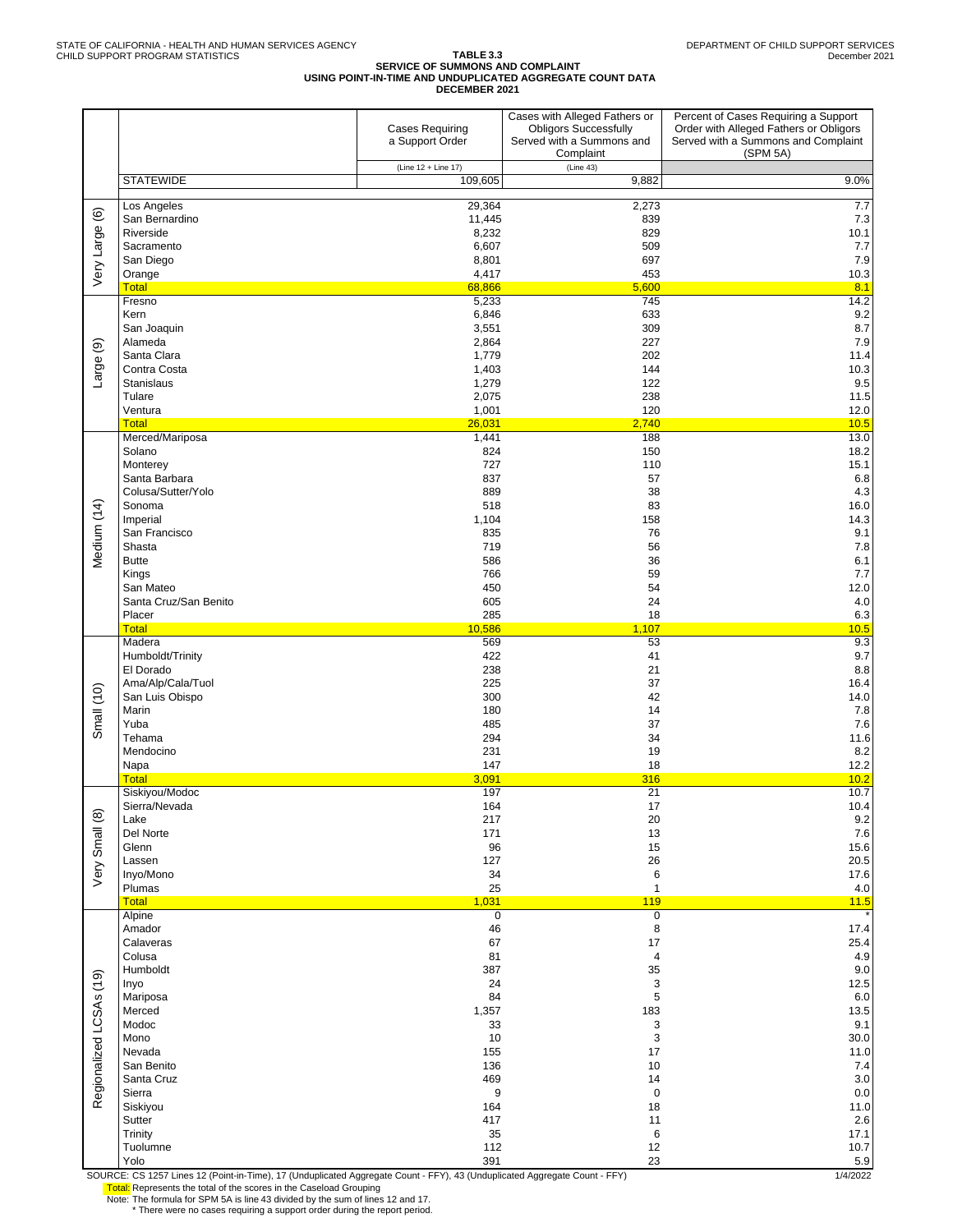|                         |                                 | Cases                 | <b>Percent of Cases</b>  | Cases with<br><b>Support Orders</b><br>Established | Percent of Cases<br>with Support<br>Orders<br>Established | Support Order to<br><b>Cases Differential</b> |
|-------------------------|---------------------------------|-----------------------|--------------------------|----------------------------------------------------|-----------------------------------------------------------|-----------------------------------------------|
|                         | <b>STATEWIDE</b>                | (Line 1)<br>1,035,761 |                          | (Line 2)<br>959,763                                |                                                           |                                               |
|                         | Los Angeles                     | 214,689               | 20.7                     | 194,487                                            | 20.3                                                      | $-0.4$                                        |
| $\circledcirc$          | San Bernardino                  | 89,475                | 8.6                      | 81,419                                             | 8.5                                                       | $-0.1$                                        |
| Very Large              | Riverside<br>Sacramento         | 74,006<br>66,550      | 7.1<br>6.4               | 68,560<br>62,265                                   | 7.1<br>6.5                                                | 0.0<br>0.1                                    |
|                         | San Diego                       | 59,005                | 5.7                      | 52,054                                             | 5.4                                                       | $-0.3$                                        |
|                         | Orange<br><b>Total</b>          | 56,802<br>560,527     | 5.5<br>54.1              | 53,490<br>512,275                                  | 5.6<br>53.4                                               | 0.1<br>$-0.7$                                 |
|                         | Fresno                          | 56,017                | 5.4                      | 52,669                                             | 5.5                                                       | 0.1                                           |
|                         | Kern                            | 48,892                | 4.7                      | 45,117                                             | 4.7                                                       | 0.0                                           |
|                         | San Joaquin<br>Alameda          | 31,951<br>29,177      | 3.1<br>2.8               | 29,377<br>27,079                                   | 3.1<br>2.8                                                | 0.0<br>0.0                                    |
| ම                       | Santa Clara                     | 26,935                | 2.6                      | 25,730                                             | 2.7                                                       | 0.1                                           |
| Large                   | Contra Costa<br>Stanislaus      | 24,419<br>23,758      | 2.4<br>2.3               | 23,377<br>22,957                                   | 2.4<br>2.4                                                | 0.0<br>0.1                                    |
|                         | Tulare                          | 21,971                | 2.1                      | 20,528                                             | 2.1                                                       | 0.0                                           |
|                         | Ventura                         | 17,705                | 1.7                      | 16,927                                             | 1.8                                                       | 0.1                                           |
|                         | <b>Total</b><br>Merced/Mariposa | 280,825<br>15,123     | <mark>27.1</mark><br>1.5 | 263,761<br>14,096                                  | 27.5<br>1.5                                               | 0.4<br>0.0                                    |
|                         | Solano                          | 13,677                | 1.3                      | 13,133                                             | 1.4                                                       | 0.1                                           |
|                         | Monterey<br>Santa Barbara       | 13,056<br>10,737      | 1.3<br>1.0               | 12,568<br>10,175                                   | 1.3<br>1.1                                                | 0.0<br>0.1                                    |
|                         | Colusa/Sutter/Yolo              | 10,658                | 1.0                      | 9,981                                              | 1.0                                                       | 0.0                                           |
|                         | Sonoma                          | 9,931                 | 1.0                      | 9,553                                              | 1.0                                                       | 0.0                                           |
| Medium (14)             | Imperial<br>San Francisco       | 9,298<br>9,151        | 0.9<br>0.9               | 8,481<br>8,478                                     | 0.9<br>0.9                                                | 0.0<br>0.0                                    |
|                         | Shasta                          | 9,207                 | 0.9                      | 8,688                                              | 0.9                                                       | 0.0                                           |
|                         | <b>Butte</b>                    | 8,960                 | 0.9                      | 8,537                                              | 0.9                                                       | 0.0                                           |
|                         | Kings<br>San Mateo              | 8,353<br>7,841        | 0.8<br>0.8               | 7,789<br>7,519                                     | 0.8<br>0.8                                                | 0.0<br>0.0                                    |
|                         | Santa Cruz/San Benito           | 6,367                 | 0.6                      | 5,866                                              | 0.6                                                       | 0.0                                           |
|                         | Placer<br><b>Total</b>          | 6,322<br>138,681      | 0.6<br>13.4              | 6,123<br>130,987                                   | 0.6<br>13.6                                               | 0.0<br>0.2                                    |
|                         | Madera                          | 6,330                 | 0.6                      | 5,973                                              | 0.6                                                       | 0.0                                           |
|                         | Humboldt/Trinity                | 5,616                 | 0.5                      | 5,289                                              | 0.6                                                       | 0.1                                           |
|                         | El Dorado<br>Ama/Alp/Cala/Tuol  | 5,000<br>4,530        | 0.5<br>0.4               | 4,826<br>4,368                                     | 0.5<br>0.5                                                | 0.0<br>0.1                                    |
|                         | San Luis Obispo                 | 3,853                 | 0.4                      | 3,621                                              | 0.4                                                       | 0.0                                           |
| Small (10)              | Marin<br>Yuba                   | 3,532<br>3,540        | 0.3<br>0.3               | 3,386<br>3,191                                     | 0.4<br>0.3                                                | 0.1<br>0.0                                    |
|                         | Tehama                          | 3,245                 | 0.3                      | 3,032                                              | 0.3                                                       | 0.0                                           |
|                         | Mendocino                       | 3,003                 | 0.3                      | 2,837                                              | 0.3                                                       | 0.0                                           |
|                         | Napa<br><b>Total</b>            | 2,849<br>41,498       | 0.3<br>4.0               | 2,760<br>39,283                                    | 0.3<br>4.1                                                | 0.0<br>0.1                                    |
|                         | Siskiyou/Modoc                  | 2,526                 | 0.2                      | 2,375                                              | 0.2                                                       | 0.0                                           |
|                         | Sierra/Nevada<br>Lake           | 2,509<br>2,490        | 0.2<br>0.2               | 2,375<br>2,329                                     | 0.2<br>0.2                                                | 0.0<br>$0.0\,$                                |
|                         | Del Norte                       | 2,002                 | $0.2\,$                  | 1,877                                              | $0.2\,$                                                   | 0.0                                           |
|                         | Glenn                           | 1,568                 | 0.2                      | 1,514                                              | 0.2                                                       | $0.0\,$                                       |
| Very Small (8)          | Lassen<br>Inyo/Mono             | 1,396<br>1,015        | 0.1<br>0.1               | 1,294<br>990                                       | 0.1<br>0.1                                                | $0.0\,$<br>$0.0\,$                            |
|                         | Plumas                          | 724                   | 0.1                      | 703                                                | 0.1                                                       | 0.0                                           |
|                         | <b>Total</b><br>Alpine          | 14,230<br>36          | 1.4<br>0.0               | 13,457<br>36                                       | 1.4<br>0.0                                                | 0.0<br>0.0                                    |
|                         | Amador                          | 1,038                 | 0.1                      | 1,000                                              | 0.1                                                       | 0.0                                           |
|                         | Calaveras                       | 1,351                 | 0.1                      | 1,302                                              | 0.1                                                       | $0.0\,$                                       |
|                         | Colusa<br>Humboldt              | 696<br>4,949          | 0.1<br>0.5               | 629<br>4,645                                       | 0.1<br>0.5                                                | 0.0<br>$0.0\,$                                |
|                         | Inyo                            | 818                   | 0.1                      | 799                                                | 0.1                                                       | 0.0                                           |
|                         | Mariposa<br>Merced              | 643<br>14,480         | 0.1<br>1.4               | 569<br>13,527                                      | 0.1<br>1.4                                                | $0.0\,$<br>0.0                                |
|                         | Modoc                           | 267                   | 0.0                      | 240                                                | 0.0                                                       | $0.0\,$                                       |
|                         | Mono                            | 197                   | $0.0\,$                  | 191                                                | $0.0\,$                                                   | 0.0                                           |
|                         | Nevada<br>San Benito            | 2,423<br>1,731        | 0.2<br>0.2               | 2,296<br>1,624                                     | 0.2<br>0.2                                                | 0.0<br>0.0                                    |
| Regionalized LCSAs (19) | Santa Cruz                      | 4,636                 | 0.4                      | 4,242                                              | 0.4                                                       | 0.0                                           |
|                         | Sierra                          | 86<br>2,259           | $0.0\,$<br>0.2           | 79<br>2,135                                        | 0.0<br>0.2                                                | 0.0<br>0.0                                    |
|                         | Siskiyou<br>Sutter              | 3,777                 | 0.4                      | 3,464                                              | 0.4                                                       | 0.0                                           |
|                         | Trinity                         | 667                   | 0.1                      | 644                                                | 0.1                                                       | 0.0                                           |
|                         | Tuolumne<br>Yolo                | 2,105<br>6,185        | 0.2<br>0.6               | 2,030<br>5,888                                     | 0.2<br>0.6                                                | $0.0\,$<br>$0.0\,$                            |

SOURCE: CS 1257 Lines 1 (Point-in-Time), 2 (Point-in-Time)<br>Total: Represents the total of the scores in the Caseload Grouping in the Caseload Grouping in the scores in the Caseload Grouping

Note: The formula for Percent of Cases and Percent of Cases with Support Orders Established are calculated by taking the individual LCSA data and dividing by the total Cases and<br>Cases with Support Orders Statablished state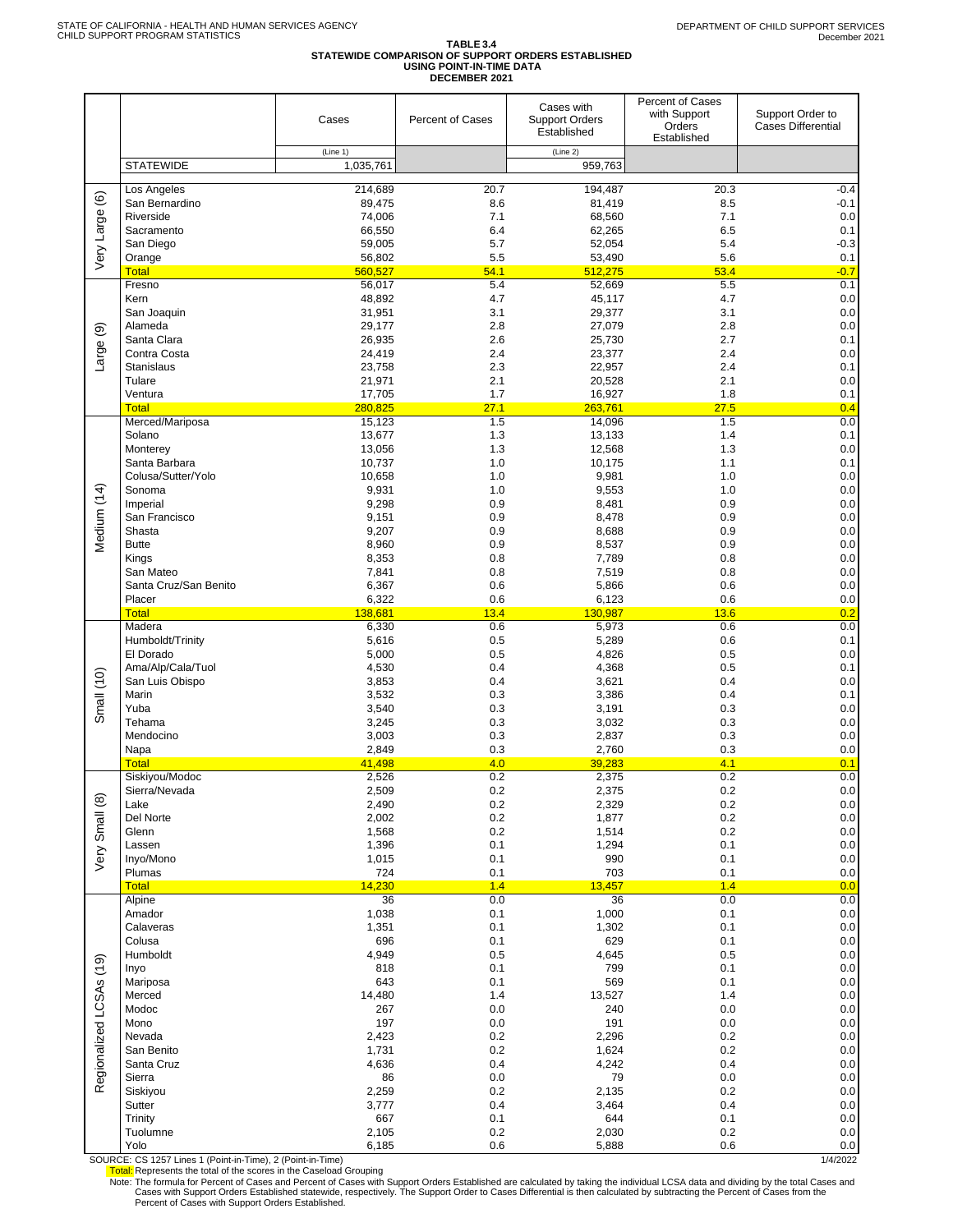# TABLE 3.5<br>SUPPORT ORDERS ESTABLISHED DURING REPORT PERIOD<br>USING POINT-IN-TIME AND UNDUPLICATED AGGREGATE COUNT DATA<br>DECEMBER 2021

|                         |                                                                                                                                                                                                                        | Cases Requiring a<br><b>Support Order</b>                                                                    | Cases with Support Orders<br><b>Established During</b><br>the Report Period             | <b>Cases Requiring Services</b><br>to Establish a<br><b>Support Order</b>                                 | Percent of Cases with<br>a Support Order<br><b>Established During</b><br>Report Period (SPM 3)                 |
|-------------------------|------------------------------------------------------------------------------------------------------------------------------------------------------------------------------------------------------------------------|--------------------------------------------------------------------------------------------------------------|-----------------------------------------------------------------------------------------|-----------------------------------------------------------------------------------------------------------|----------------------------------------------------------------------------------------------------------------|
|                         | <b>STATEWIDE</b>                                                                                                                                                                                                       | (Line 12 + Line 17)<br>109,605                                                                               | (Line 17)<br>10,353                                                                     | (Line 12)<br>99,252                                                                                       | 9.4%                                                                                                           |
| Very Large (6)          | Los Angeles                                                                                                                                                                                                            | 29.364                                                                                                       | 2,277                                                                                   | 27,087                                                                                                    | 7.8                                                                                                            |
|                         | San Bernardino                                                                                                                                                                                                         | 11,445                                                                                                       | 880                                                                                     | 10,565                                                                                                    | 7.7                                                                                                            |
|                         | Riverside                                                                                                                                                                                                              | 8,232                                                                                                        | 712                                                                                     | 7,520                                                                                                     | 8.6                                                                                                            |
|                         | Sacramento                                                                                                                                                                                                             | 6,607                                                                                                        | 719                                                                                     | 5,888                                                                                                     | 10.9                                                                                                           |
|                         | San Diego                                                                                                                                                                                                              | 8,801                                                                                                        | 912                                                                                     | 7,889                                                                                                     | 10.4                                                                                                           |
|                         | Orange                                                                                                                                                                                                                 | 4,417                                                                                                        | 465                                                                                     | 3,952                                                                                                     | 10.5                                                                                                           |
|                         | <b>Total</b>                                                                                                                                                                                                           | 68,866                                                                                                       | 5,965                                                                                   | 62,901                                                                                                    | 8.7                                                                                                            |
|                         | Fresno                                                                                                                                                                                                                 | 5,233                                                                                                        | 438                                                                                     | 4,795                                                                                                     | 8.4                                                                                                            |
| ම<br>Large              | Kern<br>San Joaquin<br>Alameda<br>Santa Clara<br>Contra Costa<br><b>Stanislaus</b><br>Tulare<br>Ventura<br><b>Total</b>                                                                                                | 6,846<br>3,551<br>2,864<br>1,779<br>1,403<br>1,279<br>2,075<br>1,001<br>26,031                               | 648<br>332<br>245<br>223<br>196<br>164<br>279<br>108<br>2,633<br>151                    | 6,198<br>3,219<br>2,619<br>1,556<br>1,207<br>1,115<br>1,796<br>893<br>23,398                              | 9.5<br>9.3<br>8.6<br>12.5<br>14.0<br>12.8<br>13.4<br>10.8<br>10.1                                              |
| Medium (14)             | Merced/Mariposa<br>Solano<br>Monterey<br>Santa Barbara<br>Colusa/Sutter/Yolo<br>Sonoma<br>Imperial<br>San Francisco<br>Shasta<br><b>Butte</b><br>Kings<br>San Mateo<br>Santa Cruz/San Benito<br>Placer<br><b>Total</b> | 1,441<br>824<br>727<br>837<br>889<br>518<br>1,104<br>835<br>719<br>586<br>766<br>450<br>605<br>285<br>10,586 | 166<br>125<br>79<br>39<br>103<br>147<br>86<br>58<br>46<br>71<br>78<br>37<br>53<br>1,239 | 1,290<br>658<br>602<br>758<br>850<br>415<br>957<br>749<br>661<br>540<br>695<br>372<br>568<br>232<br>9,347 | 10.5<br>20.1<br>17.2<br>9.4<br>4.4<br>19.9<br>13.3<br>10.3<br>8.1<br>7.8<br>9.3<br>17.3<br>6.1<br>18.6<br>11.7 |
| Small $(10)$            | Madera                                                                                                                                                                                                                 | 569                                                                                                          | 103                                                                                     | 466                                                                                                       | 18.1                                                                                                           |
|                         | Humboldt/Trinity                                                                                                                                                                                                       | 422                                                                                                          | 52                                                                                      | 370                                                                                                       | 12.3                                                                                                           |
|                         | El Dorado                                                                                                                                                                                                              | 238                                                                                                          | 29                                                                                      | 209                                                                                                       | 12.2                                                                                                           |
|                         | Ama/Alp/Cala/Tuol                                                                                                                                                                                                      | 225                                                                                                          | 34                                                                                      | 191                                                                                                       | 15.1                                                                                                           |
|                         | San Luis Obispo                                                                                                                                                                                                        | 300                                                                                                          | 32                                                                                      | 268                                                                                                       | 10.7                                                                                                           |
|                         | Marin                                                                                                                                                                                                                  | 180                                                                                                          | 22                                                                                      | 158                                                                                                       | 12.2                                                                                                           |
|                         | Yuba                                                                                                                                                                                                                   | 485                                                                                                          | 31                                                                                      | 454                                                                                                       | 6.4                                                                                                            |
|                         | Tehama                                                                                                                                                                                                                 | 294                                                                                                          | 25                                                                                      | 269                                                                                                       | 8.5                                                                                                            |
|                         | Mendocino                                                                                                                                                                                                              | 231                                                                                                          | 30                                                                                      | 201                                                                                                       | 13.0                                                                                                           |
|                         | Napa                                                                                                                                                                                                                   | 147                                                                                                          | 37                                                                                      | 110                                                                                                       | 25.2                                                                                                           |
|                         | <b>Total</b>                                                                                                                                                                                                           | 3,091                                                                                                        | 395                                                                                     | 2,696                                                                                                     | 12.8                                                                                                           |
| Very Small (8)          | Siskiyou/Modoc                                                                                                                                                                                                         | 197                                                                                                          | 20                                                                                      | 177                                                                                                       | $\frac{1}{10.2}$                                                                                               |
|                         | Sierra/Nevada                                                                                                                                                                                                          | 164                                                                                                          | 19                                                                                      | 145                                                                                                       | 11.6                                                                                                           |
|                         | Lake                                                                                                                                                                                                                   | 217                                                                                                          | 20                                                                                      | 197                                                                                                       | 9.2                                                                                                            |
|                         | Del Norte                                                                                                                                                                                                              | 171                                                                                                          | 18                                                                                      | 153                                                                                                       | 10.5                                                                                                           |
|                         | Glenn                                                                                                                                                                                                                  | 96                                                                                                           | 19                                                                                      | 77                                                                                                        | 19.8                                                                                                           |
|                         | Lassen                                                                                                                                                                                                                 | 127                                                                                                          | 16                                                                                      | 111                                                                                                       | 12.6                                                                                                           |
|                         | Inyo/Mono                                                                                                                                                                                                              | 34                                                                                                           | 6                                                                                       | 28                                                                                                        | 17.6                                                                                                           |
|                         | Plumas                                                                                                                                                                                                                 | 25                                                                                                           | 3                                                                                       | 22                                                                                                        | 12.0                                                                                                           |
|                         | <b>Total</b>                                                                                                                                                                                                           | 1,031                                                                                                        | 121                                                                                     | 910                                                                                                       | 11.7                                                                                                           |
| Regionalized LCSAs (19) | Alpine                                                                                                                                                                                                                 | $\overline{0}$                                                                                               | 0                                                                                       | $\overline{0}$                                                                                            | 8.7                                                                                                            |
|                         | Amador                                                                                                                                                                                                                 | 46                                                                                                           | 4                                                                                       | 42                                                                                                        | 22.4                                                                                                           |
|                         | Calaveras                                                                                                                                                                                                              | 67                                                                                                           | 15                                                                                      | 52                                                                                                        | 2.5                                                                                                            |
|                         | Colusa                                                                                                                                                                                                                 | 81                                                                                                           | 2                                                                                       | 79                                                                                                        | 10.6                                                                                                           |
|                         | Humboldt                                                                                                                                                                                                               | 387                                                                                                          | 41                                                                                      | 346                                                                                                       | 12.5                                                                                                           |
|                         | Inyo                                                                                                                                                                                                                   | 24                                                                                                           | 3                                                                                       | 21                                                                                                        | 2.4                                                                                                            |
|                         | Mariposa                                                                                                                                                                                                               | 84                                                                                                           | $\overline{c}$                                                                          | 82                                                                                                        | 11.0                                                                                                           |
|                         | Merced                                                                                                                                                                                                                 | 1,357                                                                                                        | 149                                                                                     | 1,208                                                                                                     | 9.1                                                                                                            |
|                         | Modoc                                                                                                                                                                                                                  | 33                                                                                                           | 3                                                                                       | $30\,$                                                                                                    | 30.0                                                                                                           |
|                         | Mono                                                                                                                                                                                                                   | 10                                                                                                           | 3                                                                                       | $\overline{7}$                                                                                            | 11.6                                                                                                           |
|                         | Nevada                                                                                                                                                                                                                 | 155                                                                                                          | 18                                                                                      | 137                                                                                                       | 8.8                                                                                                            |
|                         | San Benito                                                                                                                                                                                                             | 136                                                                                                          | 12                                                                                      | 124                                                                                                       | 5.3                                                                                                            |
|                         | Santa Cruz                                                                                                                                                                                                             | 469                                                                                                          | 25                                                                                      | 444                                                                                                       | 11.1                                                                                                           |
|                         | Sierra                                                                                                                                                                                                                 | 9                                                                                                            | $\mathbf{1}$                                                                            | 8                                                                                                         | 10.4                                                                                                           |
|                         | Siskiyou                                                                                                                                                                                                               | 164                                                                                                          | 17                                                                                      | 147                                                                                                       | 2.6                                                                                                            |
|                         | Sutter                                                                                                                                                                                                                 | 417                                                                                                          | 11                                                                                      | 406                                                                                                       | 31.4                                                                                                           |
|                         | Trinity                                                                                                                                                                                                                | 35                                                                                                           | 11                                                                                      | 24                                                                                                        | 13.4                                                                                                           |
|                         | Tuolumne                                                                                                                                                                                                               | 112                                                                                                          | 15                                                                                      | 97                                                                                                        | 6.6                                                                                                            |
|                         | Yolo                                                                                                                                                                                                                   | 391                                                                                                          | 26                                                                                      | 365                                                                                                       | 1410000                                                                                                        |

SOURCE: CS 1257 Lines 12 (Point-in-Time), 17 (Unduplicated Aggregate Count - FFY)<br>
Total: Represents the total of the scores in the Caseload Grouping<br>
Note: The formula for SPM 3 is line 17 divided by the sum of lines 12 a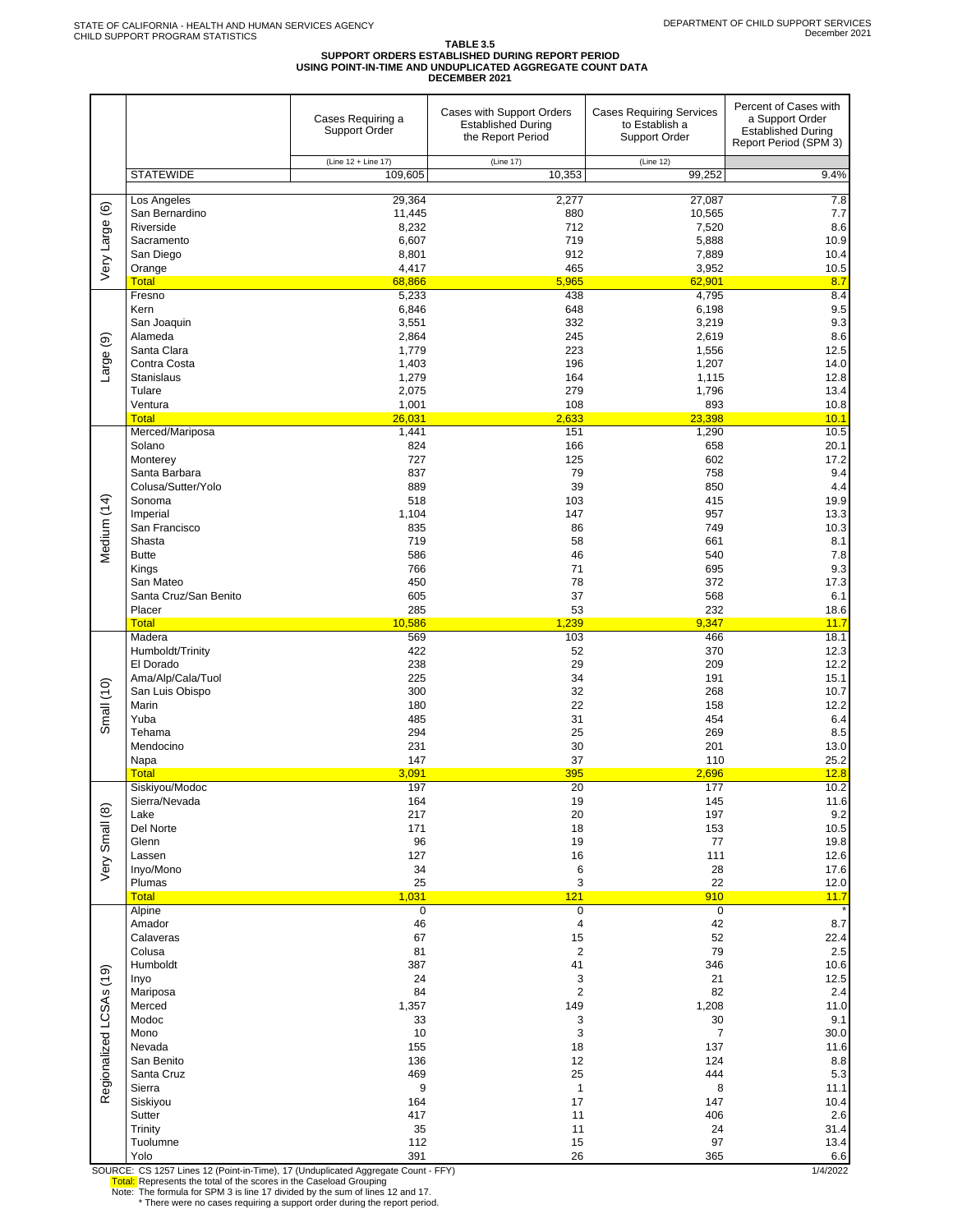# TABLE 3.7<br>SUPPORT ORDERS ESTABLISHED BY DEFAULT USING PRESUMED INCOME<br>DECEMBER 2021<br>DECEMBER 2021

|                         |                                                                                                        | Cases with Support Orders<br>Established During the<br><b>Report Period</b> | Cases with Support Orders<br><b>Established by Default</b><br>Using Presumed Income | Percent of Support Orders<br><b>Established By Default</b><br><b>Using Presumed Income</b> |
|-------------------------|--------------------------------------------------------------------------------------------------------|-----------------------------------------------------------------------------|-------------------------------------------------------------------------------------|--------------------------------------------------------------------------------------------|
|                         | <b>STATEWIDE</b>                                                                                       | (Line 17)<br>10,353                                                         | (Line 49)<br>989                                                                    | 9.6%                                                                                       |
|                         | Los Angeles                                                                                            | 2,277                                                                       | 234                                                                                 | 10.3                                                                                       |
| Very Large (6)          | San Bernardino                                                                                         | 880                                                                         | 74                                                                                  | 8.4                                                                                        |
|                         | Riverside                                                                                              | 712                                                                         | 74                                                                                  | 10.4                                                                                       |
|                         | Sacramento<br>San Diego                                                                                | 719<br>912                                                                  | 20<br>110                                                                           | 2.8<br>12.1                                                                                |
|                         | Orange                                                                                                 | 465                                                                         | 21                                                                                  | 4.5                                                                                        |
|                         | <b>Total</b><br>Fresno                                                                                 | 5,965<br>438                                                                | 533<br>119                                                                          | 8.9<br>27.2                                                                                |
|                         | Kern                                                                                                   | 648                                                                         | 98                                                                                  | 15.1                                                                                       |
|                         | San Joaquin                                                                                            | 332                                                                         | 22                                                                                  | 6.6                                                                                        |
|                         | Alameda<br>Santa Clara                                                                                 | 245<br>223                                                                  | 66<br>9                                                                             | 26.9<br>4.0                                                                                |
| Large (9)               | Contra Costa                                                                                           | 196                                                                         | 22                                                                                  | 11.2                                                                                       |
|                         | Stanislaus                                                                                             | 164                                                                         | 12                                                                                  | 7.3                                                                                        |
|                         | Tulare<br>Ventura                                                                                      | 279<br>108                                                                  | $\mathbf 0$<br>6                                                                    | 0.0<br>5.6                                                                                 |
|                         | <b>Total</b>                                                                                           | 2,633                                                                       | 354                                                                                 | 13.4                                                                                       |
|                         | Merced/Mariposa                                                                                        | 151                                                                         | 13                                                                                  | 8.6                                                                                        |
|                         | Solano<br>Monterey                                                                                     | 166<br>125                                                                  | 15<br>19                                                                            | 9.0<br>15.2                                                                                |
|                         | Santa Barbara                                                                                          | 79                                                                          | $\mathbf{1}$                                                                        | 1.3                                                                                        |
|                         | Colusa/Sutter/Yolo                                                                                     | 39                                                                          | $\mathbf 0$                                                                         | 0.0                                                                                        |
| Medium (14)             | Sonoma<br>Imperial                                                                                     | 103<br>147                                                                  | 8<br>5                                                                              | 7.8<br>3.4                                                                                 |
|                         | San Francisco                                                                                          | 86                                                                          | 0                                                                                   | 0.0                                                                                        |
|                         | Shasta                                                                                                 | 58                                                                          | 0                                                                                   | 0.0                                                                                        |
|                         | <b>Butte</b><br>Kings                                                                                  | 46<br>71                                                                    | 5<br>1                                                                              | 10.9<br>1.4                                                                                |
|                         | San Mateo                                                                                              | 78                                                                          | 5                                                                                   | 6.4                                                                                        |
|                         | Santa Cruz/San Benito                                                                                  | 37                                                                          | 6                                                                                   | 16.2                                                                                       |
|                         | Placer<br><b>Total</b>                                                                                 | 53<br>1,239                                                                 | 3<br>81                                                                             | 5.7<br>6.5                                                                                 |
|                         | Madera                                                                                                 | 103                                                                         | $\overline{\mathbf{4}}$                                                             | 3.9                                                                                        |
|                         | Humboldt/Trinity                                                                                       | 52                                                                          | $\mathbf{1}$                                                                        | 1.9                                                                                        |
|                         | El Dorado<br>Ama/Alp/Cala/Tuol                                                                         | 29<br>34                                                                    | 1<br>0                                                                              | 3.4<br>0.0                                                                                 |
| Small (10)              | San Luis Obispo                                                                                        | 32                                                                          | 1                                                                                   | 3.1                                                                                        |
|                         | Marin                                                                                                  | 22                                                                          | 2                                                                                   | 9.1                                                                                        |
|                         | Yuba<br>Tehama                                                                                         | 31<br>25                                                                    | 6<br>0                                                                              | 19.4<br>0.0                                                                                |
|                         | Mendocino                                                                                              | 30                                                                          | 1                                                                                   | 3.3                                                                                        |
|                         | Napa                                                                                                   | 37                                                                          | $\mathbf 0$                                                                         | 0.0                                                                                        |
|                         | <b>Total</b><br>Siskiyou/Modoc                                                                         | 395<br>20                                                                   | 16<br>$\mathbf 0$                                                                   | 4.1<br>0.0                                                                                 |
|                         | Sierra/Nevada                                                                                          | 19                                                                          | 1                                                                                   | 5.3                                                                                        |
|                         | Lake                                                                                                   | 20                                                                          | 1                                                                                   | 5.0                                                                                        |
| Very Small (8)          | Del Norte<br>Glenn                                                                                     | 18<br>19                                                                    | 0                                                                                   | 0.0<br>5.3                                                                                 |
|                         | Lassen                                                                                                 | 16                                                                          | 1                                                                                   | 6.3                                                                                        |
|                         | Inyo/Mono                                                                                              | 6                                                                           | 1                                                                                   | 16.7                                                                                       |
|                         | Plumas<br><b>Total</b>                                                                                 | 3<br>121                                                                    | 0<br>$5\phantom{.0}$                                                                | $0.0\,$<br>4.1                                                                             |
|                         | Alpine                                                                                                 | 0                                                                           | $\pmb{0}$                                                                           |                                                                                            |
|                         | Amador                                                                                                 | 4                                                                           | $\pmb{0}$                                                                           | 0.0                                                                                        |
|                         | Calaveras<br>Colusa                                                                                    | 15<br>$\overline{2}$                                                        | $\mathbf 0$<br>0                                                                    | 0.0<br>$0.0\,$                                                                             |
|                         | Humboldt                                                                                               | 41                                                                          | 1                                                                                   | 2.4                                                                                        |
|                         | Inyo<br>Mariposa                                                                                       | 3<br>2                                                                      | 1<br>0                                                                              | 33.3<br>0.0                                                                                |
|                         | Merced                                                                                                 | 149                                                                         | 13                                                                                  | 8.7                                                                                        |
| Regionalized LCSAs (19) | Modoc                                                                                                  | 3                                                                           | $\mathbf 0$                                                                         | 0.0                                                                                        |
|                         | Mono<br>Nevada                                                                                         | 3<br>18                                                                     | $\mathbf 0$<br>1                                                                    | 0.0<br>5.6                                                                                 |
|                         | San Benito                                                                                             | 12                                                                          | 1                                                                                   | 8.3                                                                                        |
|                         | Santa Cruz                                                                                             | 25                                                                          | 5                                                                                   | 20.0                                                                                       |
|                         | Sierra<br>Siskiyou                                                                                     | $\mathbf{1}$<br>17                                                          | 0<br>0                                                                              | 0.0<br>0.0                                                                                 |
|                         | Sutter                                                                                                 | 11                                                                          | 0                                                                                   | 0.0                                                                                        |
|                         | Trinity                                                                                                | 11                                                                          | $\mathbf 0$                                                                         | 0.0                                                                                        |
|                         | Tuolumne<br>Yolo                                                                                       | 15<br>26                                                                    | $\mathbf 0$<br>$\mathbf 0$                                                          | 0.0<br>0.0                                                                                 |
|                         | SOURCE: CS 1257 Lines 17 (Unduplicated Aggregate Count - FFY), 49 (Unduplicated Aggregate Count - FFY) |                                                                             |                                                                                     | 1/4/2022                                                                                   |

<mark>Total:</mark> Represents the total of the scores in the Caseload Grouping<br>Note: The formula for Percent of Support Orders Established By Default Using Presumed Income is calculated by dividing line 49 by line 17.<br>↑ ↑ There wer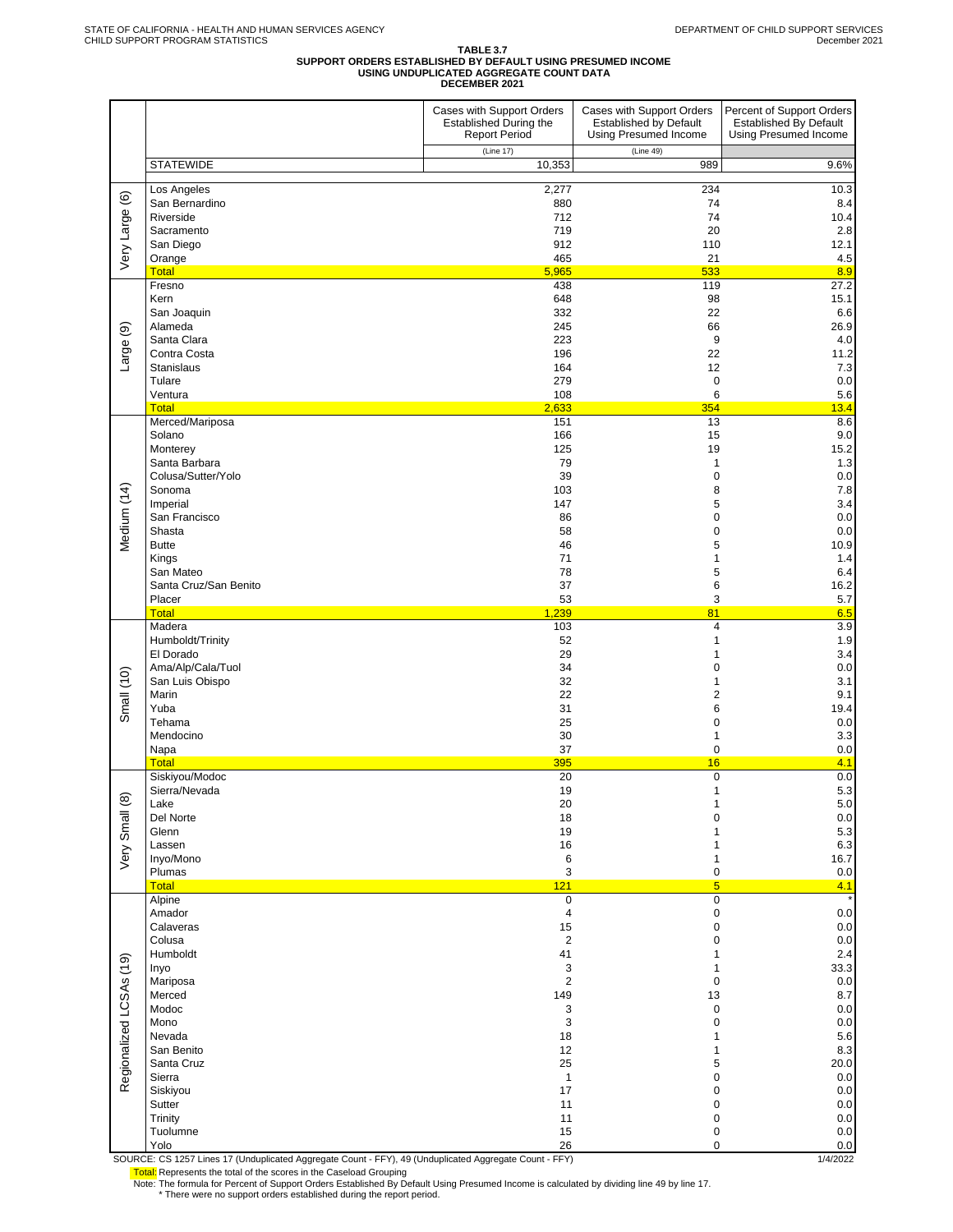# **TABLE 3.9.1 CASES WITH SUPPORT ORDERS ESTABLISHED WITH MEDICAL SUPPORT ORDERED USING POINT-IN-TIME DATA DECEMBER 2021**

|                         |                                                                                                                                   | <b>Cases with Support</b><br><b>Orders Established</b>                                            | Arrears-Only IV-D<br>Cases with Orders<br>Established                                    | Cases with Support<br><b>Orders Established</b><br>(minus Arrears-Only)                 | Cases in Which<br><b>Medical Support is</b><br>Ordered                                            | Percent of Cases<br>with Support Orders<br>Established with<br><b>Medical Support</b><br>Ordered |
|-------------------------|-----------------------------------------------------------------------------------------------------------------------------------|---------------------------------------------------------------------------------------------------|------------------------------------------------------------------------------------------|-----------------------------------------------------------------------------------------|---------------------------------------------------------------------------------------------------|--------------------------------------------------------------------------------------------------|
|                         | <b>STATEWIDE</b>                                                                                                                  | (Line 2)<br>959,763                                                                               | (Line 2e)<br>253,305                                                                     | (Line 2 - Line 2e)<br>706,458                                                           | (Line 21)<br>645,236                                                                              | 91.3%                                                                                            |
| Very Large (6)          | Los Angeles                                                                                                                       | 194,487                                                                                           | 50,763                                                                                   | 143,724                                                                                 | 126,085                                                                                           | 87.7                                                                                             |
|                         | San Bernardino                                                                                                                    | 81,419                                                                                            | 19,219                                                                                   | 62,200                                                                                  | 60,163                                                                                            | 96.7                                                                                             |
|                         | Riverside                                                                                                                         | 68,560                                                                                            | 16,332                                                                                   | 52,228                                                                                  | 50,082                                                                                            | 95.9                                                                                             |
|                         | Sacramento                                                                                                                        | 62,265                                                                                            | 15,860                                                                                   | 46,405                                                                                  | 33,429                                                                                            | 72.0                                                                                             |
|                         | San Diego                                                                                                                         | 52,054                                                                                            | 12,388                                                                                   | 39,666                                                                                  | 36,335                                                                                            | 91.6                                                                                             |
|                         | Orange                                                                                                                            | 53,490                                                                                            | 14,614                                                                                   | 38,876                                                                                  | 37,988                                                                                            | 97.7                                                                                             |
|                         | <b>Total</b>                                                                                                                      | 512,275                                                                                           | 129,176                                                                                  | 383,099<br>39.118                                                                       | 344,082                                                                                           | 89.8                                                                                             |
| Large (9)               | Fresno<br>Kern<br>San Joaquin<br>Alameda<br>Santa Clara<br>Contra Costa<br><b>Stanislaus</b><br>Tulare<br>Ventura<br><b>Total</b> | 52,669<br>45,117<br>29,377<br>27,079<br>25,730<br>23,377<br>22,957<br>20,528<br>16,927<br>263,761 | 13,551<br>9,306<br>6,080<br>6,921<br>9,559<br>6,334<br>7,253<br>5,414<br>5,108<br>69,526 | 35,811<br>23,297<br>20,158<br>16,171<br>17,043<br>15,704<br>15,114<br>11,819<br>194,235 | 37,711<br>33,605<br>21,505<br>19,010<br>14,389<br>16,520<br>13,539<br>11,685<br>10,860<br>178,824 | 96.4<br>93.8<br>92.3<br>94.3<br>89.0<br>96.9<br>86.2<br>77.3<br>91.9<br>92.1                     |
|                         | Merced/Mariposa                                                                                                                   | 14,096                                                                                            | 3,920                                                                                    | 10,176                                                                                  | 9,417                                                                                             | 92.5                                                                                             |
|                         | Solano                                                                                                                            | 13,133                                                                                            | 4,373                                                                                    | 8,760                                                                                   | 8,566                                                                                             | 97.8                                                                                             |
| Medium (14)             | Monterey                                                                                                                          | 12,568                                                                                            | 3,400                                                                                    | 9,168                                                                                   | 8,927                                                                                             | 97.4                                                                                             |
|                         | Santa Barbara                                                                                                                     | 10,175                                                                                            | 2,499                                                                                    | 7,676                                                                                   | 7,426                                                                                             | 96.7                                                                                             |
|                         | Colusa/Sutter/Yolo                                                                                                                | 9,981                                                                                             | 3,224                                                                                    | 6,757                                                                                   | 6,387                                                                                             | 94.5                                                                                             |
|                         | Sonoma                                                                                                                            | 9,553                                                                                             | 3,082                                                                                    | 6,471                                                                                   | 6,263                                                                                             | 96.8                                                                                             |
|                         | Imperial                                                                                                                          | 8,481                                                                                             | 2,076                                                                                    | 6,405                                                                                   | 6,151                                                                                             | 96.0                                                                                             |
|                         | San Francisco                                                                                                                     | 8,478                                                                                             | 3,034                                                                                    | 5,444                                                                                   | 5,255                                                                                             | 96.5                                                                                             |
|                         | Shasta                                                                                                                            | 8,688                                                                                             | 3,048                                                                                    | 5,640                                                                                   | 4,622                                                                                             | 82.0                                                                                             |
|                         | <b>Butte</b>                                                                                                                      | 8,537                                                                                             | 3,100                                                                                    | 5,437                                                                                   | 5,197                                                                                             | 95.6                                                                                             |
|                         | Kings                                                                                                                             | 7,789                                                                                             | 2,192                                                                                    | 5,597                                                                                   | 5,449                                                                                             | 97.4                                                                                             |
|                         | San Mateo                                                                                                                         | 7,519                                                                                             | 2,345                                                                                    | 5,174                                                                                   | 4,781                                                                                             | 92.4                                                                                             |
|                         | Santa Cruz/San Benito                                                                                                             | 5,866                                                                                             | 1,729                                                                                    | 4,137                                                                                   | 3,687                                                                                             | 89.1                                                                                             |
|                         | Placer                                                                                                                            | 6,123                                                                                             | 1,539                                                                                    | 4,584                                                                                   | 4,337                                                                                             | 94.6                                                                                             |
|                         | <b>Total</b>                                                                                                                      | 130,987                                                                                           | 39,561                                                                                   | 91,426                                                                                  | 86,465                                                                                            | 94.6                                                                                             |
|                         | Madera                                                                                                                            | 5,973                                                                                             | 822                                                                                      | 5,151                                                                                   | 4,879                                                                                             | 94.7                                                                                             |
|                         | Humboldt/Trinity                                                                                                                  | 5,289                                                                                             | 1,632                                                                                    | 3,657                                                                                   | 3,474                                                                                             | 95.0                                                                                             |
|                         | El Dorado                                                                                                                         | 4,826                                                                                             | 1,247                                                                                    | 3,579                                                                                   | 3,252                                                                                             | 90.9                                                                                             |
|                         | Ama/Alp/Cala/Tuol                                                                                                                 | 4,368                                                                                             | 1,330                                                                                    | 3,038                                                                                   | 2,890                                                                                             | 95.1                                                                                             |
| Small (10)              | San Luis Obispo                                                                                                                   | 3,621                                                                                             | 564                                                                                      | 3,057                                                                                   | 2,944                                                                                             | 96.3                                                                                             |
|                         | Marin                                                                                                                             | 3,386                                                                                             | 1,859                                                                                    | 1,527                                                                                   | 1,384                                                                                             | 90.6                                                                                             |
|                         | Yuba                                                                                                                              | 3,191                                                                                             | 794                                                                                      | 2,397                                                                                   | 2,251                                                                                             | 93.9                                                                                             |
|                         | Tehama                                                                                                                            | 3,032                                                                                             | 903                                                                                      | 2,129                                                                                   | 2,029                                                                                             | 95.3                                                                                             |
|                         | Mendocino                                                                                                                         | 2,837                                                                                             | 905                                                                                      | 1,932                                                                                   | 1,860                                                                                             | 96.3                                                                                             |
|                         | Napa                                                                                                                              | 2,760                                                                                             | 791                                                                                      | 1,969                                                                                   | 1,936                                                                                             | 98.3                                                                                             |
|                         | <b>Total</b>                                                                                                                      | 39,283                                                                                            | 10,847                                                                                   | 28,436                                                                                  | 26,899                                                                                            | 94.6                                                                                             |
|                         | Siskiyou/Modoc                                                                                                                    | 2,375                                                                                             | 816                                                                                      | 1,559                                                                                   | 1,508                                                                                             | 96.7                                                                                             |
|                         | Sierra/Nevada                                                                                                                     | 2,375                                                                                             | 830                                                                                      | 1,545                                                                                   | 1,496                                                                                             | 96.8                                                                                             |
|                         | Lake                                                                                                                              | 2,329                                                                                             | 653                                                                                      | 1,676                                                                                   | 1,594                                                                                             | 95.1                                                                                             |
|                         | Del Norte                                                                                                                         | 1,877                                                                                             | 662                                                                                      | 1,215                                                                                   | 1,193                                                                                             | 98.2                                                                                             |
| Very Small (8)          | Glenn                                                                                                                             | 1,514                                                                                             | 360                                                                                      | 1,154                                                                                   | 1,128                                                                                             | 97.7                                                                                             |
|                         | Lassen                                                                                                                            | 1,294                                                                                             | 355                                                                                      | 939                                                                                     | 922                                                                                               | 98.2                                                                                             |
|                         | Inyo/Mono                                                                                                                         | 990                                                                                               | 309                                                                                      | 681                                                                                     | 642                                                                                               | 94.3                                                                                             |
|                         | Plumas                                                                                                                            | 703                                                                                               | 210                                                                                      | 493                                                                                     | 483                                                                                               | 98.0                                                                                             |
|                         | <b>Total</b>                                                                                                                      | 13,457                                                                                            | 4,195                                                                                    | 9,262                                                                                   | 8,966                                                                                             | 96.8                                                                                             |
|                         | Alpine                                                                                                                            | 36                                                                                                | 23                                                                                       | 13                                                                                      | 12                                                                                                | 92.3                                                                                             |
|                         | Amador                                                                                                                            | 1,000                                                                                             | 253                                                                                      | 747                                                                                     | 714                                                                                               | 95.6                                                                                             |
|                         | Calaveras                                                                                                                         | 1,302                                                                                             | 380                                                                                      | 922                                                                                     | 873                                                                                               | 94.7                                                                                             |
|                         | Colusa                                                                                                                            | 629                                                                                               | 114                                                                                      | 515                                                                                     | 495                                                                                               | 96.1                                                                                             |
|                         | Humboldt                                                                                                                          | 4,645                                                                                             | 1,342                                                                                    | 3,303                                                                                   | 3,147                                                                                             | 95.3                                                                                             |
|                         | Inyo                                                                                                                              | 799                                                                                               | 270                                                                                      | 529                                                                                     | 497                                                                                               | 94.0                                                                                             |
| Regionalized LCSAs (19) | Mariposa<br>Merced<br>Modoc<br>Mono                                                                                               | 569<br>13,527<br>240<br>191                                                                       | 124<br>3,796<br>68<br>39                                                                 | 445<br>9,731<br>172<br>152                                                              | 426<br>8,991<br>165<br>145                                                                        | 95.7<br>92.4<br>95.9<br>95.4                                                                     |
|                         | Nevada<br>San Benito<br>Santa Cruz<br>Sierra                                                                                      | 2,296<br>1,624<br>4,242<br>79                                                                     | 793<br>382<br>1,347<br>37                                                                | 1,503<br>1,242<br>2,895<br>42                                                           | 1,456<br>1,170<br>2,517<br>40                                                                     | 96.9<br>94.2<br>86.9<br>95.2                                                                     |
|                         | Siskiyou                                                                                                                          | 2,135                                                                                             | 748                                                                                      | 1,387                                                                                   | 1,343                                                                                             | 96.8                                                                                             |
|                         | Sutter                                                                                                                            | 3,464                                                                                             | 822                                                                                      | 2,642                                                                                   | 2,486                                                                                             | 94.1                                                                                             |
|                         | Trinity                                                                                                                           | 644                                                                                               | 290                                                                                      | 354                                                                                     | 327                                                                                               | 92.4                                                                                             |
|                         | Tuolumne                                                                                                                          | 2,030                                                                                             | 674                                                                                      | 1,356                                                                                   | 1,291                                                                                             | 95.2                                                                                             |
|                         | Yolo                                                                                                                              | 5,888                                                                                             | 2,288                                                                                    | 3,600                                                                                   | 3,406                                                                                             | 94.6                                                                                             |

SOURCE: CS 1257 Lines 2 (Point-in-Time), 2e (Point-in-Time), 21 (Point-in-Time) 1/4/2022 Total: Represents the total of the scores in the Caseload Grouping Note: The formula for Percent of Cases with Support Orders Established with Medical Support Ordered is calculated by dividing line 21 by line 2 - line 2e.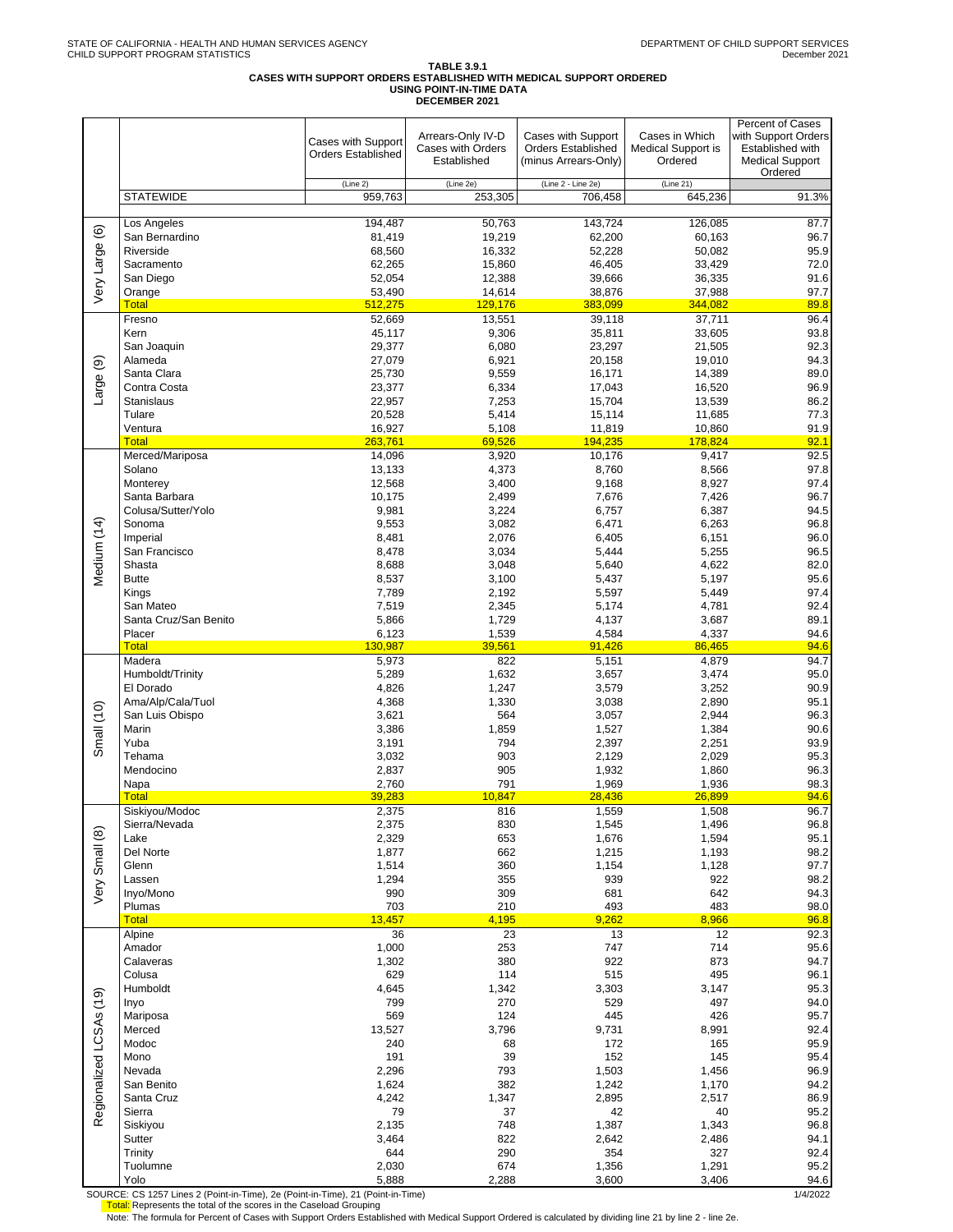# TABLE 3.9.2<br>CASES WITH SUPPORT ORDERS ESTABLISHED WITH MEDICAL SUPPORT ORDERED AND PROVIDED<br>USING POINT-IN-TIME AND UNDUPLICATED AGGREGATE COUNT DATA<br>DECEMBER 2021

|                         |                                | Cases with Support<br><b>Orders Established</b> | Arrears-Only IV-D<br>Cases with Orders<br>Established | Cases with Support<br><b>Orders Established</b><br>(minus Arrears-Only) | Cases in Which<br>Medical Support is<br>Ordered and<br>Provided | Percent of Cases with<br><b>Support Orders</b><br>Established with Medical<br>Support Ordered and<br>Provided (SPM 5B) |
|-------------------------|--------------------------------|-------------------------------------------------|-------------------------------------------------------|-------------------------------------------------------------------------|-----------------------------------------------------------------|------------------------------------------------------------------------------------------------------------------------|
|                         | <b>STATEWIDE</b>               | (Line 2)<br>959,763                             | (Line 2e)<br>253,305                                  | (Line 2 - Line 2e)<br>706.458                                           | (Line 21a)<br>263.341                                           | 37.3%                                                                                                                  |
|                         |                                |                                                 |                                                       |                                                                         |                                                                 |                                                                                                                        |
| $\circledcirc$          | Los Angeles                    | 194,487                                         | 50,763                                                | 143,724                                                                 | 42,455                                                          | 29.5                                                                                                                   |
|                         | San Bernardino<br>Riverside    | 81,419<br>68,560                                | 19,219<br>16,332                                      | 62,200<br>52,228                                                        | 25,409<br>17,863                                                | 40.9<br>34.2                                                                                                           |
|                         | Sacramento                     | 62,265                                          | 15,860                                                | 46,405                                                                  | 12,471                                                          | 26.9                                                                                                                   |
|                         | San Diego                      | 52,054                                          | 12,388                                                | 39,666                                                                  | 23,116                                                          | 58.3                                                                                                                   |
| Very Large              | Orange                         | 53,490                                          | 14,614                                                | 38,876                                                                  | 14,672                                                          | 37.7                                                                                                                   |
|                         | <b>Total</b>                   | 512,275                                         | 129,176                                               | 383,099                                                                 | 135,986                                                         | 35.5                                                                                                                   |
|                         | Fresno<br>Kern                 | 52,669<br>45,117                                | 13,551<br>9,306                                       | 39,118<br>35,811                                                        | 15,729<br>13,622                                                | 40.2<br>38.0                                                                                                           |
|                         | San Joaquin                    | 29,377                                          | 6,080                                                 | 23,297                                                                  | 8,716                                                           | 37.4                                                                                                                   |
| ම                       | Alameda                        | 27,079                                          | 6,921                                                 | 20,158                                                                  | 8,510                                                           | 42.2                                                                                                                   |
|                         | Santa Clara                    | 25,730                                          | 9,559                                                 | 16,171                                                                  | 7,101                                                           | 43.9                                                                                                                   |
| Large                   | Contra Costa                   | 23,377                                          | 6,334                                                 | 17,043                                                                  | 7,460                                                           | 43.8                                                                                                                   |
|                         | <b>Stanislaus</b><br>Tulare    | 22,957<br>20,528                                | 7,253<br>5,414                                        | 15,704<br>15,114                                                        | 5,374<br>5,027                                                  | 34.2<br>33.3                                                                                                           |
|                         | Ventura                        | 16,927                                          | 5,108                                                 | 11,819                                                                  | 4,398                                                           | 37.2                                                                                                                   |
|                         | <b>Total</b>                   | 263,761                                         | 69,526                                                | 194,235                                                                 | 75,937                                                          | 39.1                                                                                                                   |
|                         | Merced/Mariposa                | 14,096                                          | 3,920                                                 | 10,176                                                                  | 3,738                                                           | 36.7                                                                                                                   |
|                         | Solano                         | 13,133                                          | 4,373                                                 | 8,760                                                                   | 3,696                                                           | 42.2                                                                                                                   |
|                         | Monterey<br>Santa Barbara      | 12,568<br>10,175                                | 3,400<br>2,499                                        | 9,168<br>7,676                                                          | 3,453<br>2,859                                                  | 37.7<br>37.2                                                                                                           |
|                         | Colusa/Sutter/Yolo             | 9,981                                           | 3,224                                                 | 6,757                                                                   | 2,510                                                           | 37.1                                                                                                                   |
|                         | Sonoma                         | 9,553                                           | 3,082                                                 | 6,471                                                                   | 2,702                                                           | 41.8                                                                                                                   |
|                         | Imperial                       | 8,481                                           | 2,076                                                 | 6,405                                                                   | 2,611                                                           | 40.8                                                                                                                   |
| Vledium (14)            | San Francisco                  | 8,478                                           | 3,034                                                 | 5,444                                                                   | 2,473                                                           | 45.4                                                                                                                   |
|                         | Shasta<br><b>Butte</b>         | 8,688<br>8,537                                  | 3,048<br>3,100                                        | 5,640<br>5,437                                                          | 1,910<br>2,152                                                  | 33.9<br>39.6                                                                                                           |
|                         | Kings                          | 7,789                                           | 2,192                                                 | 5,597                                                                   | 2,614                                                           | 46.7                                                                                                                   |
|                         | San Mateo                      | 7,519                                           | 2,345                                                 | 5,174                                                                   | 2,036                                                           | 39.4                                                                                                                   |
|                         | Santa Cruz/San Benito          | 5,866                                           | 1,729                                                 | 4,137                                                                   | 1,569                                                           | 37.9                                                                                                                   |
|                         | Placer                         | 6,123                                           | 1,539                                                 | 4,584                                                                   | 2,061                                                           | 45.0                                                                                                                   |
|                         | <b>Total</b><br>Madera         | 130,987<br>5,973                                | 39,561<br>822                                         | 91,426<br>5,151                                                         | 36,384<br>2,066                                                 | 39.8<br>40.1                                                                                                           |
|                         | Humboldt/Trinity               | 5,289                                           | 1,632                                                 | 3,657                                                                   | 1,471                                                           | 40.2                                                                                                                   |
|                         | El Dorado                      | 4,826                                           | 1,247                                                 | 3,579                                                                   | 1,365                                                           | 38.1                                                                                                                   |
|                         | Ama/Alp/Cala/Tuol              | 4,368                                           | 1,330                                                 | 3,038                                                                   | 1,241                                                           | 40.8                                                                                                                   |
| (10)                    | San Luis Obispo<br>Marin       | 3,621<br>3,386                                  | 564<br>1,859                                          | 3,057<br>1,527                                                          | 1,410<br>659                                                    | 46.1<br>43.2                                                                                                           |
| Small                   | Yuba                           | 3,191                                           | 794                                                   | 2,397                                                                   | 1,009                                                           | 42.1                                                                                                                   |
|                         | Tehama                         | 3,032                                           | 903                                                   | 2,129                                                                   | 841                                                             | 39.5                                                                                                                   |
|                         | Mendocino                      | 2,837                                           | 905                                                   | 1,932                                                                   | 606                                                             | 31.4                                                                                                                   |
|                         | Napa                           | 2,760                                           | 791                                                   | 1,969                                                                   | 866                                                             | 44.0                                                                                                                   |
|                         | <b>Total</b><br>Siskiyou/Modoc | 39,283<br>2,375                                 | 10,847<br>816                                         | 28,436<br>1,559                                                         | 11,534<br>581                                                   | 40.6<br>37.3                                                                                                           |
|                         | Sierra/Nevada                  | 2,375                                           | 830                                                   | 1,545                                                                   | 606                                                             | 39.2                                                                                                                   |
|                         | Lake                           | 2,329                                           | 653                                                   | 1,676                                                                   | 611                                                             | 36.5                                                                                                                   |
|                         | Del Norte                      | 1,877                                           | 662                                                   | 1,215                                                                   | 489                                                             | 40.2                                                                                                                   |
| Very Small (8)          | Glenn                          | 1,514                                           | 360                                                   | 1,154                                                                   | 426                                                             | 36.9                                                                                                                   |
|                         | Lassen<br>Inyo/Mono            | 1,294<br>990                                    | 355<br>309                                            | 939<br>681                                                              | 392<br>220                                                      | 41.7<br>32.3                                                                                                           |
|                         | Plumas                         | 703                                             | 210                                                   | 493                                                                     | 175                                                             | 35.5                                                                                                                   |
|                         | <b>Total</b>                   | 13,457                                          | 4,195                                                 | 9,262                                                                   | 3,500                                                           | 37.8                                                                                                                   |
|                         | Alpine                         | 36                                              | 23                                                    | 13                                                                      | 6                                                               | 46.2                                                                                                                   |
|                         | Amador<br>Calaveras            | 1,000<br>1,302                                  | 253<br>380                                            | 747<br>922                                                              | 324<br>363                                                      | 43.4<br>39.4                                                                                                           |
|                         | Colusa                         | 629                                             | 114                                                   | 515                                                                     | 152                                                             | 29.5                                                                                                                   |
|                         | Humboldt                       | 4,645                                           | 1,342                                                 | 3,303                                                                   | 1,345                                                           | 40.7                                                                                                                   |
|                         | Inyo                           | 799                                             | 270                                                   | 529                                                                     | 171                                                             | 32.3                                                                                                                   |
|                         | Mariposa                       | 569                                             | 124                                                   | 445                                                                     | 154                                                             | 34.6                                                                                                                   |
| Regionalized LCSAs (19) | Merced<br>Modoc                | 13,527<br>240                                   | 3,796<br>68                                           | 9,731<br>172                                                            | 3,584<br>83                                                     | 36.8<br>48.3                                                                                                           |
|                         | Mono                           | 191                                             | 39                                                    | 152                                                                     | 49                                                              | 32.2                                                                                                                   |
|                         | Nevada                         | 2,296                                           | 793                                                   | 1,503                                                                   | 587                                                             | 39.1                                                                                                                   |
|                         | San Benito                     | 1,624                                           | 382                                                   | 1,242                                                                   | 511                                                             | 41.1                                                                                                                   |
|                         | Santa Cruz<br>Sierra           | 4,242<br>79                                     | 1,347<br>37                                           | 2,895<br>42                                                             | 1,058<br>19                                                     | 36.5<br>45.2                                                                                                           |
|                         | Siskiyou                       | 2,135                                           | 748                                                   | 1,387                                                                   | 498                                                             | 35.9                                                                                                                   |
|                         | Sutter                         | 3,464                                           | 822                                                   | 2,642                                                                   | 1,025                                                           | 38.8                                                                                                                   |
|                         | Trinity                        | 644                                             | 290                                                   | 354                                                                     | 126                                                             | 35.6                                                                                                                   |
|                         | Tuolumne                       | 2,030                                           | 674                                                   | 1,356                                                                   | 548                                                             | 40.4<br>37.0                                                                                                           |
|                         | Yolo                           | 5,888                                           | 2,288                                                 | 3,600                                                                   | 1,333                                                           |                                                                                                                        |

SOURCE: CS 1257 Lines 2 (Point-in-Time), 2e (Point-in-Time), 21a (Point-in-Time and Unduplicated Aggregate Count - FFY) 1/4/2022

<mark>Total:</mark> Represents the total of the scores in the Caseload Grouping<br>Note: The formula for SPM 5B is line 21a divided by line 2 - line 2e.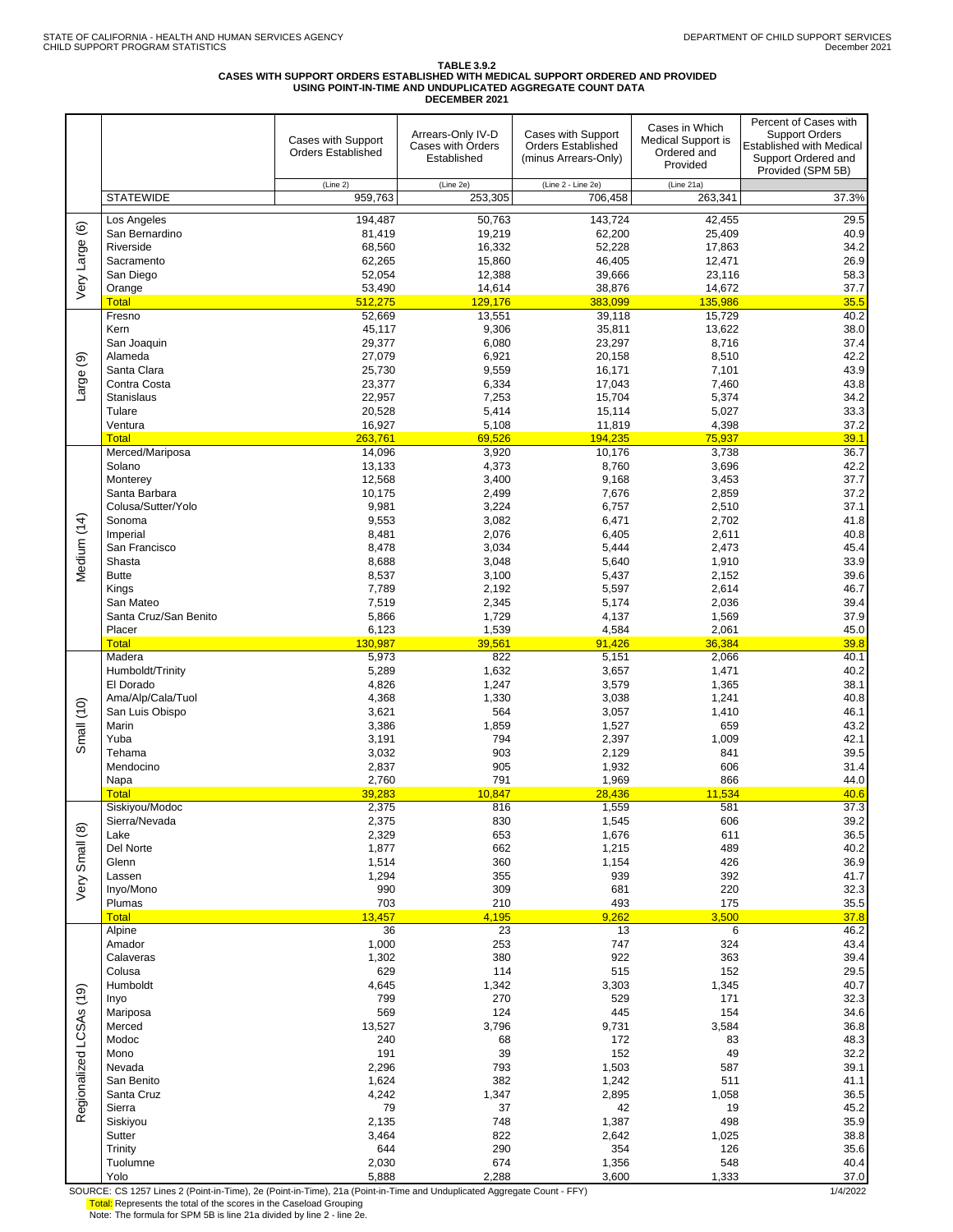### TABLE 3.10.2<br>STATEWIDE COMPARISON OF CASES WITH SUPPORT ORDERS ESTABLISHED,<br>HEALTH INSURANCE ORDERED AND HEALTH INSURANCE PROVIDED AS ORDERED **USING POINT-IN-TIME DATA DECEMBER 2021**

|                    |                                     | Cases with Support<br>Orders Established<br>(minus Arrears-Only) | Percent of Cases<br>with Support Orders<br>Established<br>(minus Arrears-Only) | Cases Where<br>Health Insurance is<br>Ordered | Percent of Cases<br>Where Health<br>Insurance is<br>Ordered | Cases Where<br>Health Insurance is<br>Provided and<br>Ordered | Percent of Cases<br>Where Health Insurance<br>is Provided as Ordered |
|--------------------|-------------------------------------|------------------------------------------------------------------|--------------------------------------------------------------------------------|-----------------------------------------------|-------------------------------------------------------------|---------------------------------------------------------------|----------------------------------------------------------------------|
|                    | <b>STATEWIDE</b>                    | (Line 2 - Line 2e)<br>706,458                                    |                                                                                | (Line 22)<br>644,606                          |                                                             | (Line 23)<br>152,994                                          |                                                                      |
|                    | Los Angeles                         | 143.724                                                          | 20.3                                                                           | 125,943                                       | 19.5                                                        | 17,715                                                        | 11.6                                                                 |
| $\circlede$        | San Bernardino<br>Riverside         | 62,200                                                           | 8.8<br>7.4                                                                     | 60.106                                        | 9.3                                                         | 13,778                                                        | 9.0<br>6.5                                                           |
| Large              | Sacramento                          | 52,228<br>46,405                                                 | 6.6                                                                            | 50,036<br>33,344                              | 7.8<br>5.2                                                  | 9,884<br>7,644                                                | $5.0\,$                                                              |
|                    | San Diego                           | 39,666                                                           | 5.6                                                                            | 36,224                                        | 5.6                                                         | 20,664                                                        | 13.5                                                                 |
| Very               | Orange<br>Total                     | 38,876<br>383,099                                                | 5.5<br>54.2                                                                    | 37,971<br>343,624                             | 5.9<br>53.3                                                 | 9,381<br>79,066                                               | 6.1<br>51.7                                                          |
|                    | Fresno                              | 39,118                                                           | 5.5                                                                            | 37,699                                        | 5.8                                                         | 6,604                                                         | 4.3                                                                  |
|                    | Kern                                | 35,811                                                           | 5.1                                                                            | 33,587                                        | 5.2                                                         | 6,746                                                         | 4.4                                                                  |
|                    | San Joaquin<br>Alameda              | 23,297<br>20,158                                                 | 3.3<br>2.9                                                                     | 21,497<br>18,997                              | 3.3<br>2.9                                                  | 5,520<br>5,118                                                | 3.6<br>3.3                                                           |
| ම                  | Santa Clara                         | 16,171                                                           | 2.3                                                                            | 14,372                                        | 2.2                                                         | 5,684                                                         | 3.7                                                                  |
| Large              | Contra Costa                        | 17,043                                                           | 2.4                                                                            | 16,511                                        | 2.6                                                         | 5,151                                                         | 3.4                                                                  |
|                    | Stanislaus<br>Tulare                | 15,704<br>15,114                                                 | 2.2<br>2.1                                                                     | 13,533<br>11,682                              | 2.1<br>1.8                                                  | 3,143<br>3,183                                                | 2.1<br>2.1                                                           |
|                    | Ventura                             | 11,819                                                           | 1.7                                                                            | 10,848                                        | 1.7                                                         | 3,040                                                         | 2.0                                                                  |
|                    | Total<br>Merced/Mariposa            | 194,235<br>10,176                                                | 27.5<br>1.4                                                                    | 178,726<br>9,414                              | 27.7<br>1.5                                                 | 44,189<br>1,716                                               | 28.9                                                                 |
|                    | Solano                              | 8,760                                                            | 1.2                                                                            | 8,563                                         | 1.3                                                         | 2,202                                                         | 1.1<br>1.4                                                           |
|                    | Monterey                            | 9,168                                                            | 1.3                                                                            | 8,919                                         | 1.4                                                         | 2,143                                                         | 1.4                                                                  |
|                    | Santa Barbara<br>Colusa/Sutter/Yolo | 7,676                                                            | 1.1                                                                            | 7,422                                         | 1.2<br>1.0                                                  | 1,690                                                         | 1.1                                                                  |
|                    | Sonoma                              | 6,757<br>6,471                                                   | 1.0<br>0.9                                                                     | 6,383<br>6,258                                | 1.0                                                         | 1,526<br>1,565                                                | 1.0<br>$1.0$                                                         |
|                    | Imperial                            | 6,405                                                            | 0.9                                                                            | 6,149                                         | 1.0                                                         | 1,215                                                         | 0.8                                                                  |
|                    | San Francisco<br>Shasta             | 5,444                                                            | 0.8<br>0.8                                                                     | 5,252                                         | 0.8<br>0.7                                                  | 1,515<br>1,058                                                | 1.0<br>0.7                                                           |
| Vledium (14)       | <b>Butte</b>                        | 5,640<br>5,437                                                   | 0.8                                                                            | 4,622<br>5,194                                | 0.8                                                         | 1,122                                                         | 0.7                                                                  |
|                    | Kings                               | 5,597                                                            | 0.8                                                                            | 5,448                                         | 0.8                                                         | 1,325                                                         | $0.9\,$                                                              |
|                    | San Mateo                           | 5,174                                                            | 0.7<br>0.6                                                                     | 4,773                                         | 0.7                                                         | 1,655                                                         | 1.1                                                                  |
|                    | Santa Cruz/San Benito<br>Placer     | 4,137<br>4,584                                                   | 0.6                                                                            | 3,680<br>4,334                                | 0.6<br>0.7                                                  | 1,058<br>1,663                                                | 0.7<br>1.1                                                           |
|                    | <b>Total</b>                        | 91,426                                                           | 12.9                                                                           | 86,411                                        | 13.4                                                        | 21,453                                                        | 14.0                                                                 |
|                    | Madera<br>Humboldt/Trinity          | 5,151<br>3,657                                                   | 0.7<br>0.5                                                                     | 4,877<br>3,472                                | 0.8<br>0.5                                                  | 943<br>669                                                    | 0.6<br>0.4                                                           |
|                    | El Dorado                           | 3,579                                                            | 0.5                                                                            | 3,250                                         | 0.5                                                         | 895                                                           | 0.6                                                                  |
|                    | Ama/Alp/Cala/Tuol                   | 3,038                                                            | 0.4                                                                            | 2,890                                         | 0.4                                                         | 785                                                           | 0.5                                                                  |
| Small (10)         | San Luis Obispo<br>Marin            | 3,057<br>1,527                                                   | 0.4<br>0.2                                                                     | 2,944<br>1,383                                | 0.5<br>0.2                                                  | 938<br>480                                                    | 0.6<br>0.3                                                           |
|                    | Yuba                                | 2,397                                                            | 0.3                                                                            | 2,248                                         | 0.3                                                         | 481                                                           | 0.3                                                                  |
|                    | Tehama                              | 2,129                                                            | 0.3                                                                            | 2,026                                         | 0.3                                                         | 381                                                           | $0.2\,$                                                              |
|                    | Mendocino<br>Napa                   | 1,932<br>1,969                                                   | 0.3<br>0.3                                                                     | 1,860<br>1,936                                | 0.3<br>0.3                                                  | 279<br>652                                                    | 0.2<br>0.4                                                           |
|                    | <b>Total</b>                        | 28,436                                                           | 4.0                                                                            | 26,886                                        | 4.2                                                         | 6,503                                                         | 4.3                                                                  |
|                    | Siskiyou/Modoc                      | 1,559                                                            | 0.2                                                                            | 1,506                                         | 0.2                                                         | 323                                                           | 0.2                                                                  |
| $\circledR$        | Sierra/Nevada<br>Lake               | 1,545<br>1,676                                                   | 0.2<br>0.2                                                                     | 1,496<br>1,590                                | 0.2<br>0.2                                                  | 369<br>202                                                    | $0.2\,$<br>0.1                                                       |
|                    | Del Norte                           | 1,215                                                            | 0.2                                                                            | 1,193                                         | 0.2                                                         | 299                                                           | $0.2\,$                                                              |
|                    | Glenn                               | 1,154                                                            | 0.2                                                                            | 1,128                                         | 0.2                                                         | 148                                                           | 0.1                                                                  |
| ery Smal           | Lassen<br>Inyo/Mono                 | 939<br>681                                                       | 0.1<br>0.1                                                                     | 922<br>641                                    | 0.1<br>0.1                                                  | 181<br>161                                                    | 0.1<br>0.1                                                           |
|                    | Plumas                              | 493                                                              | 0.1                                                                            | 483                                           | 0.1                                                         | 100                                                           | 0.1                                                                  |
|                    | <b>Total</b><br>Alpine              | 9,262<br>13                                                      | 1.3<br>0.0                                                                     | 8,959<br>12                                   | 1.4<br>0.0                                                  | 1,783<br>4                                                    | 1.2<br>0.0                                                           |
|                    | Amador                              | 747                                                              | 0.1                                                                            | 714                                           | 0.1                                                         | 229                                                           | 0.1                                                                  |
|                    | Calaveras                           | 922                                                              | 0.1                                                                            | 873                                           | 0.1                                                         | 216                                                           | 0.1                                                                  |
|                    | Colusa<br>Humboldt                  | 515<br>3,303                                                     | 0.1<br>0.5                                                                     | 495<br>3,145                                  | 0.1<br>0.5                                                  | 88<br>614                                                     | 0.1<br>0.4                                                           |
| (19)               | Inyo                                | 529                                                              | 0.1                                                                            | 496                                           | 0.1                                                         | 125                                                           | 0.1                                                                  |
|                    | Mariposa                            | 445                                                              | 0.1                                                                            | 426                                           | 0.1                                                         | 84                                                            | 0.1                                                                  |
|                    | Merced<br>Modoc                     | 9,731<br>172                                                     | 1.4<br>0.0                                                                     | 8,988<br>165                                  | 1.4<br>0.0                                                  | 1,632<br>45                                                   | 1.1<br>$0.0\,$                                                       |
|                    | Mono                                | 152                                                              | 0.0                                                                            | 145                                           | 0.0                                                         | 36                                                            | $0.0\,$                                                              |
|                    | Nevada                              | 1,503                                                            | 0.2                                                                            | 1,456                                         | 0.2                                                         | 358                                                           | $0.2\,$                                                              |
| Regionalized LCSAs | San Benito<br>Santa Cruz            | 1,242<br>2,895                                                   | 0.2<br>0.4                                                                     | 1,168<br>2,512                                | 0.2<br>0.4                                                  | 381<br>677                                                    | $0.2\,$<br>0.4                                                       |
|                    | Sierra                              | 42                                                               | 0.0                                                                            | 40                                            | 0.0                                                         | 11                                                            | $0.0\,$                                                              |
|                    | Siskiyou<br>Sutter                  | 1,387<br>2,642                                                   | 0.2<br>0.4                                                                     | 1,341                                         | 0.2<br>0.4                                                  | 278<br>540                                                    | 0.2<br>0.4                                                           |
|                    | Trinity                             | 354                                                              | 0.1                                                                            | 2,485<br>327                                  | 0.1                                                         | 55                                                            | 0.0                                                                  |
|                    | Tuolumne                            | 1,356                                                            | 0.2                                                                            | 1,291                                         | 0.2                                                         | 336                                                           | $0.2\,$                                                              |
|                    | Yolo                                | 3,600                                                            | 0.5                                                                            | 3,403                                         | 0.5                                                         | 898                                                           | 0.6                                                                  |

SOURCE: CS 1257 Lines 2 (Point-in-Time), 2e (Point-in-Time), 22 (Point-in-Time), 22 (Point-in-Time), 22 (Point-in-Time), 23 (Point-in-Time), 23 (Point-in-Time), 23 (Point-in-Time), 23 (Point-in-Time), 23 (Point-in-Time), 2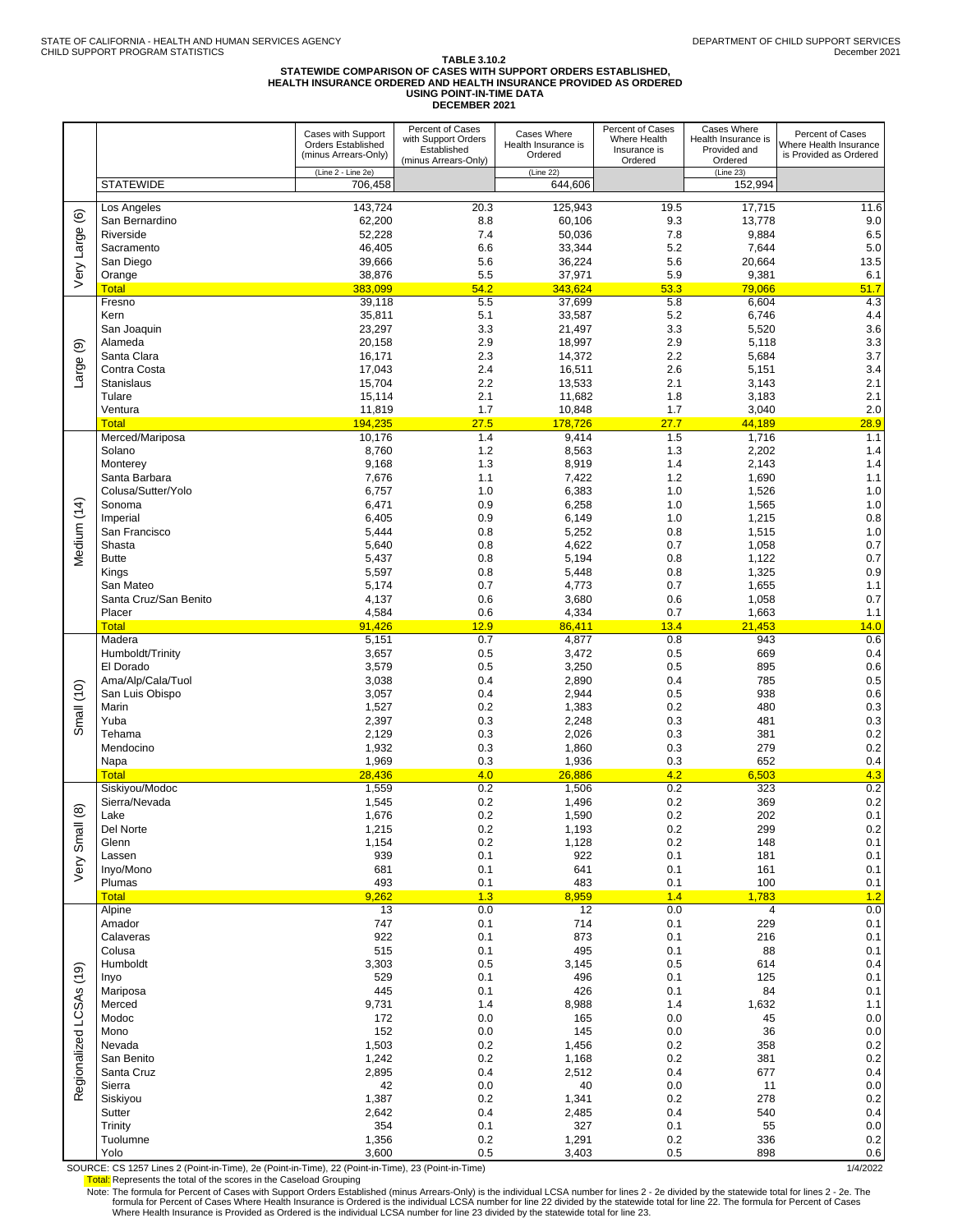# TABLE 3.12<br>CASES WITH SUPPORT ORDERS ESTABLISHED BY DEFAULT USING PRESUMED INCOME<br>USING UNDUPLICATED AGGREGATE COUNT DATA<br>DECEMBER 2021

|                         |                                      |                                                                                | DEGEMBER 2021                                          |                                                                                 |                                                                                 |                                                                                               |
|-------------------------|--------------------------------------|--------------------------------------------------------------------------------|--------------------------------------------------------|---------------------------------------------------------------------------------|---------------------------------------------------------------------------------|-----------------------------------------------------------------------------------------------|
|                         |                                      | Cases with Support<br><b>Orders Established</b><br>During the Report<br>Period | Cases with Support<br>Orders Established by<br>Default | Percent of Cases with<br><b>Support Orders</b><br><b>Established by Default</b> | Cases with Support<br>Orders Established by<br>Default Using<br>Presumed Income | Percent of Cases<br>with Support Orders<br>Established by<br>Default Using<br>Presumed Income |
|                         | <b>STATEWIDE</b>                     | (Line 17)<br>10,353                                                            | (Line 48)<br>5,776                                     | 55.8%                                                                           | (Line 49)<br>989                                                                | 17.1%                                                                                         |
|                         |                                      |                                                                                |                                                        |                                                                                 |                                                                                 |                                                                                               |
| $\circlede$             | Los Angeles<br>San Bernardino        | 2,277<br>880                                                                   | 1,486<br>495                                           | 65.3<br>56.3                                                                    | 234<br>74                                                                       | 15.7<br>14.9                                                                                  |
|                         | Riverside                            | 712                                                                            | 442                                                    | 62.1                                                                            | 74                                                                              | 16.7                                                                                          |
|                         | Sacramento                           | 719<br>912                                                                     | 256<br>496                                             | 35.6<br>54.4                                                                    | 20                                                                              | 7.8<br>22.2                                                                                   |
| Very Large              | San Diego<br>Orange                  | 465                                                                            | 193                                                    | 41.5                                                                            | 110<br>21                                                                       | 10.9                                                                                          |
|                         | <b>Total</b><br>Fresno               | 5,965                                                                          | 3,368                                                  | 56.5                                                                            | 533                                                                             | 15.8                                                                                          |
|                         | Kern                                 | 438<br>648                                                                     | 374<br>417                                             | 85.4<br>64.4                                                                    | 119<br>98                                                                       | 31.8<br>23.5                                                                                  |
|                         | San Joaquin                          | 332                                                                            | 163                                                    | 49.1                                                                            | 22                                                                              | 13.5                                                                                          |
| ම                       | Alameda<br>Santa Clara               | 245<br>223                                                                     | 206<br>78                                              | 84.1<br>35.0                                                                    | 66<br>9                                                                         | 32.0<br>11.5                                                                                  |
| arge                    | Contra Costa                         | 196                                                                            | 82                                                     | 41.8                                                                            | 22                                                                              | 26.8                                                                                          |
|                         | Stanislaus                           | 164                                                                            | 78                                                     | 47.6                                                                            | 12                                                                              | 15.4                                                                                          |
|                         | Tulare<br>Ventura                    | 279<br>108                                                                     | 230<br>39                                              | 82.4<br>36.1                                                                    | $\mathbf 0$<br>6                                                                | 0.0<br>15.4                                                                                   |
|                         | <b>Total</b>                         | 2,633                                                                          | 1,667                                                  | 63.3                                                                            | 354                                                                             | 21.2                                                                                          |
|                         | Merced/Mariposa<br>Solano            | 151<br>166                                                                     | 76<br>99                                               | 50.3<br>59.6                                                                    | 13<br>15                                                                        | 17.1<br>15.2                                                                                  |
|                         | Monterey                             | 125                                                                            | 49                                                     | 39.2                                                                            | 19                                                                              | 38.8                                                                                          |
|                         | Santa Barbara                        | 79                                                                             | 15                                                     | 19.0                                                                            | 1                                                                               | 6.7                                                                                           |
|                         | Colusa/Sutter/Yolo<br>Sonoma         | 39<br>103                                                                      | 14<br>51                                               | 35.9<br>49.5                                                                    | $\mathbf 0$<br>8                                                                | 0.0<br>15.7                                                                                   |
| Medium (14)             | Imperial                             | 147                                                                            | 96                                                     | 65.3                                                                            | 5                                                                               | 5.2                                                                                           |
|                         | San Francisco                        | 86                                                                             | 21                                                     | 24.4                                                                            | $\mathbf 0$                                                                     | 0.0                                                                                           |
|                         | Shasta<br><b>Butte</b>               | 58<br>46                                                                       | 29<br>19                                               | 50.0<br>41.3                                                                    | $\mathbf 0$<br>5                                                                | 0.0<br>26.3                                                                                   |
|                         | Kings                                | 71                                                                             | 21                                                     | 29.6                                                                            | 1                                                                               | 4.8                                                                                           |
|                         | San Mateo<br>Santa Cruz/San Benito   | 78<br>37                                                                       | 27<br>17                                               | 34.6<br>45.9                                                                    | 5<br>6                                                                          | 18.5<br>35.3                                                                                  |
|                         | Placer                               | 53                                                                             | 22                                                     | 41.5                                                                            | 3                                                                               | 13.6                                                                                          |
|                         | <b>Total</b>                         | 1,239                                                                          | 556                                                    | 44.9                                                                            | 81                                                                              | 14.6                                                                                          |
|                         | Madera<br>Humboldt/Trinity           | 103<br>52                                                                      | $\overline{34}$<br>25                                  | 33.0<br>48.1                                                                    | $\overline{4}$<br>$\mathbf{1}$                                                  | 11.8<br>4.0                                                                                   |
|                         | El Dorado                            | 29                                                                             | $\overline{2}$                                         | 6.9                                                                             | 1                                                                               | 50.0                                                                                          |
|                         | Ama/Alp/Cala/Tuol<br>San Luis Obispo | 34<br>32                                                                       | 10                                                     | 29.4<br>56.3                                                                    | 0<br>1                                                                          | 0.0<br>5.6                                                                                    |
| Small (10)              | Marin                                | 22                                                                             | 18<br>10                                               | 45.5                                                                            | $\overline{c}$                                                                  | 20.0                                                                                          |
|                         | Yuba                                 | 31                                                                             | 15                                                     | 48.4                                                                            | 6                                                                               | 40.0                                                                                          |
|                         | Tehama<br>Mendocino                  | 25<br>30                                                                       | 5<br>11                                                | 20.0<br>36.7                                                                    | $\mathbf 0$<br>1                                                                | 0.0<br>9.1                                                                                    |
|                         | Napa                                 | 37                                                                             | 14                                                     | 37.8                                                                            | $\mathbf 0$                                                                     | 0.0                                                                                           |
|                         | <b>Total</b>                         | 395<br>$\overline{20}$                                                         | 144<br>8                                               | 36.5<br>40.0                                                                    | 16<br>$\Omega$                                                                  | 11.1                                                                                          |
|                         | Siskiyou/Modoc<br>Sierra/Nevada      | 19                                                                             | 6                                                      | 31.6                                                                            |                                                                                 | 0.0<br>16.7                                                                                   |
| $\circledast$           | Lake                                 | 20                                                                             | $\overline{7}$                                         | 35.0                                                                            |                                                                                 | 14.3                                                                                          |
| Small                   | Del Norte<br>Glenn                   | 18<br>19                                                                       | 0<br>8                                                 | 0.0<br>42.1                                                                     |                                                                                 | 12.5                                                                                          |
|                         | Lassen                               | 16                                                                             | 6                                                      | 37.5                                                                            |                                                                                 | 16.7                                                                                          |
| Very                    | Inyo/Mono                            | 6<br>3                                                                         | 5<br>1                                                 | 83.3<br>33.3                                                                    | 1                                                                               | 20.0                                                                                          |
|                         | Plumas<br><b>Total</b>               | 121                                                                            | 41                                                     | 33.9                                                                            | 0<br>$\overline{5}$                                                             | 0.0<br>12.2                                                                                   |
|                         | Alpine                               | 0                                                                              | $\overline{0}$                                         |                                                                                 | 0                                                                               |                                                                                               |
|                         | Amador<br>Calaveras                  | 4<br>15                                                                        | 0<br>5                                                 | 0.0<br>33.3                                                                     | 0<br>0                                                                          | 0.0                                                                                           |
|                         | Colusa                               | $\overline{c}$                                                                 | 1                                                      | $50.0\,$                                                                        | 0                                                                               | 0.0                                                                                           |
|                         | Humboldt                             | 41                                                                             | 21                                                     | 51.2                                                                            |                                                                                 | 4.8                                                                                           |
|                         | Inyo<br>Mariposa                     | 3<br>2                                                                         | $\overline{2}$<br>$\mathbf 0$                          | 66.7<br>0.0                                                                     | 0                                                                               | 50.0                                                                                          |
|                         | Merced                               | 149                                                                            | 76                                                     | 51.0                                                                            | 13                                                                              | 17.1                                                                                          |
| Regionalized LCSAs (19) | Modoc<br>Mono                        | 3<br>3                                                                         | $\mathbf 0$<br>3                                       | $0.0\,$<br>100.0                                                                | 0<br>$\mathbf 0$                                                                | 0.0                                                                                           |
|                         | Nevada                               | 18                                                                             | 6                                                      | 33.3                                                                            |                                                                                 | 16.7                                                                                          |
|                         | San Benito                           | 12                                                                             | 3                                                      | 25.0                                                                            | 1                                                                               | 33.3                                                                                          |
|                         | Santa Cruz<br>Sierra                 | 25<br>$\mathbf{1}$                                                             | 14<br>0                                                | 56.0<br>0.0                                                                     | 5<br>0                                                                          | 35.7                                                                                          |
|                         | Siskiyou                             | 17                                                                             | 8                                                      | 47.1                                                                            | 0                                                                               | 0.0                                                                                           |
|                         | Sutter<br>Trinity                    | 11<br>11                                                                       | 7<br>4                                                 | 63.6<br>36.4                                                                    | 0<br>0                                                                          | 0.0<br>0.0                                                                                    |
|                         | Tuolumne                             | 15                                                                             | 5                                                      | 33.3                                                                            | 0                                                                               | 0.0                                                                                           |
|                         | Yolo                                 | 26                                                                             | 6                                                      | 23.1                                                                            | 0                                                                               | 0.0                                                                                           |

SOURCE: CS 1257 Lines 17 (Unduplicated Aggregate Count - FFY), 48 (Unduplicated Aggregate Count - FFY), 49 (Unduplicated Aggregate Count - FFY)<br>
Total: Represents the total of the scores in the Caseload Grouping<br>
Note: The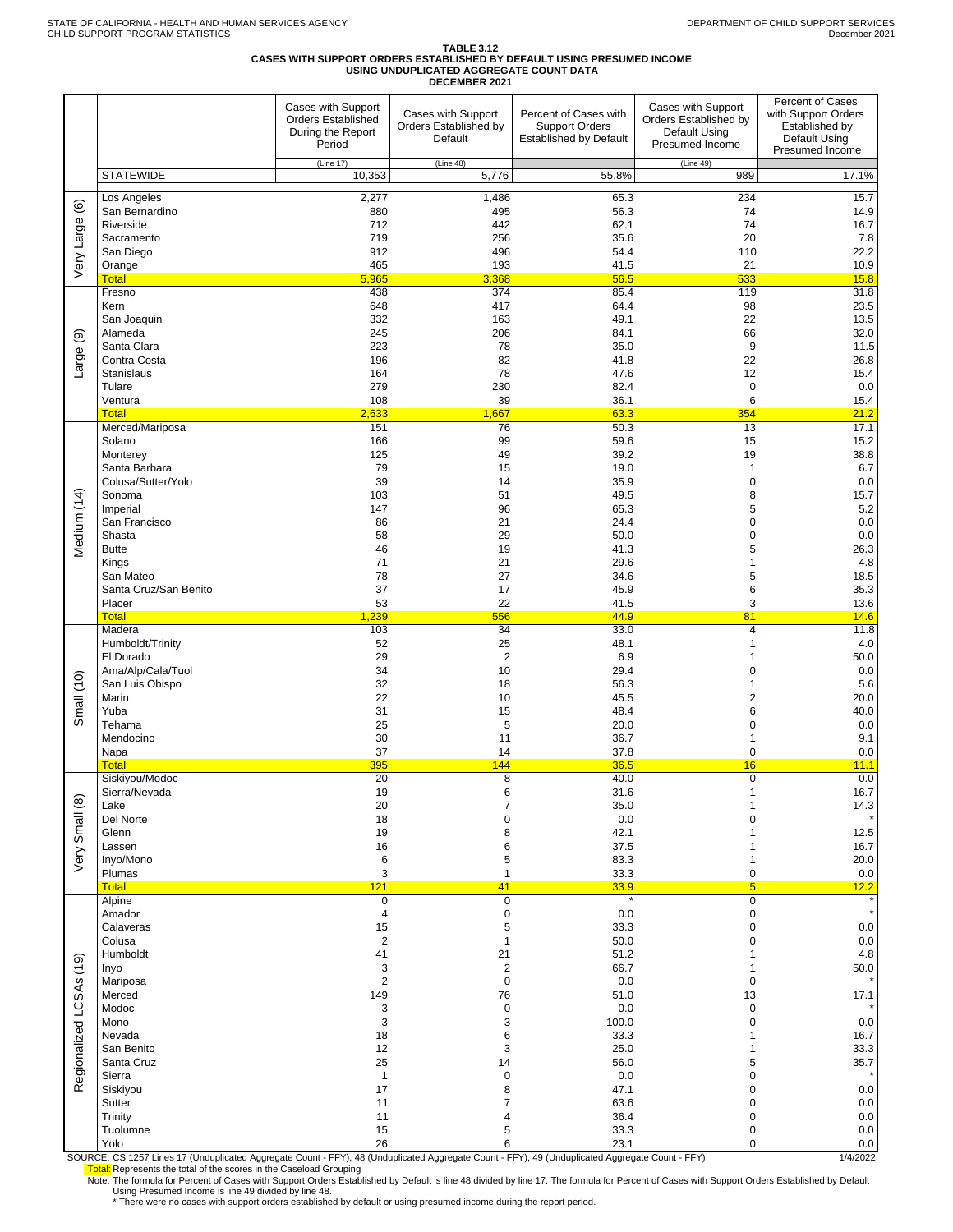$\Gamma$ 

╕

|                   |                                 | <b>Support Distributed</b>           | <b>Current Assistance</b>                  |                    | <b>Former Assistance</b>                    |                     | Never Assistance                            |                     |
|-------------------|---------------------------------|--------------------------------------|--------------------------------------------|--------------------|---------------------------------------------|---------------------|---------------------------------------------|---------------------|
|                   | <b>STATEWIDE</b>                | (Line 25 + Line 27)<br>\$598,763,247 | <b>Support Distributed</b><br>\$42,181,370 | Percentage<br>7.0% | <b>Support Distributed</b><br>\$297,774,260 | Percentage<br>49.7% | <b>Support Distributed</b><br>\$258,807,617 | Percentage<br>43.2% |
|                   | Los Angeles                     | 120,857,408                          | 10,785,513                                 | 8.9                | 61,836,058                                  | 51.2                | 48,235,836                                  | 39.9                |
| $\circledcirc$    | San Bernardino                  | 46,257,932                           | 3,903,062                                  | 8.4                | 27,130,514                                  | 58.7                | 15,224,356                                  | 32.9                |
|                   | Riverside                       | 43,323,192                           | 2,999,052                                  | 6.9                | 23,054,616                                  | 53.2                | 17,269,525                                  | 39.9                |
|                   | Sacramento                      | 30,228,155                           | 2,151,043                                  | 7.1                | 17,410,116                                  | 57.6                | 10,666,996                                  | 35.3                |
| Very Large        | San Diego                       | 42,927,802                           | 1,842,246                                  | 4.3                | 16,277,932                                  | 37.9                | 24,807,624                                  | 57.8                |
|                   | Orange                          | 42,861,546                           | 1,995,851                                  | 4.7                | 16,704,127                                  | 39.0                | 24, 161, 568                                | 56.4                |
|                   | <b>Total</b><br>Fresno          | 326,456,036                          | 23,676,767<br>2,261,474                    | 7.3<br>10.2        | 162,413,363<br>14,022,996                   | 49.8<br>63.2        | 140,365,905                                 | 43.0<br>26.6        |
|                   | Kern                            | 22,180,930<br>21,103,387             | 2,219,457                                  | 10.5               | 11,759,334                                  | 55.7                | 5,896,460<br>7,124,596                      | 33.8                |
|                   | San Joaquin                     | 14,544,055                           | 1,114,118                                  | 7.7                | 8,126,133                                   | 55.9                | 5,303,804                                   | 36.5                |
|                   | Alameda                         | 18,708,790                           | 1,094,036                                  | 5.8                | 8,508,324                                   | 45.5                | 9,106,430                                   | 48.7                |
|                   | Santa Clara                     | 21,422,297                           | 884,683                                    | 4.1                | 9,983,741                                   | 46.6                | 10,553,874                                  | 49.3                |
| arge (9)          | Contra Costa                    | 18,012,814                           | 884,915                                    | 4.9                | 7,221,122                                   | 40.1                | 9,906,776                                   | 55.0                |
|                   | Stanislaus                      | 13,817,023                           | 1,101,954                                  | 8.0                | 8,241,055                                   | 59.6                | 4,474,014                                   | 32.4                |
|                   | Tulare                          | 9,494,130                            | 882,181                                    | 9.3                | 5,672,603                                   | 59.7                | 2,939,345                                   | 31.0                |
|                   | Ventura                         | 12,999,863                           | 662,399                                    | 5.1                | 5,615,567                                   | 43.2                | 6,721,897                                   | 51.7                |
|                   | <b>Total</b><br>Merced/Mariposa | 152,283,289<br>6,560,564             | 11,105,217<br>717,135                      | 7.3<br>10.9        | 79,150,875<br>4,009,126                     | 52.0<br>61.1        | 62,027,197<br>1,834,303                     | 40.7<br>28.0        |
|                   | Solano                          | 9,470,269                            | 531,966                                    | 5.6                | 4,518,752                                   | 47.7                | 4,419,552                                   | 46.7                |
|                   | Monterey                        | 10,782,675                           | 627,802                                    | 5.8                | 5,162,833                                   | 47.9                | 4,992,040                                   | 46.3                |
|                   | Santa Barbara                   | 7,121,438                            | 473,102                                    | 6.6                | 3,390,968                                   | 47.6                | 3,257,367                                   | 45.7                |
|                   | Colusa/Sutter/Yolo              | 5,755,074                            | 277,269                                    | 4.8                | 2,925,306                                   | 50.8                | 2,552,498                                   | 44.4                |
|                   | Sonoma                          | 7,411,350                            | 303,373                                    | 4.1                | 2,797,487                                   | 37.7                | 4,310,489                                   | 58.2                |
| Medium (14)       | Imperial                        | 5,749,869                            | 360,499                                    | 6.3                | 3,164,455                                   | 55.0                | 2,224,915                                   | 38.7                |
|                   | San Francisco                   | 5,427,663                            | 361,959                                    | 6.7                | 2,216,617                                   | 40.8                | 2,849,087                                   | 52.5                |
|                   | Shasta                          | 4,263,951                            | 351,291                                    | 8.2                | 2,475,396                                   | 58.1                | 1,437,264                                   | 33.7                |
|                   | <b>Butte</b><br>Kings           | 4,057,196<br>3,575,346               | 340,100<br>261,730                         | 8.4<br>7.3         | 2,521,111<br>1,968,595                      | 62.1<br>55.1        | 1,195,985<br>1,345,021                      | 29.5<br>37.6        |
|                   | San Mateo                       | 7,532,114                            | 202,661                                    | 2.7                | 2,059,712                                   | 27.3                | 5,269,741                                   | 70.0                |
|                   | Santa Cruz/San Benito           | 4,621,677                            | 253,231                                    | 5.5                | 2,276,754                                   | 49.3                | 2,091,691                                   | 45.3                |
|                   | Placer                          | 6,394,346                            | 198,796                                    | 3.1                | 2,254,850                                   | 35.3                | 3,940,700                                   | 61.6                |
|                   | <b>Total</b>                    | 88,723,530                           | 5,260,915                                  | 5.9                | 41,741,963                                  | 47.0                | 41,720,652                                  | 47.0                |
|                   | Madera                          | 2,686,347                            | 351,457                                    | 13.1               | 1,504,985                                   | 56.0                | 829,905                                     | 30.9                |
|                   | Humboldt/Trinity                | 2,337,268                            | 175,864                                    | 7.5                | 1,093,215                                   | 46.8                | 1,068,188                                   | 45.7                |
|                   | El Dorado                       | 3,245,934                            | 195,996                                    | 6.0                | 1,334,888                                   | 41.1                | 1,715,051                                   | 52.8                |
|                   | Ama/Alp/Cala/Tuol               | 2,634,743                            | 113,497                                    | 4.3                | 1,273,692                                   | 48.3                | 1,247,554                                   | 47.4                |
| Small (10)        | San Luis Obispo<br>Marin        | 3,574,463<br>3,195,291               | 191,812<br>108,961                         | 5.4<br>3.4         | 1,486,667<br>878,274                        | 41.6<br>27.5        | 1,895,985<br>2,208,057                      | 53.0<br>69.1        |
|                   | Yuba                            | 1,525,133                            | 159,383                                    | 10.5               | 825,534                                     | 54.1                | 540,216                                     | 35.4                |
|                   | Tehama                          | 1,585,074                            | 166,765                                    | 10.5               | 901,724                                     | 56.9                | 516,585                                     | 32.6                |
|                   | Mendocino                       | 1,286,662                            | 73,387                                     | 5.7                | 768,564                                     | 59.7                | 444,712                                     | 34.6                |
|                   | Napa                            | 2,483,031                            | 94,924                                     | 3.8                | 849,547                                     | 34.2                | 1,538,560                                   | 62.0                |
|                   | <b>Total</b>                    | 24,553,947                           | 1,632,044                                  | 6.6                | 10,917,090                                  | 44.5                | 12,004,814                                  | 48.9                |
|                   | Siskiyou/Modoc                  | 936,058                              | 55,706                                     | 6.0                | 532,306                                     | 56.9                | 348,045                                     | 37.2                |
| $\circledcirc$    | Sierra/Nevada                   | 1,552,796                            | 92,656                                     | 6.0                | 670,723                                     | 43.2                | 789,417                                     | 50.8                |
|                   | Lake<br>Del Norte               | 1,150,034<br>686,113                 | 98,015<br>81,824                           | 8.5<br>11.9        | 679,821<br>449,868                          | 59.1                | 372,197                                     | 32.4<br>22.5        |
| Small             | Glenn                           | 782,612                              | 77,946                                     | 10.0               | 436,015                                     | 65.6<br>55.7        | 154,421<br>268,651                          | 34.3                |
|                   | Lassen                          | 649,439                              | 58,088                                     | 8.9                | 348,179                                     | 53.6                | 243,172                                     | 37.4                |
| ery               | Inyo/Mono                       | 516,984                              | 18,294                                     | 3.5                | 211,330                                     | 40.9                | 287,361                                     | 55.6                |
|                   | Plumas                          | 472,408                              | 23,898                                     | 5.1                | 222,725                                     | 47.1                | 225,785                                     | 47.8                |
|                   | <b>Total</b>                    | 6,746,444                            | 506,427                                    | 7.5                | 3,550,968                                   | 52.6                | 2,689,049                                   | 39.9                |
|                   | Alpine                          | 12,901                               | $\mathbf 0$                                | 0.0                | 7,744                                       | 60.0                | 5,157                                       | 40.0                |
|                   | Amador                          | 702,228                              | 39,678                                     | 5.7                | 310,189                                     | 44.2                | 352,361                                     | 50.2                |
|                   | Calaveras                       | 803,493<br>424,744                   | 36,505<br>6,707                            | 4.5                | 402,421                                     | 50.1<br>46.9        | 364,567                                     | 45.4<br>51.6        |
|                   | Colusa<br>Humboldt              | 2,001,040                            | 159,486                                    | 1.6<br>8.0         | 199,024<br>902,282                          | 45.1                | 219,013<br>939,272                          | 46.9                |
| (19)              | Inyo                            | 378,072                              | 16,624                                     | 4.4                | 173,990                                     | 46.0                | 187,458                                     | 49.6                |
|                   | Mariposa                        | 263,486                              | 14,478                                     | 5.5                | 117,887                                     | 44.7                | 131,121                                     | 49.8                |
|                   | Merced                          | 6,297,078                            | 702,657                                    | 11.2               | 3,891,239                                   | 61.8                | 1,703,181                                   | 27.0                |
|                   | Modoc                           | 91,372                               | 6,010                                      | 6.6                | 53,659                                      | 58.7                | 31,704                                      | 34.7                |
| egionalized LCSAs | Mono                            | 138,913                              | 1,670                                      | $1.2$              | 37,340                                      | 26.9                | 99,902                                      | 71.9                |
|                   | Nevada                          | 1,522,546                            | 89,455                                     | 5.9                | 650,479                                     | 42.7                | 782,612                                     | 51.4                |
|                   | San Benito                      | 1,369,001                            | 77,161                                     | 5.6                | 682,549                                     | 49.9                | 609,292                                     | 44.5                |
|                   | Santa Cruz                      | 3,252,675                            | 176,070                                    | 5.4                | 1,594,206                                   | 49.0                | 1,482,399                                   | 45.6                |
| ě                 | Sierra<br>Siskiyou              | 30,250<br>844,686                    | 3,201<br>49,697                            | 10.6<br>5.9        | 20,244<br>478,647                           | 66.9<br>56.7        | 6,805<br>316,342                            | 22.5<br>37.5        |
|                   | Sutter                          | 1,834,887                            | 137,117                                    | 7.5                | 979,412                                     | 53.4                | 718,358                                     | 39.1                |
|                   | Trinity                         | 336,227                              | 16,378                                     | 4.9                | 190,933                                     | 56.8                | 128,916                                     | 38.3                |
|                   | Tuolumne                        | 1,116,121                            | 37,314                                     | 3.3                | 553,337                                     | 49.6                | 525,470                                     | 47.1                |
|                   | Yolo                            | 3,495,442                            | 133,445                                    | 3.8                | 1,746,870                                   | 50.0                | 1,615,127                                   | 46.2                |

SOURCE: CS 1257 Lines 25 (Cumulative - FFY), 27 (Cumulative - FFY)<br>Total: Represents the total of the scores in the Caseload Grouping<br>Note: The Percentage of Support Distributed by assistance category is calculated by divi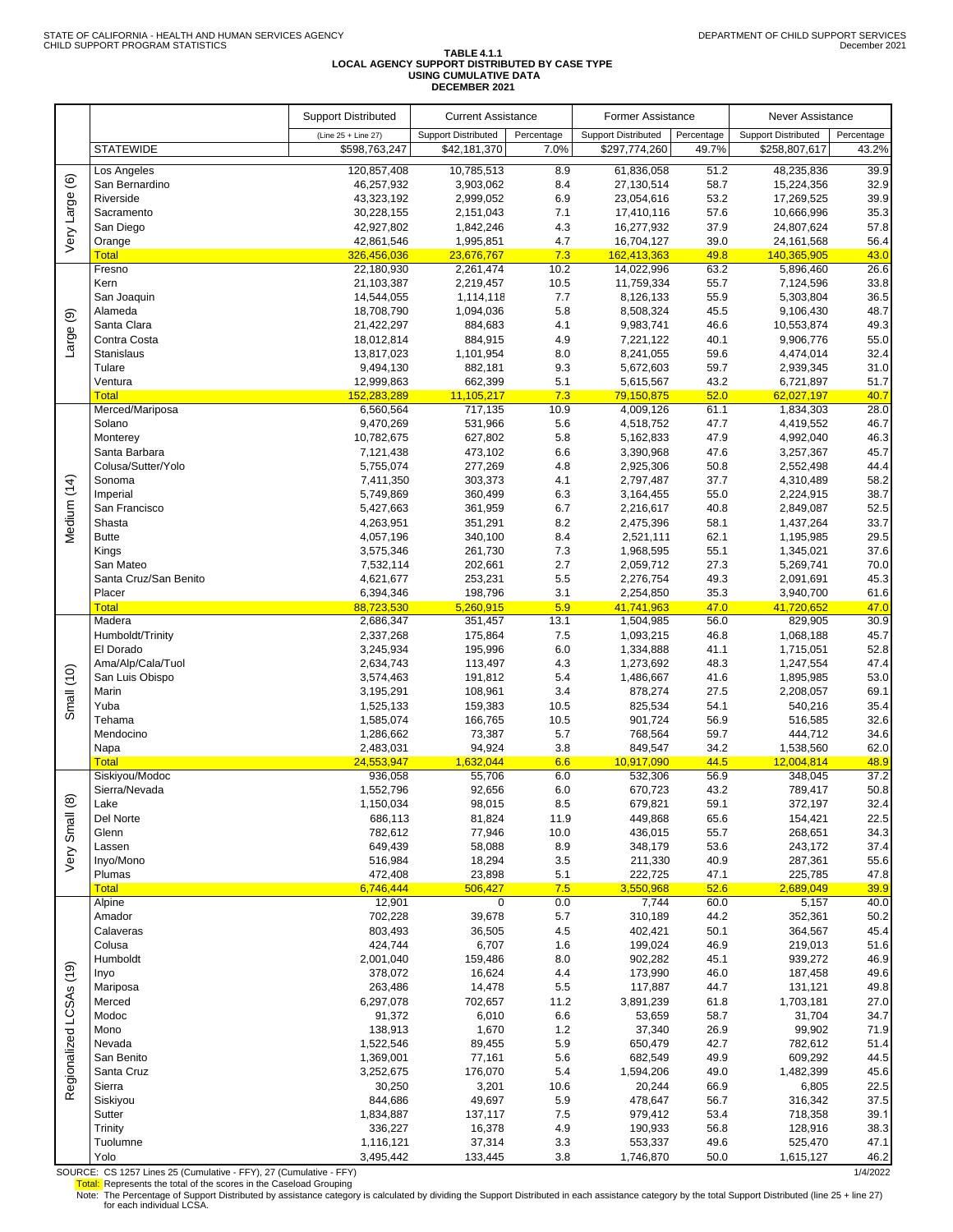# **TABLE 4.3 SUPPORT DISTRIBUTED PER CASE WITH A COLLECTION USING CUMULATIVE AND UNDUPLICATED AGGREGATE COUNT DATA DECEMBER 2021**

|                         |                                 | <b>Support Distributed</b> | Cases with Collections | Average Amount<br>Distributed per Case with<br>a Collection (SPM 2) |
|-------------------------|---------------------------------|----------------------------|------------------------|---------------------------------------------------------------------|
|                         |                                 | (Line 25 + Line 27)        | (Line 18)              |                                                                     |
|                         | <b>STATEWIDE</b>                | \$598,763,247              | 497,266                | \$1,204                                                             |
|                         | Los Angeles                     | 120,857,408                | 96.816                 | 1,248                                                               |
|                         | San Bernardino<br>Riverside     | 46,257,932<br>43,323,192   | 41,246<br>35,125       | 1,122<br>1,233                                                      |
|                         | Sacramento                      | 30,228,155                 | 27,871                 | 1,085                                                               |
|                         | San Diego                       | 42,927,802                 | 31,909                 | 1,345                                                               |
| Very Large (6)          | Orange                          | 42,861,546                 | 30,867                 | 1,389                                                               |
|                         | <b>Total</b>                    | 326,456,036                | 263,834                | 1,237                                                               |
|                         | Fresno<br>Kern                  | 22,180,930<br>21,103,387   | 23,121<br>19,749       | 959<br>1,069                                                        |
|                         | San Joaquin                     | 14,544,055                 | 13,212                 | 1,101                                                               |
|                         | Alameda                         | 18,708,790                 | 14,357                 | 1,303                                                               |
| Large (9)               | Santa Clara                     | 21,422,297                 | 16,277                 | 1,316                                                               |
|                         | Contra Costa                    | 18,012,814                 | 12,914                 | 1,395                                                               |
|                         | <b>Stanislaus</b><br>Tulare     | 13,817,023<br>9,494,130    | 11,549<br>9,641        | 1,196<br>985                                                        |
|                         | Ventura                         | 12,999,863                 | 10,280                 | 1,265                                                               |
|                         | <b>Total</b>                    | 152,283,289                | 131,100                | 1,162                                                               |
|                         | Merced/Mariposa                 | 6,560,564                  | 7,279                  | 901                                                                 |
|                         | Solano                          | 9,470,269                  | 7,800                  | 1,214                                                               |
|                         | Monterey<br>Santa Barbara       | 10,782,675<br>7,121,438    | 7,756<br>5,749         | 1,390<br>1,239                                                      |
|                         | Colusa/Sutter/Yolo              | 5,755,074                  | 5,296                  | 1,087                                                               |
|                         | Sonoma                          | 7,411,350                  | 5,913                  | 1,253                                                               |
| Medium (14)             | Imperial                        | 5,749,869                  | 4,742                  | 1,213                                                               |
|                         | San Francisco                   | 5,427,663                  | 4,943                  | 1,098                                                               |
|                         | Shasta                          | 4,263,951                  | 4,685                  | 910<br>971                                                          |
|                         | <b>Butte</b><br>Kings           | 4,057,196<br>3,575,346     | 4,178<br>3,738         | 956                                                                 |
|                         | San Mateo                       | 7,532,114                  | 4,793                  | 1,571                                                               |
|                         | Santa Cruz/San Benito           | 4,621,677                  | 3,583                  | 1,290                                                               |
|                         | Placer                          | 6,394,346                  | 3,852                  | 1,660                                                               |
|                         | <b>Total</b>                    | 88,723,530                 | 74,307                 | 1,194                                                               |
|                         | Madera<br>Humboldt/Trinity      | 2,686,347<br>2,337,268     | 2,948<br>2,538         | 911<br>921                                                          |
|                         | El Dorado                       | 3,245,934                  | 2,597                  | 1,250                                                               |
|                         | Ama/Alp/Cala/Tuol               | 2,634,743                  | 2,367                  | 1,113                                                               |
| Small (10)              | San Luis Obispo                 | 3,574,463                  | 2,302                  | 1,553                                                               |
|                         | Marin<br>Yuba                   | 3,195,291                  | 1,745                  | 1,831                                                               |
|                         | Tehama                          | 1,525,133<br>1,585,074     | 1,556<br>1,630         | 980<br>972                                                          |
|                         | Mendocino                       | 1,286,662                  | 1,451                  | 887                                                                 |
|                         | Napa                            | 2,483,031                  | 1,843                  | 1,347                                                               |
|                         | <b>Total</b>                    | 24,553,947                 | 20,977                 | 1,171                                                               |
|                         | Siskiyou/Modoc<br>Sierra/Nevada | 936,058<br>1,552,796       | 1,214<br>1,407         | 771<br>1,104                                                        |
|                         | Lake                            | 1,150,034                  | 1,147                  | 1,003                                                               |
|                         | Del Norte                       | 686,113                    | 943                    | 728                                                                 |
|                         | Glenn                           | 782,612                    | 776                    | 1,009                                                               |
| Very Small (8)          | Lassen                          | 649,439                    | 630                    | 1,031                                                               |
|                         | Inyo/Mono<br>Plumas             | 516,984<br>472,408         | 517<br>414             | 1,000<br>1,141                                                      |
|                         | <b>Total</b>                    | 6,746,444                  | 7,048                  | 957                                                                 |
|                         | Alpine                          | 12,901                     | 19                     | 679                                                                 |
|                         | Amador                          | 702,228                    | 577                    | 1,217                                                               |
|                         | Calaveras                       | 803,493                    | 686                    | 1,171                                                               |
|                         | Colusa<br>Humboldt              | 424,744<br>2,001,040       | 340<br>2,196           | 1,249<br>911                                                        |
|                         | Inyo                            | 378,072                    | 396                    | 955                                                                 |
|                         | Mariposa                        | 263,486                    | 262                    | 1,006                                                               |
| Regionalized LCSAs (19) | Merced                          | 6,297,078                  | 7,017                  | 897                                                                 |
|                         | Modoc                           | 91,372                     | 102                    | 896                                                                 |
|                         | Mono<br>Nevada                  | 138,913<br>1,522,546       | 121<br>1,364           | 1,148<br>1,116                                                      |
|                         | San Benito                      | 1,369,001                  | 1,023                  | 1,338                                                               |
|                         | Santa Cruz                      | 3,252,675                  | 2,560                  | 1,271                                                               |
|                         | Sierra                          | 30,250                     | 43                     | 703                                                                 |
|                         | Siskiyou                        | 844,686                    | 1,112                  | 760                                                                 |
|                         | Sutter<br>Trinity               | 1,834,887<br>336,227       | 1,717<br>342           | 1,069<br>983                                                        |
|                         | Tuolumne                        | 1,116,121                  | 1,085                  | 1,029                                                               |
|                         | Yolo                            | 3,495,442                  | 3,239                  | 1,079                                                               |

SOURCE: CS 1257 Lines 18 (Unduplicated Aggregate Count - FFY), 25 (Cumulative - FFY), 27 (Cumulative - FFY)<br><mark>Total:</mark> Represents the total of the scores in the Caseload Grouping<br>Note: The formula for SPM 2 is the sum of lin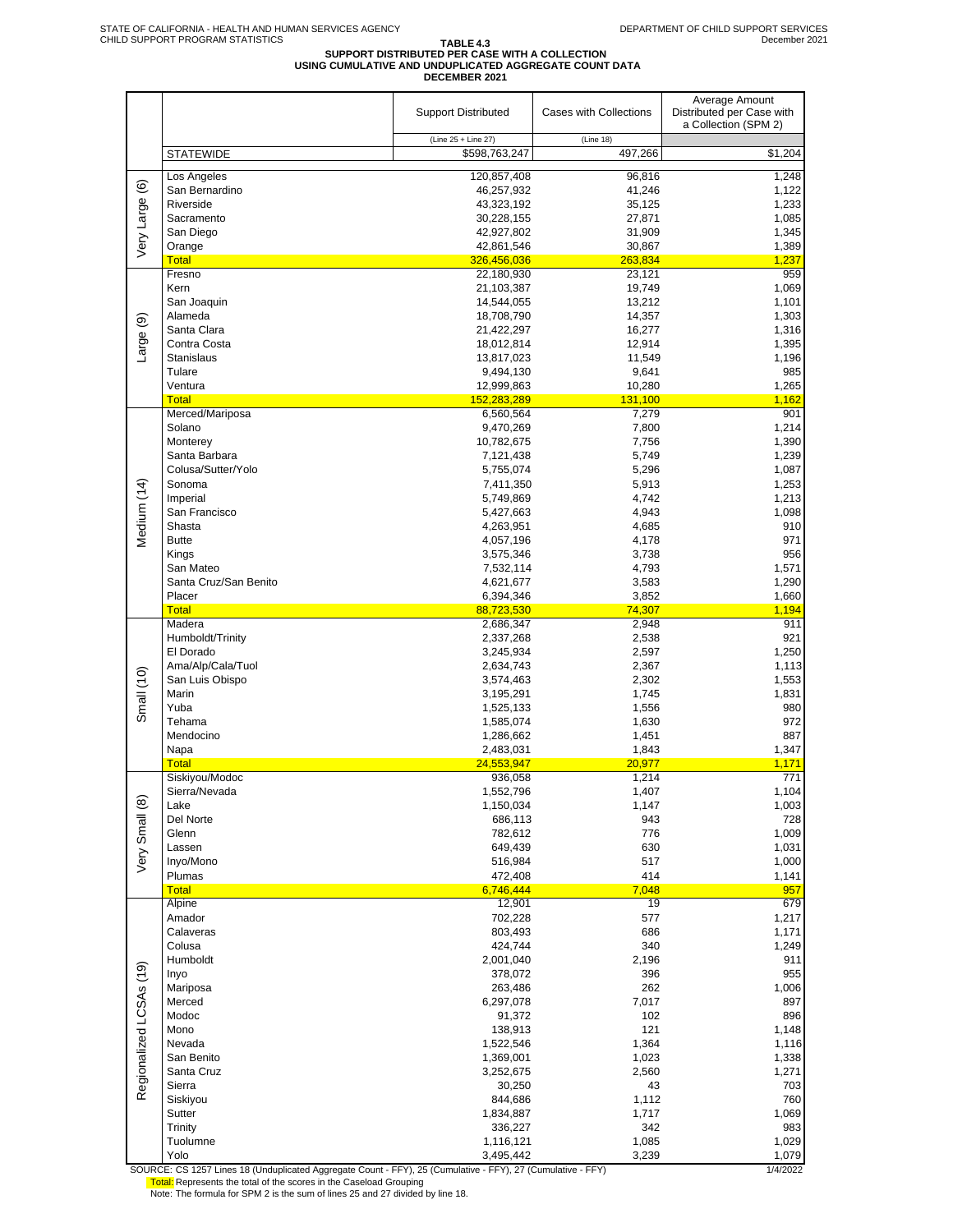#### **TABLE 6.4 LOCAL AGENCY CASES WITH COLLECTIONS OF CURRENT SUPPORT USING UNDUPLICATED AGGREGATE COUNT DATA DECEMBER 2021**

|                         |                           | Cases with Current<br><b>Support Due</b> | <b>Cases Paying Toward</b><br><b>Current Support</b> | Percent of Cases with<br><b>Collections of Current</b><br>Support (SPM 1) |
|-------------------------|---------------------------|------------------------------------------|------------------------------------------------------|---------------------------------------------------------------------------|
|                         | <b>STATEWIDE</b>          | (Line 44)<br>446,004                     | (Line 45)<br>315,050                                 | 70.6%                                                                     |
|                         | Los Angeles               | 87,091                                   | 59,122                                               | 67.9                                                                      |
| Very Large (6)          | San Bernardino            | 37,874                                   | 27,201                                               | 71.8                                                                      |
|                         | Riverside                 | 34,799                                   | 23,388                                               | 67.2                                                                      |
|                         | Sacramento<br>San Diego   | 22,248<br>29,709                         | 15,641<br>22,306                                     | 70.3<br>75.1                                                              |
|                         | Orange                    | 28,736                                   | 20,886                                               | 72.7                                                                      |
|                         | <b>Total</b>              | 240,457                                  | 168,544                                              | 70.1                                                                      |
|                         | Fresno                    | 21,493                                   | 13,844                                               | 64.4                                                                      |
|                         | Kern<br>San Joaquin       | 20,671<br>11,889                         | 13,017<br>8,559                                      | 63.0<br>72.0                                                              |
|                         | Alameda                   | 12,127                                   | 8,710                                                | 71.8                                                                      |
|                         | Santa Clara               | 12,136                                   | 8,918                                                | 73.5                                                                      |
| Large (9)               | Contra Costa              | 11,587                                   | 8,517                                                | 73.5                                                                      |
|                         | <b>Stanislaus</b>         | 10,031                                   | 7,160                                                | 71.4                                                                      |
|                         | Tulare<br>Ventura         | 8,202<br>8,906                           | 6,248<br>6,625                                       | 76.2<br>74.4                                                              |
|                         | <b>Total</b>              | 117,042                                  | 81,598                                               | 69.7                                                                      |
|                         | Merced/Mariposa           | 6,912                                    | 4,805                                                | 69.5                                                                      |
|                         | Solano                    | 6,742                                    | 4,923                                                | 73.0                                                                      |
|                         | Monterey<br>Santa Barbara | 7,401<br>5,311                           | 5,344<br>3,952                                       | 72.2<br>74.4                                                              |
|                         | Colusa/Sutter/Yolo        | 4,225                                    | 3,089                                                | 73.1                                                                      |
|                         | Sonoma                    | 5,176                                    | 3,938                                                | 76.1                                                                      |
|                         | Imperial                  | 4,788                                    | 3,458                                                | 72.2                                                                      |
| Medium (14)             | San Francisco             | 3,725                                    | 2,871                                                | 77.1                                                                      |
|                         | Shasta<br><b>Butte</b>    | 3,591<br>3,461                           | 2,583<br>2,262                                       | 71.9<br>65.4                                                              |
|                         | Kings                     | 3,080                                    | 2,344                                                | 76.1                                                                      |
|                         | San Mateo                 | 4,063                                    | 3,177                                                | 78.2                                                                      |
|                         | Santa Cruz/San Benito     | 3,157                                    | 2,333                                                | 73.9                                                                      |
|                         | Placer                    | 3,552                                    | 2,731                                                | 76.9                                                                      |
|                         | <b>Total</b><br>Madera    | 65,184<br>2,976                          | 47,810<br>2,149                                      | 73.3<br>72.2                                                              |
|                         | Humboldt/Trinity          | 2,193                                    | 1,492                                                | 68.0                                                                      |
|                         | El Dorado                 | 1,959                                    | 1,464                                                | 74.7                                                                      |
|                         | Ama/Alp/Cala/Tuol         | 1,910                                    | 1,431                                                | 74.9                                                                      |
| Small (10)              | San Luis Obispo<br>Marin  | 2,399<br>1,162                           | 1,870<br>933                                         | 77.9<br>80.3                                                              |
|                         | Yuba                      | 1,376                                    | 940                                                  | 68.3                                                                      |
|                         | Tehama                    | 1,346                                    | 928                                                  | 68.9                                                                      |
|                         | Mendocino                 | 1,165                                    | 842                                                  | 72.3                                                                      |
|                         | Napa<br><b>Total</b>      | 1,587<br>18,073                          | 1,260<br>13,309                                      | 79.4                                                                      |
|                         | Siskiyou/Modoc            | 1,008                                    | 693                                                  | 73.6<br>68.8                                                              |
|                         | Sierra/Nevada             | 1,023                                    | 830                                                  | 81.1                                                                      |
|                         | Lake                      | 1,124                                    | 744                                                  | 66.2                                                                      |
|                         | Del Norte                 | 768                                      | 504                                                  | 65.6                                                                      |
| Very Small (8)          | Glenn<br>Lassen           | 711<br>614                               | 498<br>409                                           | 70.0<br>66.6                                                              |
|                         | Inyo/Mono                 | 448                                      | 332                                                  | 74.1                                                                      |
|                         | Plumas                    | 341                                      | 267                                                  | 78.3                                                                      |
|                         | <b>Total</b>              | 6,037                                    | 4,277                                                | 70.8                                                                      |
|                         | Alpine<br>Amador          | 8<br>478                                 | 5<br>386                                             | 62.5<br>80.8                                                              |
|                         | Calaveras                 | 591                                      | 440                                                  | 74.5                                                                      |
|                         | Colusa                    | 348                                      | 254                                                  | 73.0                                                                      |
|                         | Humboldt                  | 1,975                                    | 1,349                                                | 68.3                                                                      |
|                         | Inyo                      | 333<br>229                               | 240<br>176                                           | 72.1<br>76.9                                                              |
| Regionalized LCSAs (19) | Mariposa<br>Merced        | 6,683                                    | 4,629                                                | 69.3                                                                      |
|                         | Modoc                     | 105                                      | 67                                                   | 63.8                                                                      |
|                         | Mono                      | 115                                      | 92                                                   | 80.0                                                                      |
|                         | Nevada                    | 998                                      | 811                                                  | 81.3                                                                      |
|                         | San Benito<br>Santa Cruz  | 939<br>2,218                             | 715<br>1,618                                         | 76.1<br>72.9                                                              |
|                         | Sierra                    | 25                                       | 19                                                   | 76.0                                                                      |
|                         | Siskiyou                  | 903                                      | 626                                                  | 69.3                                                                      |
|                         | Sutter                    | 1,472                                    | 1,048                                                | 71.2                                                                      |
|                         | Trinity<br>Tuolumne       | 218<br>833                               | 143<br>600                                           | 65.6<br>72.0                                                              |
|                         | Yolo                      | 2,405                                    | 1,787                                                | 74.3                                                                      |

SOURCE: CS 1257 Lines 44 (Unduplicated Aggregate Count - FFY), 45 (Unduplicated Aggregate Count - FFY)<br>Total: Represents the scress in the Caseload Grouping<br>Note: The formula for SPM 1 is line 45 divided by line 4. Due to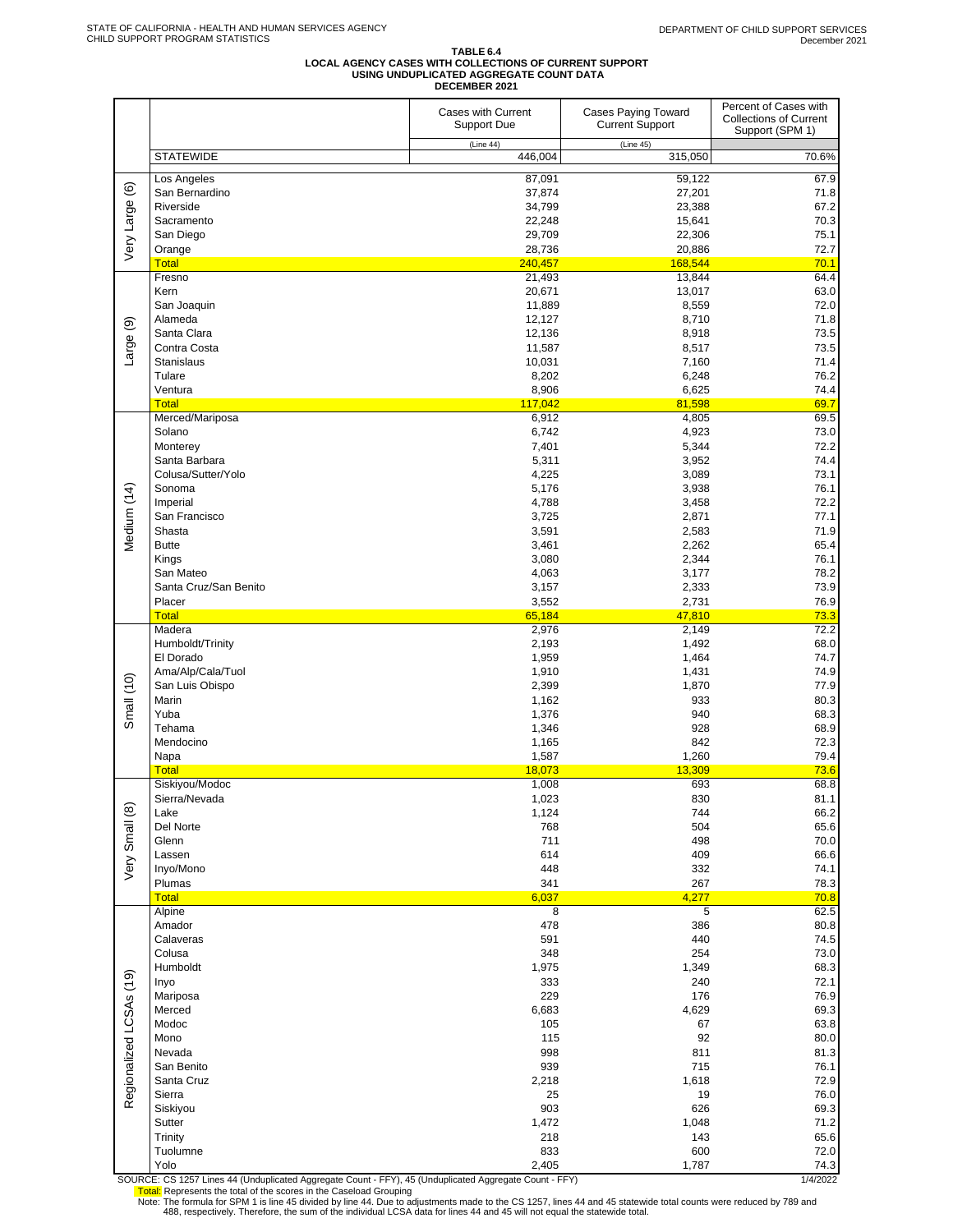#### **TABLE 7.2 LOCAL AGENCY ARREARS DUE BY CASE TYPE USING CUMULATIVE DATA DECEMBER 2021**

|                         |                                     | <b>Total Arrears Due</b>   | <b>Current Assistance</b> |             | <b>Former Assistance</b>   |              | Never Assistance           |              |
|-------------------------|-------------------------------------|----------------------------|---------------------------|-------------|----------------------------|--------------|----------------------------|--------------|
|                         |                                     | (Line 26)                  | Arrears Due               | Percentage  | Arrears Due                | Percentage   | Arrears Due                | Percentage   |
|                         | <b>STATEWIDE</b>                    | \$17,130,719,275           | \$1,307,184,355           | 7.6%        | \$11,816,789,969           | 69.0%        | \$4,006,744,951            | 23.4%        |
|                         | Los Angeles                         | 4,310,441,717              | 451,063,308               | 10.5        | 2,946,338,290              | 68.4         | 913,040,120                | 21.2         |
| $\circlede$             | San Bernardino                      | 1,226,410,062              | 91,836,364                | 7.5         | 905,330,831                | 73.8         | 229,242,867                | 18.7         |
|                         | Riverside                           | 1,196,420,928              | 87,265,091                | 7.3         | 829,321,294                | 69.3         | 279,834,543                | 23.4         |
|                         | Sacramento<br>San Diego             | 935,028,436<br>788,442,393 | 60,019,809<br>45,644,763  | 6.4<br>5.8  | 658,306,724<br>482,565,000 | 70.4<br>61.2 | 216,701,903<br>260,232,630 | 23.2<br>33.0 |
| Very Large              | Orange                              | 1,248,718,314              | 68,174,411                | 5.5         | 714,337,125                | 57.2         | 466,206,778                | 37.3         |
|                         | <b>Total</b>                        | 9,705,461,850              | 804,003,745               | 8.3         | 6,536,199,264              | 67.3         | 2,365,258,840              | 24.4         |
|                         | Fresno                              | 746,797,969                | 77,988,476                | 10.4        | 592,170,701                | 79.3         | 76,638,792                 | 10.3         |
|                         | Kern<br>San Joaquin                 | 772,202,159<br>389,028,888 | 90,176,836<br>26,155,581  | 11.7<br>6.7 | 580,138,296<br>288,799,930 | 75.1<br>74.2 | 101,887,027<br>74,073,377  | 13.2<br>19.0 |
|                         | Alameda                             | 434,319,757                | 21,607,748                | 5.0         | 264,729,539                | 61.0         | 147,982,470                | 34.1         |
| $\circledcirc$          | Santa Clara                         | 688,178,030                | 32,475,402                | 4.7         | 468,330,959                | 68.1         | 187,371,669                | 27.2         |
| Large                   | Contra Costa                        | 432,872,264                | 19,296,545                | 4.5         | 257,173,604                | 59.4         | 156,402,115                | 36.1         |
|                         | Stanislaus                          | 396,627,388                | 25,756,879                | 6.5         | 312,098,599                | 78.7         | 58,771,910                 | 14.8         |
|                         | Tulare<br>Ventura                   | 254,588,705<br>349,793,829 | 16,870,144<br>20,578,112  | 6.6<br>5.9  | 195,103,073<br>222,577,114 | 76.6<br>63.6 | 42,615,488<br>106,638,603  | 16.7<br>30.5 |
|                         | <b>Total</b>                        | 4,464,408,990              | 330,905,722               | 7.4         | 3,181,121,816              | 71.3         | 952,381,452                | 21.3         |
|                         | Merced/Mariposa                     | 204,301,310                | 18,901,366                | 9.3         | 158,469,982                | 77.6         | 26,929,962                 | 13.2         |
|                         | Solano                              | 246,229,652                | 11,169,395                | 4.5         | 168,638,978                | 68.5         | 66,421,279                 | 27.0         |
|                         | Monterey                            | 250,957,780                | 19,702,717                | 7.9         | 178,812,715                | 71.3         | 52,442,348                 | 20.9         |
|                         | Santa Barbara<br>Colusa/Sutter/Yolo | 153,050,620<br>168,953,633 | 9,819,232<br>7,722,297    | 6.4<br>4.6  | 106,559,877<br>129,902,827 | 69.6<br>76.9 | 36,671,511<br>31,328,510   | 24.0<br>18.5 |
|                         | Sonoma                              | 151,710,665                | 6,257,850                 | 4.1         | 96,770,091                 | 63.8         | 48,682,723                 | 32.1         |
| Medium (14)             | Imperial                            | 152,777,340                | 10,662,119                | 7.0         | 118,334,835                | 77.5         | 23,780,385                 | 15.6         |
|                         | San Francisco                       | 131,752,237                | 5,903,367                 | 4.5         | 86,507,661                 | 65.7         | 39,341,209                 | 29.9         |
|                         | Shasta                              | 119,925,264                | 7,168,774                 | 6.0         | 94,362,381                 | 78.7         | 18,394,108                 | 15.3         |
|                         | <b>Butte</b><br>Kings               | 137,645,144<br>96,352,017  | 8,952,961<br>6,336,173    | 6.5<br>6.6  | 113,790,213<br>76,024,316  | 82.7<br>78.9 | 14,901,971<br>13,991,528   | 10.8<br>14.5 |
|                         | San Mateo                           | 160,041,881                | 4,874,526                 | 3.0         | 85,001,799                 | 53.1         | 70,165,556                 | 43.8         |
|                         | Santa Cruz/San Benito               | 121,992,854                | 5,615,778                 | 4.6         | 84,541,473                 | 69.3         | 31,835,603                 | 26.1         |
|                         | Placer                              | 98,372,882                 | 3,914,243                 | 4.0         | 58,557,980                 | 59.5         | 35,900,659                 | 36.5         |
|                         | <b>Total</b><br>Madera              | 2,194,063,277              | 127,000,799               | 5.8<br>12.5 | 1,556,275,127              | 70.9         | 510,787,351                | 23.3<br>16.7 |
|                         | Humboldt/Trinity                    | 47,752,125<br>65,454,041   | 5,988,586<br>3,529,566    | 5.4         | 33,806,897<br>49,538,995   | 70.8<br>75.7 | 7,956,642<br>12,385,480    | 18.9         |
|                         | El Dorado                           | 77,462,146                 | 4,721,907                 | 6.1         | 50,450,236                 | 65.1         | 22,290,002                 | 28.8         |
|                         | Ama/Alp/Cala/Tuol                   | 62,329,713                 | 1,818,925                 | 2.9         | 47,227,382                 | 75.8         | 13,283,406                 | 21.3         |
| Small (10)              | San Luis Obispo                     | 40,822,571                 | 2,471,564                 | 6.1         | 23,049,515                 | 56.5         | 15,301,492                 | 37.5         |
|                         | Marin<br>Yuba                       | 102,087,616<br>40,884,859  | 4,628,157<br>3,412,207    | 4.5<br>8.3  | 64,418,977<br>31,864,304   | 63.1<br>77.9 | 33,040,482<br>5,608,348    | 32.4<br>13.7 |
|                         | Tehama                              | 41,029,647                 | 2,964,715                 | 7.2         | 31,396,652                 | 76.5         | 6,668,280                  | 16.3         |
|                         | Mendocino                           | 43,106,855                 | 2,170,768                 | 5.0         | 33,668,690                 | 78.1         | 7,267,396                  | 16.9         |
|                         | Napa                                | 56,047,165                 | 3,262,476                 | 5.8         | 31,123,116                 | 55.5         | 21,661,574                 | 38.6         |
|                         | <b>Total</b>                        | 576,976,738                | 34,968,871                | 6.1         | 396,544,765                | 68.7         | 145,463,103                | 25.2         |
|                         | Siskiyou/Modoc<br>Sierra/Nevada     | 31,701,519<br>40,129,829   | 1,247,564<br>1,333,322    | 3.9<br>3.3  | 25,641,223<br>30,270,013   | 80.9<br>75.4 | 4,812,733<br>8,526,494     | 15.2<br>21.2 |
|                         | Lake                                | 33,771,216                 | 1,955,290                 | 5.8         | 25,896,037                 | 76.7         | 5,919,889                  | 17.5         |
|                         | Del Norte                           | 25,684,887                 | 1,336,381                 | 5.2         | 21,170,239                 | 82.4         | 3,178,266                  | 12.4         |
|                         | Glenn                               | 18,039,869                 | 1,848,418                 | 10.2        | 13,619,469                 | 75.5         | 2,571,982                  | 14.3         |
| Very Small (8)          | Lassen<br>Inyo/Mono                 | 14,717,602<br>16,524,080   | 1,236,897<br>947,066      | 8.4<br>5.7  | 11,549,566<br>11,727,076   | 78.5<br>71.0 | 1,931,140<br>3,849,937     | 13.1<br>23.3 |
|                         | Plumas                              | 9,239,419                  | 400,280                   | 4.3         | 6,775,374                  | 73.3         | 2,063,765                  | 22.3         |
|                         | <b>Total</b>                        | 189,808,420                | 10,305,218                | 5.4         | 146,648,997                | 77.3         | 32,854,205                 | 17.3         |
|                         | Alpine                              | 844,757                    | 0                         | 0.0         | 775,402                    | 91.8         | 69,355                     | 8.2          |
|                         | Amador                              | 12,258,281                 | 528,050                   | 4.3         | 8,377,309                  | 68.3         | 3,352,922                  | 27.4         |
|                         | Calaveras<br>Colusa                 | 18,326,781<br>8,098,240    | 454,985<br>100,737        | 2.5<br>1.2  | 14,659,778<br>5,917,603    | 80.0<br>73.1 | 3,212,019<br>2,079,899     | 17.5<br>25.7 |
|                         | Humboldt                            | 53,571,258                 | 3,222,799                 | 6.0         | 40,420,930                 | 75.5         | 9,927,529                  | 18.5         |
|                         | Inyo                                | 14,272,184                 | 750,944                   | 5.3         | 10,569,270                 | 74.1         | 2,951,970                  | 20.7         |
|                         | Mariposa                            | 5,989,301                  | 188,145                   | 3.1         | 4,589,393                  | 76.6         | 1,211,763                  | 20.2         |
| Regionalized LCSAs (19) | Merced<br>Modoc                     | 198,312,009                | 18,713,221                | 9.4         | 153,880,589                | 77.6         | 25,718,199                 | 13.0<br>12.2 |
|                         | Mono                                | 2,155,182<br>2,251,895     | 210,144<br>196,122        | 9.8<br>8.7  | 1,682,715<br>1,157,806     | 78.1<br>51.4 | 262,324<br>897,967         | 39.9         |
|                         | Nevada                              | 38,791,123                 | 1,301,069                 | 3.4         | 29,314,625                 | 75.6         | 8,175,429                  | 21.1         |
|                         | San Benito                          | 26,388,230                 | 1,801,280                 | 6.8         | 18,401,494                 | 69.7         | 6,185,456                  | 23.4         |
|                         | Santa Cruz                          | 95,604,625                 | 3,814,498                 | 4.0         | 66,139,980                 | 69.2         | 25,650,147                 | 26.8         |
|                         | Sierra                              | 1,338,706                  | 32,253                    | 2.4<br>3.5  | 955,388                    | 71.4<br>81.1 | 351,065                    | 26.2         |
|                         | Siskiyou<br>Sutter                  | 29,546,337<br>44,614,067   | 1,037,420<br>2,924,381    | 6.6         | 23,958,508<br>33,576,182   | 75.3         | 4,550,409<br>8,113,504     | 15.4<br>18.2 |
|                         | Trinity                             | 11,882,783                 | 306,766                   | 2.6         | 9,118,065                  | 76.7         | 2,457,951                  | 20.7         |
|                         | Tuolumne                            | 30,899,894                 | 835,891                   | 2.7         | 23,414,893                 | 75.8         | 6,649,110                  | 21.5         |
|                         | Yolo                                | 116,241,326                | 4,697,179                 | 4.0         | 90,409,041                 | 77.8         | 21,135,106                 | 18.2         |

SOURCE: CS 1257 Line 26 (Cumulative - All FFYs)<br>Total: Represents the total of the scores in the Caseload Grouping<br>Note: The Percentage of Arrears Due by assistance category is calculated by dividing the Arrears Due in eac